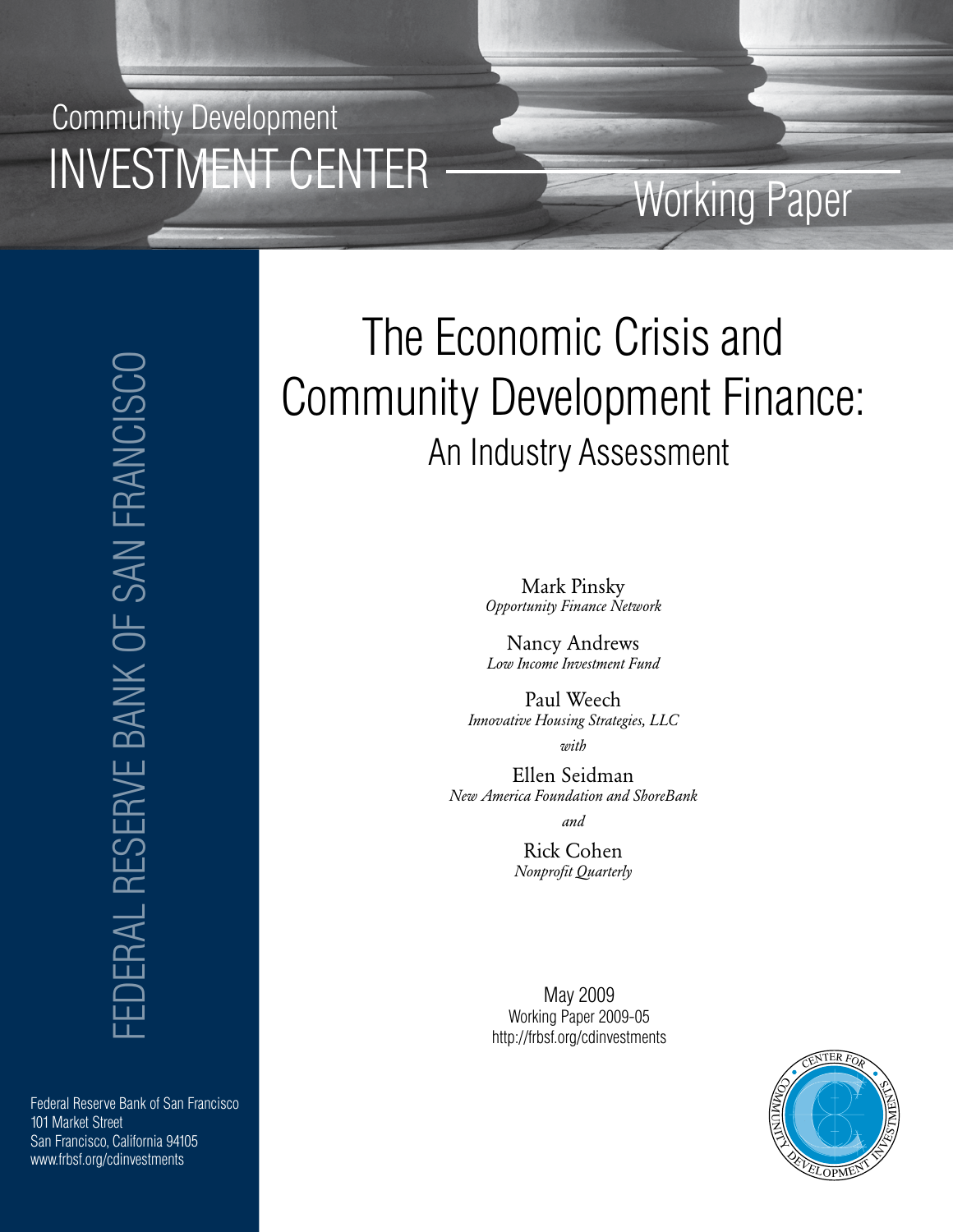#### Community Development INVESTMENT CENTER Working Papers Series

The Community Affairs Department of the Federal Reserve Bank of San Francisco created the Center for Community Development Investments to research and disseminate best practices in providing capital to low- and moderate-income communities. Part of this mission is accomplished by publishing a Working Papers Series. For submission guidelines and themes of upcoming papers, visit our website: www.frbsf.org/cdinvestments. You may also contact David Erickson, Federal Reserve Bank of San Francisco, 101 Market Street, Mailstop 215, San Francisco, California, 94105-1530. (415) 974-3467, David.Erickson@sf.frb.org.

> Center for Community Development Investments Federal Reserve Bank of San Francisco www.frbsf.org/cdinvestments

#### **Center Staff**

**Joy Hoffmann**, FRBSF Group Vice President **Scott Turner**, Vice President **John Olson**, Senior Advisor **David Erickson,** Center Director **Ian Galloway, Investment Associate** 



#### **Advisory Committee**

**Frank Altman**, Community Reinvestment Fund **Jim Carr**, National Community Reinvestment Coalition **Prabal Chakrabarti**, Federal Reserve Bank of Boston **Catherine Dolan**, Wachovia Community Development Finance **Andrew Kelman**, Bank of America Securities **Judd Levy**, New York State Housing Finance Agency **John Moon**, Federal Reserve Board of Governors **Kirsten Moy**, Aspen Institute **Mark Pinsky**, Opportunity Finance Network **John Quigley**, University of California, Berkeley **Benson Roberts**, LISC **Ruth Salzman**, Ruth Salzman Consulting **Ellen Seidman**, ShoreBank Corporation and New America Foundation **Bob Taylor**, Wells Fargo CDC **Kerwin Tesdell**, Community Development Venture Capital Alliance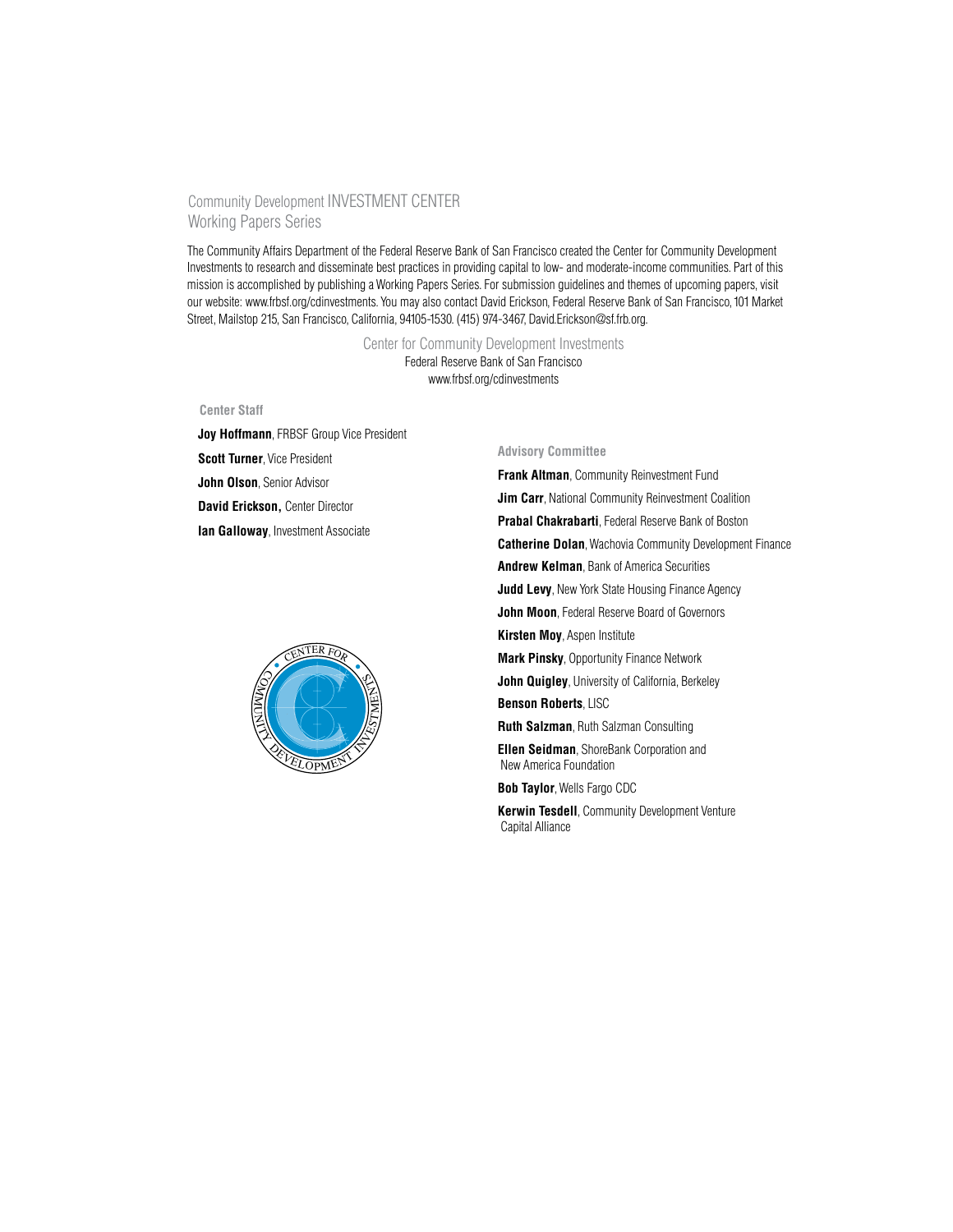# The Economic Crisis and Community Development Finance: An Industry Assessment

# **Contents**

| David Erickson                                                                                     |  |
|----------------------------------------------------------------------------------------------------|--|
| Ellen Seidman                                                                                      |  |
| <b>Part I: Overview</b>                                                                            |  |
| Mark Pinsky                                                                                        |  |
| <b>Part II: Operations</b>                                                                         |  |
| Strength in Adversity: Community Capital Faces Up to the Economic Crisis13<br><b>Nancy Andrews</b> |  |
| <b>Part III: Access to Debt and Equity</b>                                                         |  |
| Observations on the Effects of the Financial Crisis and Economic<br>Paul Weech                     |  |

Appendix: Philanthropy during the Downturn ......................................................... 37 *Rick Cohen*

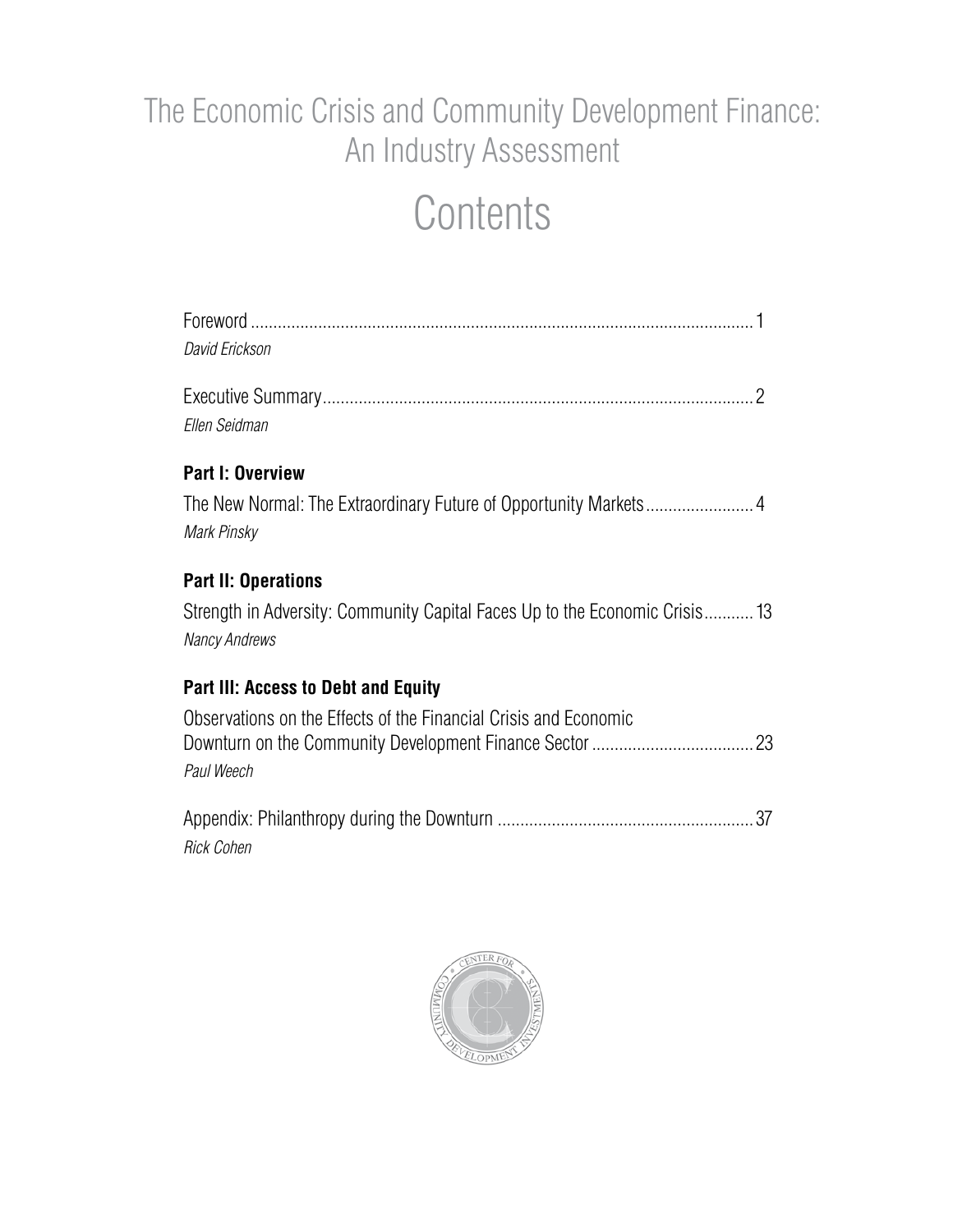#### Foreword

The Federal Reserve Bank of San Francisco's Center for Community Development Investments recruited a team of experts to assess the state of affairs in community development finance during the current severe economic downturn. We engaged Mark Pinsky, president and CEO of the Opportunity Finance Network, a national network of Community Development Financial Institutions (CDFIs); Nancy Andrews, president and CEO of the Low Income Investment Fund, one of the country's largest and most respected CDFIs; and Paul Weech, a housing finance consultant with many years of experience at Fannie Mae, the U.S. Small Business Administration, and the Senate Committee on Banking, Housing, and Urban Affairs. We then asked Ellen Seidman, who is a senior fellow at the New America Foundation and executive vice president, National Program and Partnership Development, at ShoreBank Corporation, to provide a short summary of these authors' findings. The authors have done an impressive job of tapping all the available data, interviewing a range of key industry leaders, and sharing their observations and judgments based on decades of experience in the field to produce this report.

Ellen Seidman starts this report with a short but thoughtful and provocative summary of the authors' main points and their opinions about possible solutions. The main body of the working paper has three major sections. First, Mark Pinsky provides an overview and prompts us to think more systematically about the nature of the problem the community development finance industry faces and what the possible short- and long-term solutions might be. Second, Nancy Andrews focuses on the coping strategies of CDFIs trying to survive the current environment. She focuses on the need for both tight controls over operations and nuanced, forward thinking about where trouble may be lurking. Finally, Paul Weech tackles the very complex assignment of explaining current conditions in the debt and equity markets for CDFIs and other community development finance institutions. He examines where capital is drying up and where new sources are springing up; he also discusses the changing relationships between CDFIs and their partner financial institutions. We have also included an appendix with a quick summary of Rick Cohen's analysis of how foundations nationwide are affected during the economic downturn.

At times it was difficult to be consistent with terminology given that the paper describes a problem and an industry in broad terms while also offering specific recommendations on policies and programs. We use the term "Community Development Financial Institution" (CDFI) to refer to entities that are certified as such by the CDFI Fund in addition to other mission-oriented institutions dedicated to financing that benefits low-income and low-wealth people and communities. We also use the term "Community Development Institutions" (CDI) to refer to a larger constellation of institutions (which includes CDFIs) that comprise the community development finance network. Organizations in this category include community development organizations, those motivated by Community Reinvestment Act (CRA) requirements (banks and thrifts), state housing finance agencies, and other socially motivated sources of financing from philanthropies, insurance companies, pension funds, and other corporations. Also in this group are the on-the-ground organizations that build the housing, schools, clinics, and promote all types of community-building activities (an example would be community development corporations). Although we have focused more on CDFIs, we think the paper's insights are relevant to the entire community development finance industry.

I would like to extend a special thanks to our authors. We asked for the impossible: to give us a snapshot of what's happening in only a matter of weeks. They spent long days and nights researching, interviewing, writing, and collaborating to create this high-quality report. It is perhaps an additional sign of sophistication for the community development finance industry that we could field such a capable group of writers who had the background, contacts, and understanding to pull together this report so quickly.

This report will serve as a basis for our convening with practitioners and policymakers at the Federal Reserve Board of Governors. We hope the paper and convening will seed an ongoing discussion on how we can confront immediate challenges and lay the foundation for more long-lasting structural improvements in the community development finance industry.

> David Erickson *Director, Center for Community Development Investments Federal Reserve Bank of San Francisco May 18, 2009*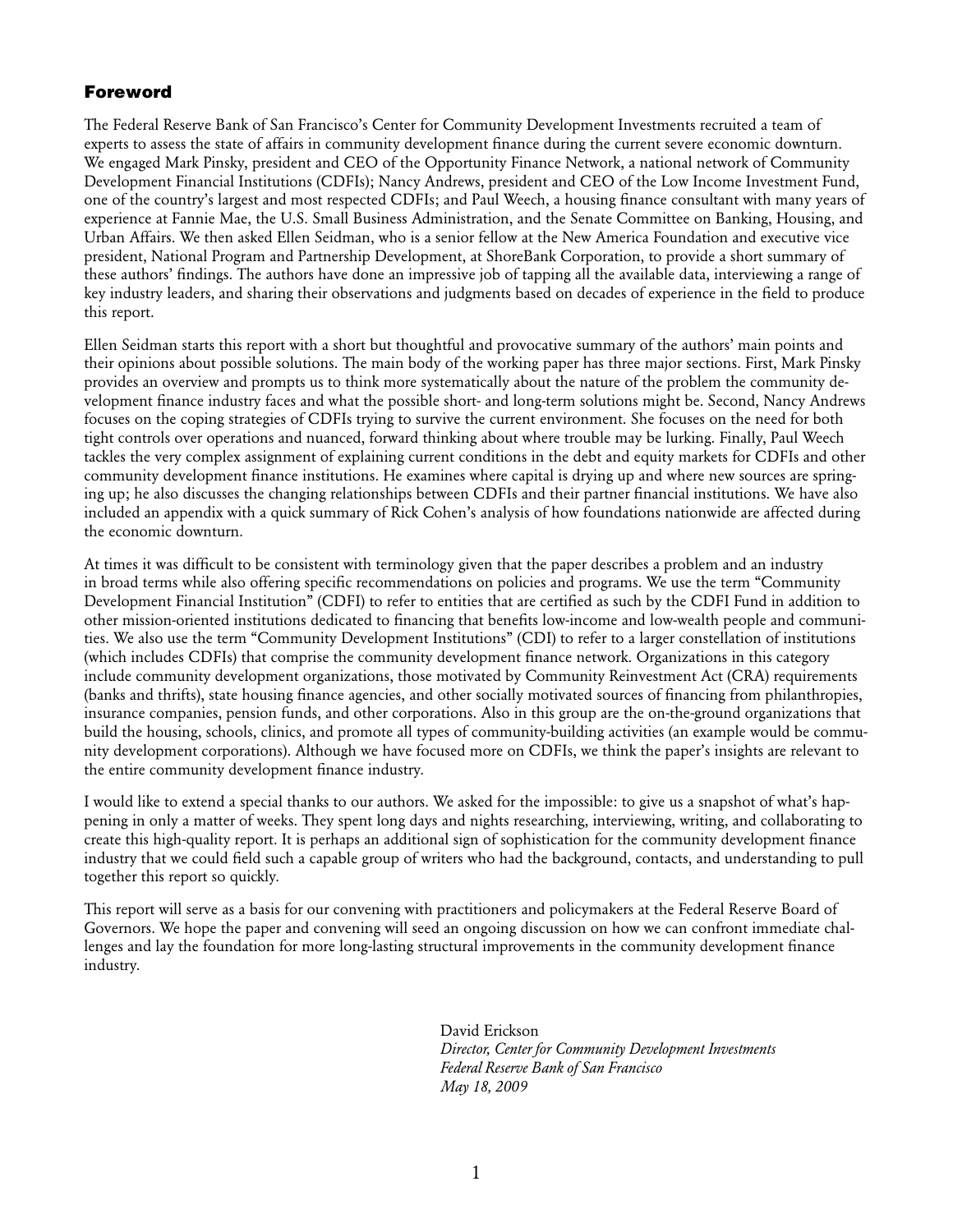### Executive Summary

Ellen Seidman

*New America Foundation and ShoreBank*

For thirty years, the community development finance industry—banks, credit unions, loan funds, community development corporations, venture funds, microfinance institutions—has quietly provided responsible, well-designed and wellpriced credit to lower-income people and communities. These entities have provided this credit with the support of the federal government, through the Community Development Financial Institutions Fund, the Low Income Housing and New Markets Tax Credits, the Small Business Association, the U.S. Department of Agriculture, and various housing and facilities development programs. The industry has also been supported in its efforts by mainstream institutions such as banks and insurance companies, most frequently motivated by the Community Reinvestment Act (CRA) or by concern that CRA-like obligations would be imposed. Philanthropic foundations and supporters and state and local governments have also played their parts. The result: a community development finance industry that has survived and even prospered during recessions and political downdrafts. But the field, and the communities, businesses, and individuals it serves, are hurting now, and fearing bigger hurt. This paper by Mark Pinsky, Nancy Andrews and Paul Weech examines this situation and focuses attention on what needs to be done.

A major theme of the paper is that time is of the essence. Even before the current meltdown, the industry was stressed by years of federal cutbacks and a changing dynamic that made bank funding more difficult to obtain and more expensive. The paper recommends longer-term steps, such as establishing a fiduciary duty for all financial institutions to invest in "opportunity finance." However, the authors agree that capital, liquidity, well-priced debt, and financing partners are needed now. Delay may well mean the infrastructure of community finance, especially for housing and particularly in hard-hit and rural areas, will die before help arrives.

The paper makes three major recommendations, in a variety of contexts and forms.

**Policy, particularly at the federal level, is critical on three dimensions:** 1) making funds available (capital, liquidity, and project finance), 2) getting that money on the street fast, and 3) establishing and enforcing obligations on the part of all financial institutions to support community finance.

- • The effectiveness and efficiency of the CDFI Fund in moving money from appropriation to the street is critical in both the grant programs and the New Markets Tax Credit. Innovative new programs, like the Capital Magnet Fund, should be implemented quickly to provide additional equity and liquidity to community developers and financiers. The Fund's current and future investment in CDFIs can be enhanced, as to both effectiveness and efficiency, with programs that support liquidity and facilitate the workout of troubled institutions and assets. This might be accomplished by, for example, creating a "bad bank" and with technical assistance. The Fund also has a role in establishing an effective regulatory infrastructure that increases the transparency of financial condition and performance of all members of the industry while remaining sensitive to the size and business operations of the institutions involved.
- Increased funding is needed for other federal programs that support projects in lower-income communities, such as those in SBA, the Department of Housing and Urban Development, and USDA. To some extent, these programs might also consider moving to the CDFI model of equity and investment in institutions that are long-term participants in the communities they serve and that can leverage government funds effectively with capital from other sources.
- The housing programs, particularly the Low Income Housing Tax Credit, the Neighborhood Stabilization Program, and support from Fannie Mae and Freddie Mac, need special attention.
- The Community Reinvestment Act should be expanded, strengthened, and modernized. We now understand that the entire financial system operates in the context of federal support. Institutions that receive this support, whether directly or indirectly, must serve the entire nation; most will not do it directly, but can through support of community development finance intermediaries.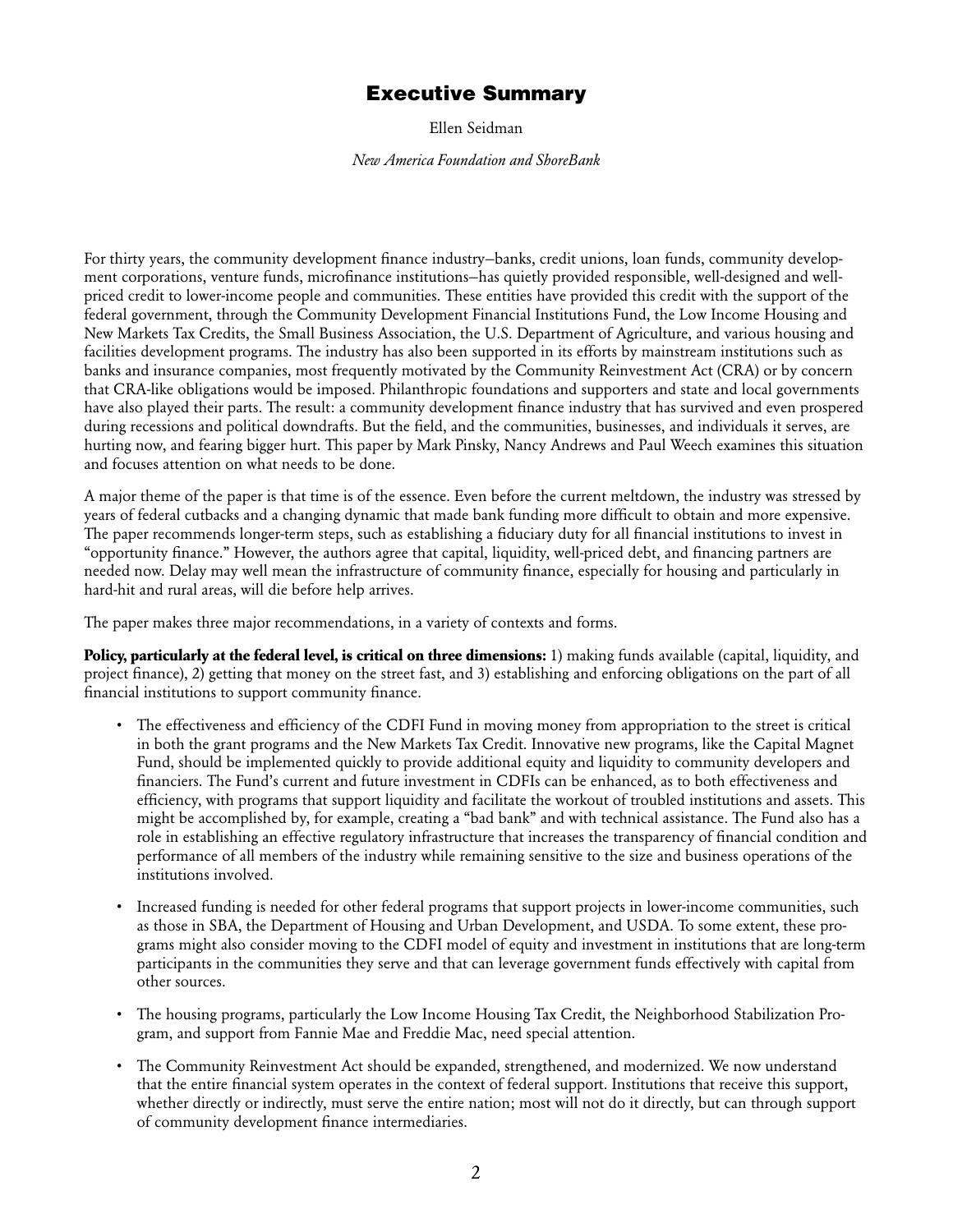**Individual institutions must strengthen their ability to survive and prosper by rigorous self-examination, risk management, and planning ahead.** Institutions should focus on the critical elements of a financial intermediary: net worth, liquidity, and net operating income. They should plan for worst-case scenarios, understand where the stresses lie, and plan to meet and overcome them. Restructurings and extensions are to be expected, but institutions should rigorously examine these options and move to workouts and liquidations where recovery cannot be expected within a reasonable period of time. Now is the time for intelligent but hard-headed borrower support, not sentiment. Some institutions are likely to fail, and the industry may be stronger for this "creative destruction," but an orderly process of merger and transfer is needed to avoid leaving communities high and dry when institutions fail.

#### **The industry must come together, strengthen its network, and learn from one another.**

- • The needed policy changes will only be realized through strong, united action. The industry needs a shared vision of its special role. This shared vision must cross both policy and financing silos. It must unite business, housing, schools, health care, and household asset-building by coordinating funds from government at all levels, the private sector, and philanthropy to strengthen communities the "market" once ignored and then destroyed. If all community finance entities can work together—banks and loan funds, credit unions and community development corporations, venture funds and microfinance—then, as Arlo Guthrie memorably observed, "friends, they may thinks it's a movement."
- • Working together also increases the opportunity to share knowledge, understanding, best practices, skill and resources. For example, few community development institutions are large enough to hire workout specialists; working together, they can share and cross-train. Can healthy institutions help others and themselves by taking in and working out troubled assets, particularly where there is a geographic match or a match with the type of asset financed? And by working together, can the industry develop new and more efficient ways to access and deploy capital?
- Finally, by working together, the community finance industry can help rebuild the capacity of institutions not devoted to community finance to be constructive participants in community development. It can help to rebuild the human and financial capital and interest of the large banks, insurance companies, and other corporations who supported communities through the 1990s but whose interest waned during the past decade as pressures built up for short-term profits through financial engineering.

Community finance is at a crossroads. For the first time in almost a decade, financial institutions devoted to serving lower-income communities and those who live and work there have a champion in the White House. Congress, which supported the industry during the lean years, has upped the ante. But time is short. With borrowers and funders in pain, liquidity is tight and capital is scarce. Community development finance needs action now—from the government, from our partners, from ourselves—to do what we've done before: come through the hard times stronger as an industry and for those we serve.

*Ellen Seidman is a senior fellow at the New America Foundation and executive vice president, National Program and Partnership Development, at ShoreBank Corporation. From 1997 to 2001 she was Director of the Office of Thrift Supervision.*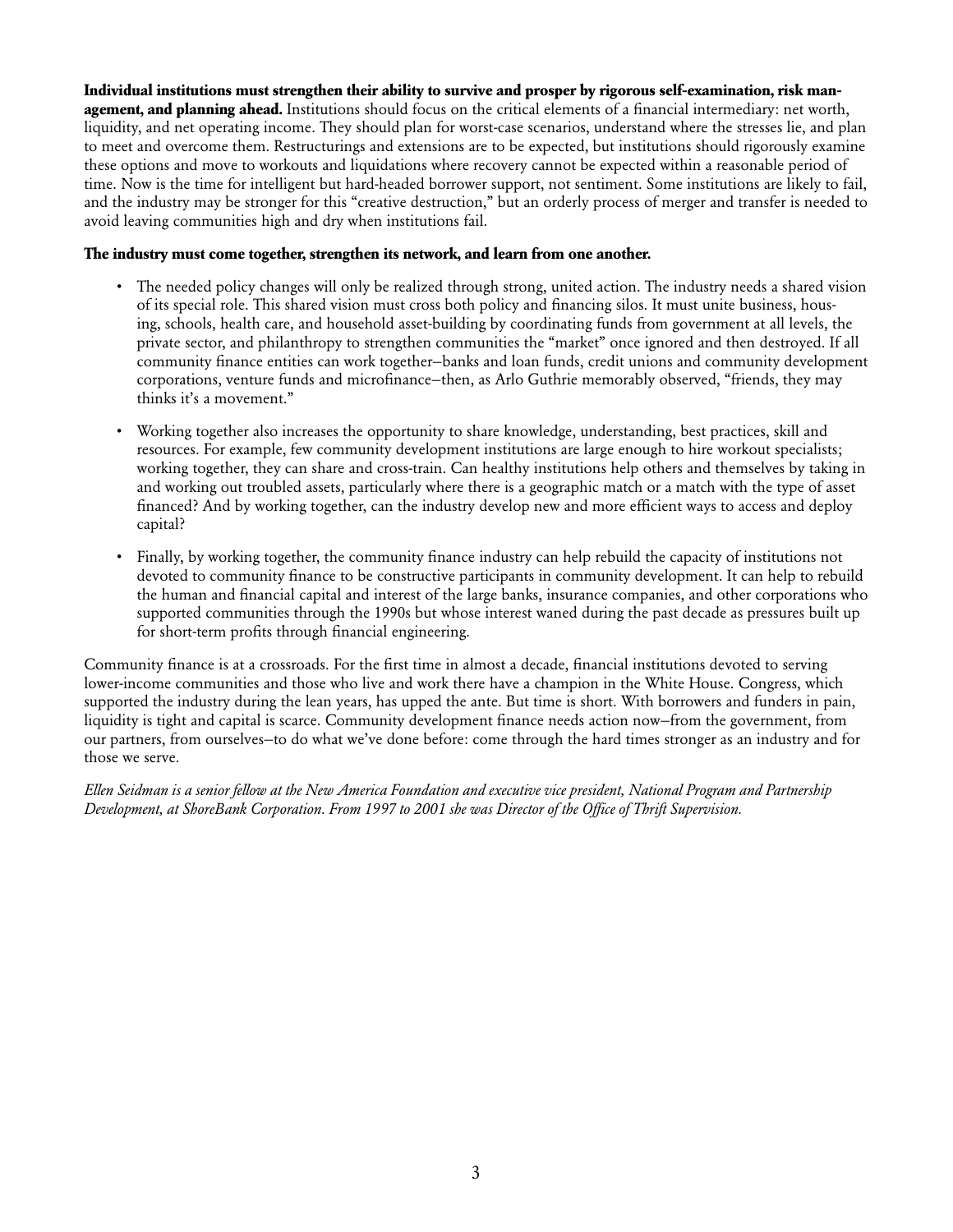## Part I: Overview

### The New Normal: The Extraordinary Future of Opportunity Markets

Mark Pinsky *Opportunity Finance Network*

*In Jewish folklore, the mythical village of Chelm is a town of fools, where each person is more foolish than the next. When Chelm's only butcher was convicted of murder and sentenced to die for his crime, the town elders decided to execute one of the town's two bakers instead because Chelm could not survive without a butcher.*

*Many people who work in community development feel like that baker. They are facing early death or at least a lifetime of operational confinement and reparations for crimes they did not commit. Many people and institutions are responsible for the current economic and financial crisis and none are community development practitioners.*

*"Since you are being sentenced to death for a crime you did not commit," the town elders asked the baker, "how would you prefer to die?"*

*The baker thought only briefly before he answered, "If I have a choice, of old age."*

#### The Context

*(Mark Pinsky and Nancy Andrews co-wrote this section)*

We are wading through the collapse of what economist Nouriel Roubini calls "the biggest asset and credit bubble in human history." The financial market implosion is global in reach, pervasive across economic sectors in scope, but deeply personal and painful for individuals, families, and communities.

In April 2009, the International Monetary Fund estimated that global losses would reach \$4.1 trillion, with \$2.7 trillion occurring in the United States, enough to threaten to exhaust the capital base of the entire U.S. financial system. Although the losses will be spread broadly, it is important to remember that every other estimate of damage so far has turned out to be low. Remember when the idea that the global damage might reach \$1 trillion seemed almost ridiculous? That was less than one year ago.

The U.S. and global economies are in a state of turbulence that will not settle for years. Global asset values have plunged by one-half in a matter of months. The United States has lost more than 5.1 million jobs since the recession started. Global job losses could exceed 50 million, by some estimates. Unemployment in the United States may rise above 10 percent in the next year. In some locations, such as Los Angeles, unemployment nearly doubled in 12 months. Credit markets remain sluggish, at best, and frozen for most would-be consumers.

The U.S. financial system is barely withstanding the unprecedented stress. The collapse of the mortgage market has toppled the financial house of cards built on faulty assumptions, unrealistic economic theories, and unreliable private and government controls. Anchor institutions—including Bear Stearns, Lehman Brothers, Merrill Lynch, Washington Mutual, Wachovia, AIG, Citigroup, Morgan Stanley, Fannie Mae, Freddie Mac—have failed or likely would have failed but for the infusion of an estimated \$14 trillion in U.S. government aid. The federal government now owns most of the housing finance system and holds material stakes in much of the banking system.

Many state and local governments are cutting essential safety net services, exposing children, poor families, and other already vulnerable populations to even greater risk and uncertainty. Institutional and individual philanthropists are stepping in, but at best they can only plug holes while their net assets and giving power decline. Public purpose institutions—nonprofit service providers, educational institutions, Community Development Financial Institutions<sup>1</sup> (CDFIs), community development corporations, and other community-based organizations—are straining to meet steep increases in need and

<sup>1</sup> CDFIs are private-sector financial institutions dedicated to community development in ways that create benefits for low-income and low-wealth people and places. They have a range of community development missions—that is, some concentrate on quality affordable housing, others on small businesses and jobs, and still others on community facilities, such as charter schools. Throughout this working paper, "CDFIs" include all entities that meet this definition and is not limited to those that are certified by the CDFI Fund in the U.S. Department of the Treasury. Financing entities that are affiliated with or part of larger organizations—such as bank CDCs—are not CDFIs because their parent organizations do not meet the community development standard.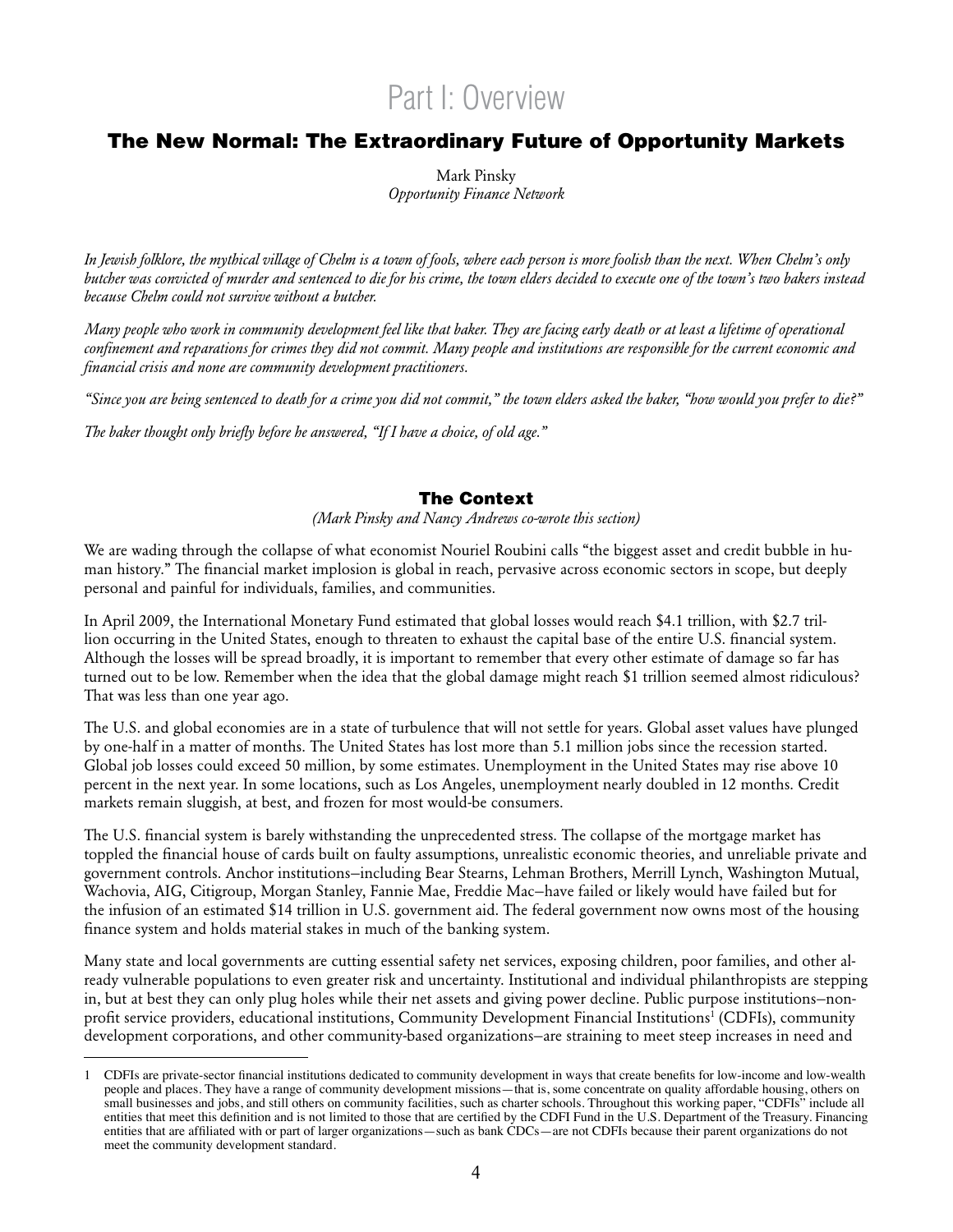demand with declining supplies of money and resources. Their strategic management is being put to the test, and choices they made in the past are coming back either to haunt or help them.

Like the baker in Chelm, low-income and low-wealth people and places, and the institutions that serve them, are hoping to outlast the moment even as they struggle to understand it. Unemployment is well into double digits in many of these communities, and housing prices have fallen as much as 40 percent in some. Homelessness is rampant, foreclosures have riddled communities, and safety net services are stretched to the breaking point. Places like Elkhart, Indiana, and Fresno, California, where expansive shantytowns have grown under freeways and across abandoned land, present shocking new images of the human cost of economic and financial systems failures.

#### The New Normal

"The new normal" reflects the seismic shift underway that will result in fundamentally and permanently different market practices, rules, and realities than those anyone working in financial services and community development has ever known. The systemic and structural changes of the past two years, and those likely over the next one to two years, create a financial marketplace that is distinctly different from the market of the past thirty years. This new normal also frames a new set of core questions. What will happen to opportunity markets—growth markets of the future that today are populated by people, businesses, and places outside the economic mainstream? How will they survive? Who will serve them?

This paper<sup>2</sup> focuses on the ramifications of "the new normal" for opportunity markets and the financial and community development institutions (CDIs)<sup>3</sup> and systems that serve them. In addition, it suggests for discussion key elements of a strategy to ensure both that effective CDIs emerge stronger from the current crisis than they entered it, and that federal policy and private financial markets work with them, not against them. This presumes that many, but not all, CDIs are effective; that many, but not all, will survive; and that alignment of federal policy, private markets, and CDIs will involve challenging—probably painful—compromises and fundamental changes for all parties.

#### The Strategic Framework

The financial market collapse and economic recession is a systemic failure precipitated by structural and systemic financial system flaws and faulty basic economic assumptions. It requires structural and systemic responses and sounder assumptions. Until those responses are in place, however, it also requires urgent, mid-term, and long-term steps. All efforts today in the United States and around the world are focused on containing the problem and mitigating its human toll. They will soon, however, turn to structural and systemic fixes intended to restore economic vitality and foster prosperity—hopefully, this time, for all.

The current crisis is a product of a revolution in the financial marketplace that began quietly decades ago when asset quality was separated from pricing (a structural mistake guaranteed to crash any market eventually).<sup>4</sup> Market fundamentalists– who believe that any transaction that clears is *de facto* a good transaction—convinced investors that it was not important

<sup>2</sup> This paper incorporates data from Opportunity Finance Network's quarterly "CDFI Market Conditions Report," the CDFI Data Project, and independent research and ideas by Nancy Andrews and Paul Weech on behalf of the Federal Reserve Bank of San Francisco. In addition, it draws on scores of conversations and e-mail exchanges I have had with CDFI executives, bankers, policy makers, and financial regulators in 2008 and 2009.

<sup>3</sup> I am reluctant to introduce another acronym into the alphabet soup that pervades this discussion, but this paper uses "CDI" for community development institutions as shorthand for an inclusive description of a broad range of entities that comprise the infrastructure of community development finance. CDIs is broader than CDFIs and includes, but is not limited to, CDFIs, state housing finance agencies, bank community development lending teams or activities, as well as community development producers and asset managers such as CDCs, for-profit affordable housing developers, and others. Because I work in and represent the CDFI industry, my CDFI-oriented perspective is unavoidable. I hope that my inclusive intent is not compromised by that perspective and that others will find sufficient value in this analysis to apply it to their work. I also hope that the term CDI does not live on; it is so broad in most uses that it blurs important distinctions.

<sup>4</sup> At a March conference on "The Future of Finance" convened by the *Wall Street Journal* and attended by what the *Journal* described as "roughly 100 of the brightest minds in finance today," the top policy recommendation was a return to sound underwriting fundamentals. Surprisingly, many participants seemed to be awakening to the fact that the quality of underlying assets was material to the risk in the assets they were creating, buying, and selling. That is, many people at the event seemed to have operated on the assumption that the quality of the underlying assets was not material.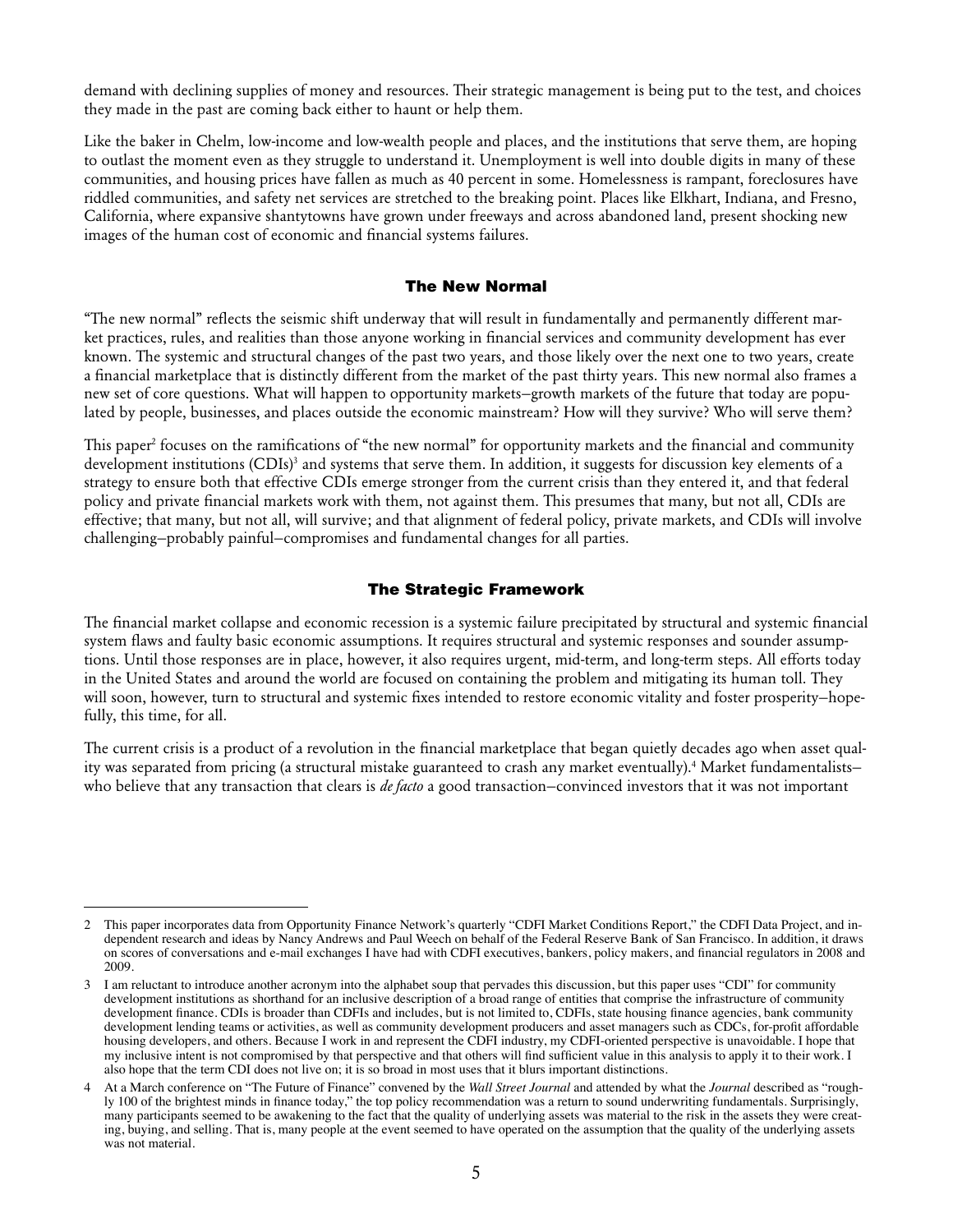who the borrowers were and what the underlying assets were worth.<sup>5</sup> The "efficient market hypothesis," now discredited, rationalized this fantasy and fueled the spread of a string of systemic failures: bubble pricing, debauched ratings incentives, unsustainable compensation incentives, inflated assessments, lack of accountability in underwriting, and statutory and regulatory laxity, to name a few. The result is that now we are working to put Humpty Dumpty back together again in a brutally difficult environment.

In this environment, CDIs face significant challenges. Pressures are building on all sides—in portfolios, practices, on balance sheets, in operations, and among customers, funders, investors, staffs, and families. Disheartening first-quarter economic data—a 6.1 percent decline in growth—assures that the pressures will get worse before they get better. If it is true, as many people assume, that CDIs experience the economy roughly two quarters after the mainstream economy does, at least the field will have some advance warning what to expect and when to expect it.

At the same time, CDIs enter this fray with significant strengths and assets, and recognize the need to step up to the challenges. In the right set of circumstances, CDIs in general, and CDFIs in particular, can help manage systemic risks and challenges, bolstering core elements of opportunity markets, and rebuilding the infrastructure when the economy recovers. But they can survive and succeed only if their peer, philanthropic, financial institution, and government partners and allies also grow stronger.

CDFIs are uniquely positioned as bulwarks against the ongoing market trouble because of their capital structures, their relatively low leverage, their market expertise and financing credibility, and their generally respected roles as financial, policy, and civic intermediaries. When the current crisis begins to resolve, CDFIs and CDIs must be ready to play a leadership role in reestablishing and rebuilding an opportunity market infrastructure.

For CDI leaders, perhaps only one thing is certain: The stunning collapse of the modern financial marketplace and its aftermath will transform the way capital flows to, around, and from opportunity markets—the people who live and work just outside the margins of conventional U.S. markets and their communities. It will change forever the daily lives of those people as well as the social fabric and civic culture of those places. It will remake permanently the roles and responsibilities of private and public institutions that serve those markets.

#### Stepping Up

For CDFIs and the markets they serve, this crisis can result in either significant decline in our ability to deliver capital or rapid growth in capitalization and production. It could lead to a permanently diminished role or it could make CDFIs pillars of a new financial market foundation that better serves the people and purposes that the field exists to serve. The result will depend, to a significant extent, on four factors, in probable order of urgency (but not necessarily importance):

**1) How federal policymakers respond, when they respond, and how well federal agencies execute those responses.** For example, the CDFI Fund will bolster many CDFIs' balance sheets if it keeps to its schedule of disbursing both 2009 and supplemental stimulus appropriations by October 31, 2009. If it bogs down, the number of CDFIs in serious trouble or failing will increase sharply. The Neighborhood Stabilization Program may help communities devastated by foreclosures, but its value will diminish steeply if it is implemented slowly or politicized. The Capital Magnet Fund and the National Affordable Housing Trust Fund, both approved in the Housing and Economic Recovery Act (HERA) of 2009 (PL 110-289), could backstop our nation's affordable housing production system, but Congress has not yet funded them.<sup>6</sup> (The Capital Magnet Fund, much like the CDFI Fund core financing programs, is particularly valuable because it strengthens balance sheets with equity.) In addition, working through the challenges of block grant distributions for the National Affordable Housing Trust Fund could leave a trail of institutional carcasses.

<sup>5</sup> Although it is sometimes hard to pin down a moment of inception, there is a good case to be made that this started in 1976 when Merrill Lynch introduced the first Money Market Account (MMA), which allowed savers to purchase full-service banking services without banks. Banks were still subject to strict caps on what they could pay depositors, but MMAs were not. Within years, MMAs set off aggressive competition for deposits (or investments). The higher rates drew consumer capital out of banks and into nonbank financial institutions, spurred the growth of mutual funds and other managers of long-term financing from individuals, and so paired investors with limited knowledge with sellers with ever more clever products. The competition for investments led to money chasing transactions, sparking decades of speculation that seems to have slowly, but inexorably spun out of control.

Both the Capital Magnet Fund and the National Affordable Housing Trust Fund received generous allocations in President Obama's fiscal 2010 budget. Those proposed budgets are subject, of course, to Congressional action.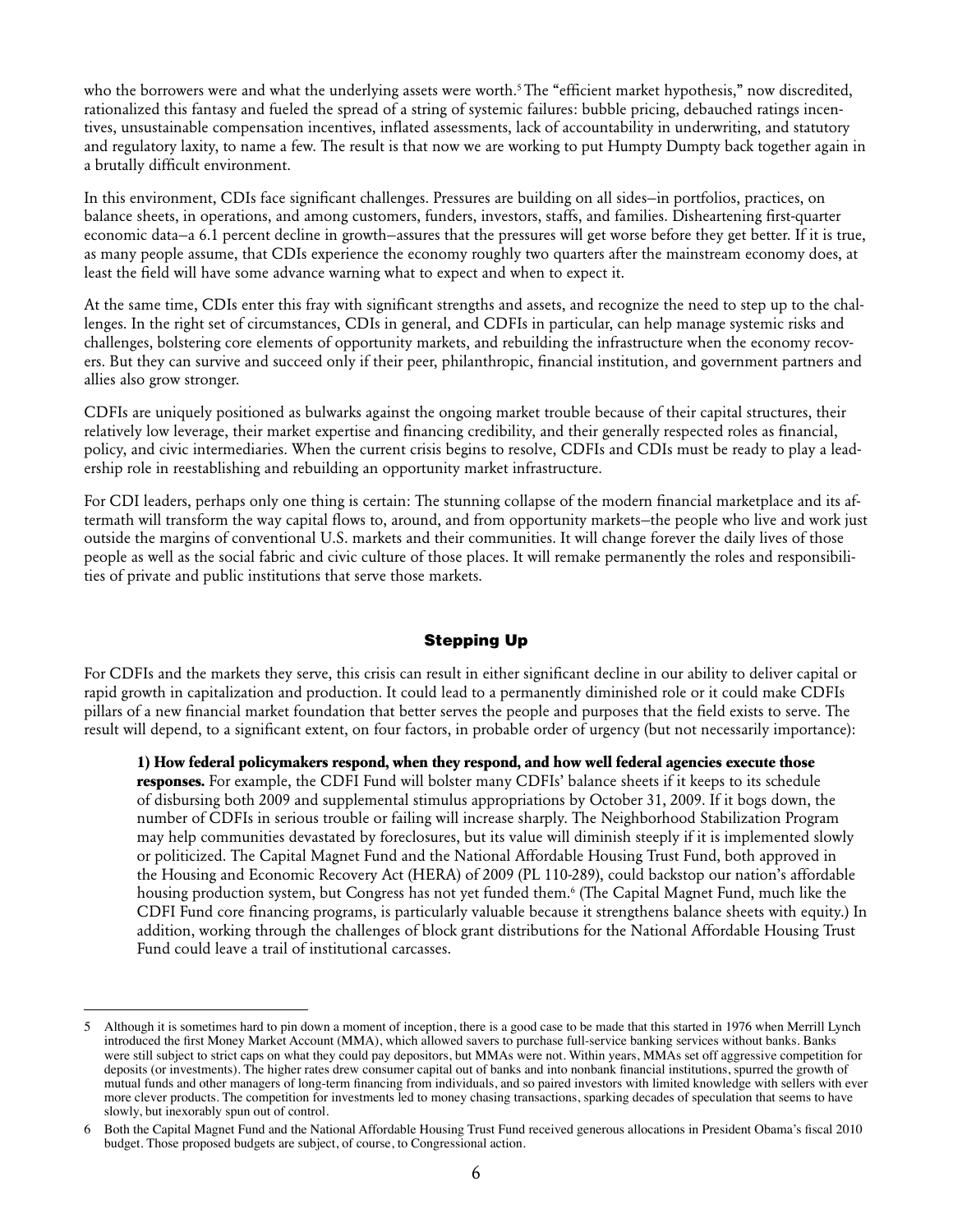**2) Whether CDIs and their partners—investors, funders, civic leaders, and others—join together in organized responses toward a common good or take discordant paths.** For example, CDIs and the markets they serve could unwind quickly—within months—if one or a few key investors opt to exercise default provisions based on loan and investment covenants, particularly if the economy gets worse and drags asset values down further. The intertwined fortunes of many are vulnerable to the legitimate concerns of a few. This is a clear case, to borrow from Ben Franklin, where hanging together is preferable to hanging alone.

**3) Whether CDIs made disciplined strategic decisions in the past and, assuming so, can maintain their strategic and management discipline during stressful periods.** *Good to Great* author Jim Collins told the Opportunity Finance Network Conference in 2009 that CDFIs benefit from operating in stressed markets that require disciplined thought and action in good times, not just in bad times. This, he argued, gives CDFIs a decided advantage in turbulent conditions such as now.

**4) Whether public policy responses to the current crisis target structural and systemic fixes rather than cyclical patches or one-time bandages.** There is little hope for progress if comprehensive financial regulatory reform allows or encourages recidivism, and financial institutions return to the same practices and policies that created this mess. If comprehensive reform carries with it an all-inclusive financial industry obligation to support CDIs and opportunity markets, however, there is cause for hope.

The CDI industry has a measure of control over these four factors. Most likely, all four are necessary to ensure a strong opportunity finance role and response during the next decade. Other circumstances, such as the economy, are beyond the field's control.

For example, credit conditions are unlikely to get better for opportunity markets—with minimal exceptions—in the next 24 to 36 months. After that, they are likely to improve gradually and slowly. Many, if not most, conventional lenders and investors shy away from risk they do not understand, which today is almost all risk. This adds to the unknowns that the industry cannot control. In addition, the pervasive, and sometimes malicious, confusion of predatory lending with subprime credit has hurt opportunity markets further, reducing credit and capital supply. Informal credit and capital suppliers, particularly friends and families, are dwindling too, as net worth declined almost universally and often precipitously.

People and places that were low income or low wealth before the recession are less resilient financially and economically during the recession. They lack the ability to absorb the shocks as well as people with greater means. People of color likely will experience a disproportionate share of economic loss because they constituted a disproportionate share of financially and economically vulnerable individuals before the recession.

Philanthropy cannot stopgap all our problems. The crisis is too large, and the field, as a financing system, has outgrown in scale and scope the capacity of all but the largest institutional philanthropists. Although willing, funders have seen their giving power decline along with their net worth. With more demand and fewer resources, donors and philanthropic investors are "choosing" (that is, funding) winners (organizations and strategies they consider both vital and critical) and gently urging mergers.

During at least the next three to five years, however, these trends and issues will produce a new normal in which—if we make good decisions now—CDIs can play a critical role in ways we do not yet understand, intermediating between wholly redefined capital markets and reshaped opportunity markets. The questions for CDIs and their partners are: What is that role? How do we prepare for it? And what do we need to do now to move in the right direction?

#### What We Can Do?

#### **Policy**

CDIs have long played a small but important role at the fringe of federal policy. By and large, policy work has concentrated on marshaling government resources in support of their work and in support of opportunity markets.

In the current economic and policy environment, CDFIs are pursuing a focused policy agenda to weather the storm, a mid-term agenda for growth, and a broader agenda that aims at structural and systemic change. More broadly, non-CDFI CDIs do not have a well-developed platform yet, although some planks are in place, including the Neighborhood Stabilization Program, the National Affordable Housing Trust Fund, and funding in lieu of Low Income Housing Tax Credits. In related areas, the time may be ripe for asset-building policy expansion, including Children's Savings Accounts, Individual Development Accounts, and community wealth-building strategies.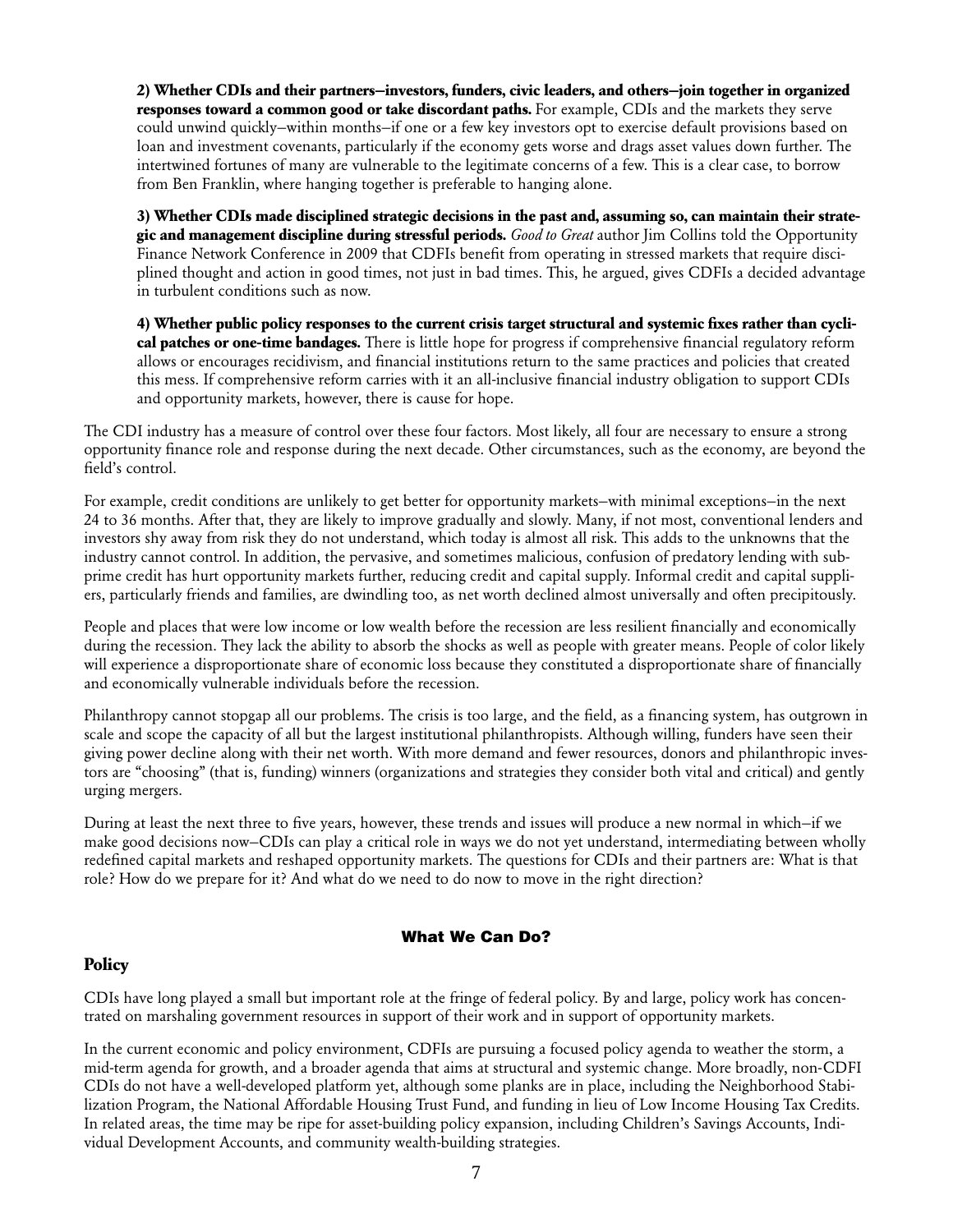CDFI federal policy objectives include:

*In the near-term:*

- **• Bolstering CDFI balance sheets through CDFI Fund awards programs:** This may be the single most important policy objective because it: (a) adds equity directly to CDFI balance sheets; (b) is ready for quick disbursement (in two rounds in 2009: June and September); and (c) is based on a performance-based decision model that will give shape to the CDFI industry going forward.<sup>7</sup>
- • **Supporting CDFI lending through a Capital Access Program (CAP):** The 1994 statute creating the CDFI Fund included authorization for a CAP program for CDFIs. The program has never been used, but today it would support lending by adding a layer of security for investors and CDFIs.
- • **Restoring liquidity to CDFIs, in several ways:**
	- • In 2008, Congress gave all CDFIs access to membership in and, potentially, liquidity from the Federal Home Loan Bank (FHLB) system. More than forty nondepository CDFIs are pursuing this possibility. The Federal Housing Finance Agency is working on regulations.8 Rapid implementation could address \$1 billion or more of pent-up demand for FHLB financing.
	- The Troubled Asset Relief Program (TARP) is currently an option for community development banks but not for other CDFIs. Although some restrictions on TARP funding may be a problem for some CDFIs, more public issues such as executive compensation will not be problems. The CDFI Fund's Advisory Board has recommended that the U.S. Treasury use TARP funds to make long-term, low-cost loans to CDFIs. If this is not possible, the Treasury could make equity equivalent (EQ2) investments in loan funds and some equity funds and secondary capital investments in community development credit unions.
	- • The Term Asset-Backed Securities Loan Facility (TALF) program might provide liquidity to CDFIs that lend to small businesses if it gains momentum for its original purposes.
	- • Congress should enact pending legislation to provide a federal guarantee to certain CDFI bond issues. This bill would authorize up to \$1 billion per year for five years in long-term debt at government-backed prices.
	- • Emphasizing mission-based results under the New Markets Tax Credit program to ensure that taxpayer-supported financing is reaching the people and places that would benefit from it most.
- • **Reviving the CRA:** The Community Reinvestment Act (CRA) has been moved to the sidelines as the financial markets crisis plays out, suggesting incorrectly that it is not key to economic recovery and growth. Bank regulators should ensure full compliance with the CRA as the economy recovers, and they might consider interim, emergency rules that fit the CRA to current market conditions, much as regulators tweaked and transformed policies for multiple purposes during the past year.
- **Reinforcing key partners:** CDFIs are eager to see at least five policy changes that help key partners succeed, including funding and rapid and efficient implementation of the National Affordable Housing Trust Fund; implementation of short-term remedies to the stupor affecting Low Income Housing Tax Credits; an enhanced mission screen on New Market Tax Credit allocations; and increased resources for Small Business Administration programs ranging from the micro-loan program to the 504 real estate program.

#### *In the mid-term:*

**Increasing CDFI Fund appropriations:** CDFI Fund appropriations flowed through fiscal 2008 despite Bush Administration efforts to eliminate the Fund. This year, through direct appropriations and a supplemental economic recovery appropriation, the Fund will award nearly \$150 million, the most ever in a single year.<sup>9</sup> In the current policy environment, with an administration that seems to see CDFIs as key parts of the economic solution and a Congress that has backed the CDFI industry with broad bipartisan support, there is a good chance that CDFI Fund appropriations will continue to rise, despite real constraints on fiscal policy. The CDFI Fund model, unique

The President's 2010 budget includes a significant (90%) increase for core CDFI Fund financial and technical assistance programs. The budget includes \$80 million more for the Capital Magnet Fund, which also would strengthen CDFI balance sheets, increasing resources that may be available for this purpose.

<sup>8</sup> Currently scheduled for publication in the *Federal Register* in mid-May 2009.

This figure represents funding in 2009 under core CDFI Fund programs. Total, combined appropriations of \$207 million also fund Native CDFI programs, the Bank Enterprise Award Act, other programs and activities, and administration of the Fund.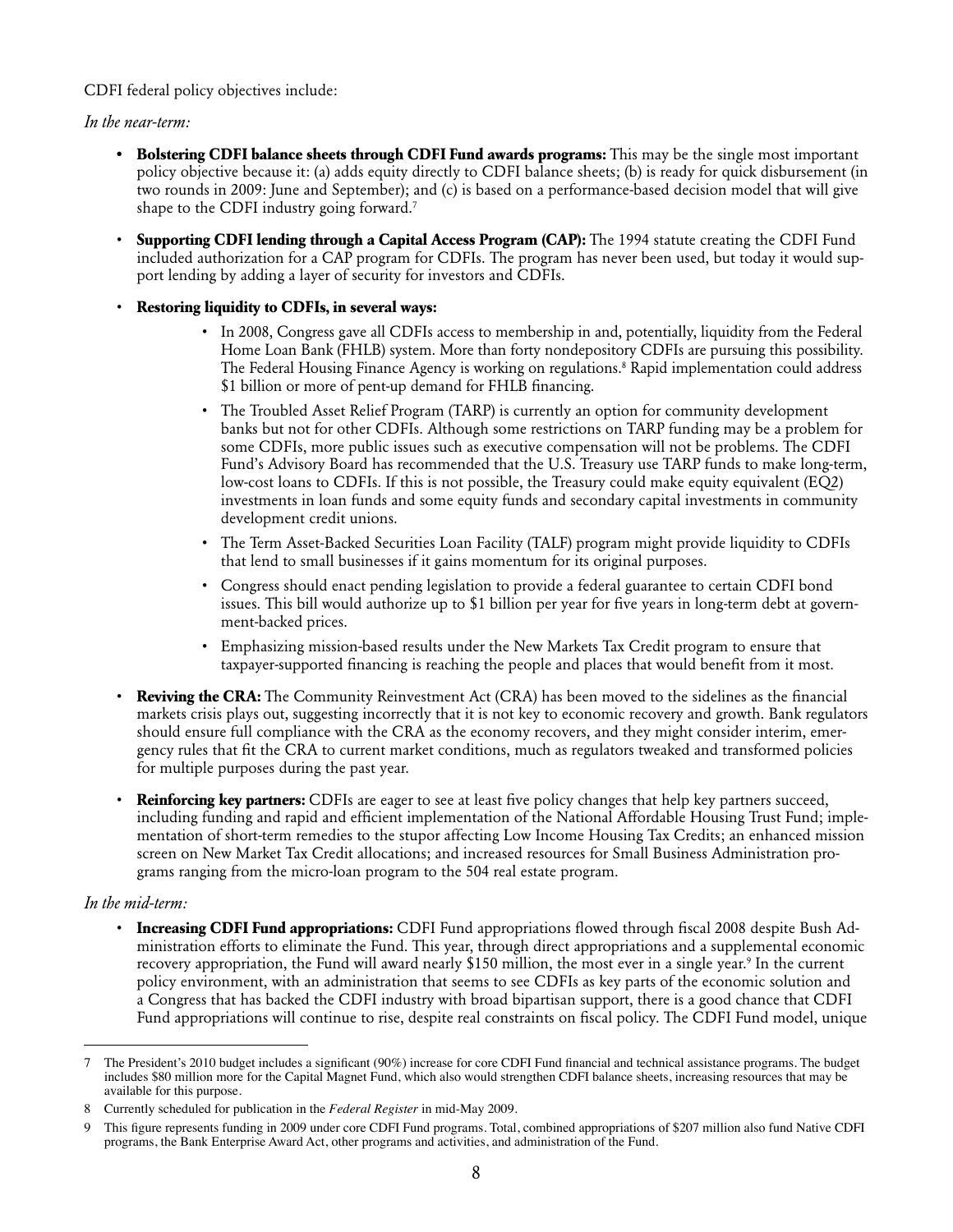at the federal level, is a good fit for tough times, relying on demonstrated performance, private-sector leverage, and specialized market expertise to manage risk.

- **Building on the CDFI Fund model:** Unique today for its focus on general recourse investing in qualified, specialpurpose financial intermediaries, the CDFI Fund experience over 13 years makes it a good model for other programs and agencies. Adapting U.S. Department of Agriculture, Small Business Administration, and other agency lending models to the CDFI Fund model (using equity grants and investments instead of debt) could give skilled lenders and investors more flexibility to ply their trade while reducing operating costs related to managing government-restricted financing.
- **Revamping the Community Reinvestment Act:** With widespread recognition that the time is now to modernize the CRA, the impending comprehensive reform of financial institution regulation is a once-in-a-generation opportunity to also extend the CRA to all financial institutions.10 Despite pockets of resistance, there is broad general recognition that extending the CRA is all but inevitable now that federal resources have bailed out the full spectrum of financial institution types.

#### *In the long-term:*

• **Make CDFIs and CDIs core to the financial system:** CDFIs, CDIs, and opportunity markets are increasingly important to a healthy economy and a robust civic and social environment. No longer fringe players, CDFIs and CDIs are part of the broadcloth of economic and social life. To this end, investing in CDFIs, CDIs, and opportunity markets at appropriate rates and terms should be an affirmative fiduciary obligation of all financial institutions. More than thirty years ago, a similar requirement of pension funds helped the U.S. venture capital industry grow.

#### **Performance**

Much of the CDFI industry is formed around a commitment to performance that is rooted in its early reliance on investments from Nuns' retirement funds and, later, other faith-based and socially motivated investors. That particular source of capital carried two weighty responsibilities: 1) Make an impact, and 2) Do not lose the Nuns' retirement funds. Performance today carries those same responsibilities—impact and responsible stewardship.

Maintaining discipline is up to practitioners, allowing for problems caused by economic and financial industry factors.<sup>11</sup> Not all institutions will remain disciplined and, in fact, many already are facing serious challenges due to lack of discipline in the past.

The CDFI industry—and I would posit the broader CDI world—needs a strategic intervention strategy to:

- • Assess the relative strengths and weaknesses of institutions in distress. Few, if any, boards, CEOs, and senior management teams have experience with the kinds of challenges they are facing today.
- Bring in vital resources for institutions that are viable. Consultant services will come from experienced industry advisors and outside experts. The key is that the intervening entity must be able to make brutally honest decisions about whether the institution can succeed.
- • Wind down institutions that are not viable. The CDFI industry has experience with successful wind-downs where investors remained whole and borrowers were served. This might involve acquisitions, mergers, or thoughtful resolution of institutional assets.
- • Craft, manage, and deliver public messaging. One institutional failure can harm other, healthy institutions. A single investor fleeing the market could topple scores or more CDFIs or CDIs. Communication among investors, between investors and CDFIs/CDIs, among CDFIs and CDIs, and with the general public through the media is critical in crises.

This strategic intervention strategy would benefit CDFIs, CDIs, investors, funders, Congress and the CDFI Fund, and others.

Particularly in this difficult time, the field must talk openly and honestly about merit and performance in assessing intermediaries that serve low-income and low-wealth people and places. Not all intermediaries are equally effective or valuable.

In 2005, the Bush administration proposed to consolidate all of the federal government's community development and antipoverty efforts into block grants in the "Strengthening America's Communities Initiative." Because it proposed to cut

<sup>10</sup> See Federal Reserve Banks of Boston and San Francisco, *Revisiting the CRA: Perspectives on the Future of the Community Reinvestment Act* (San Francisco and Boston: Federal Reserve Banks of Boston and San Francisco, February 2009)*.*

<sup>11</sup> In Part 2 of this paper, Nancy Andrews details operational challenges that CDFIs are facing and some of their responses. My comments are broad and are meant as a complement to hers.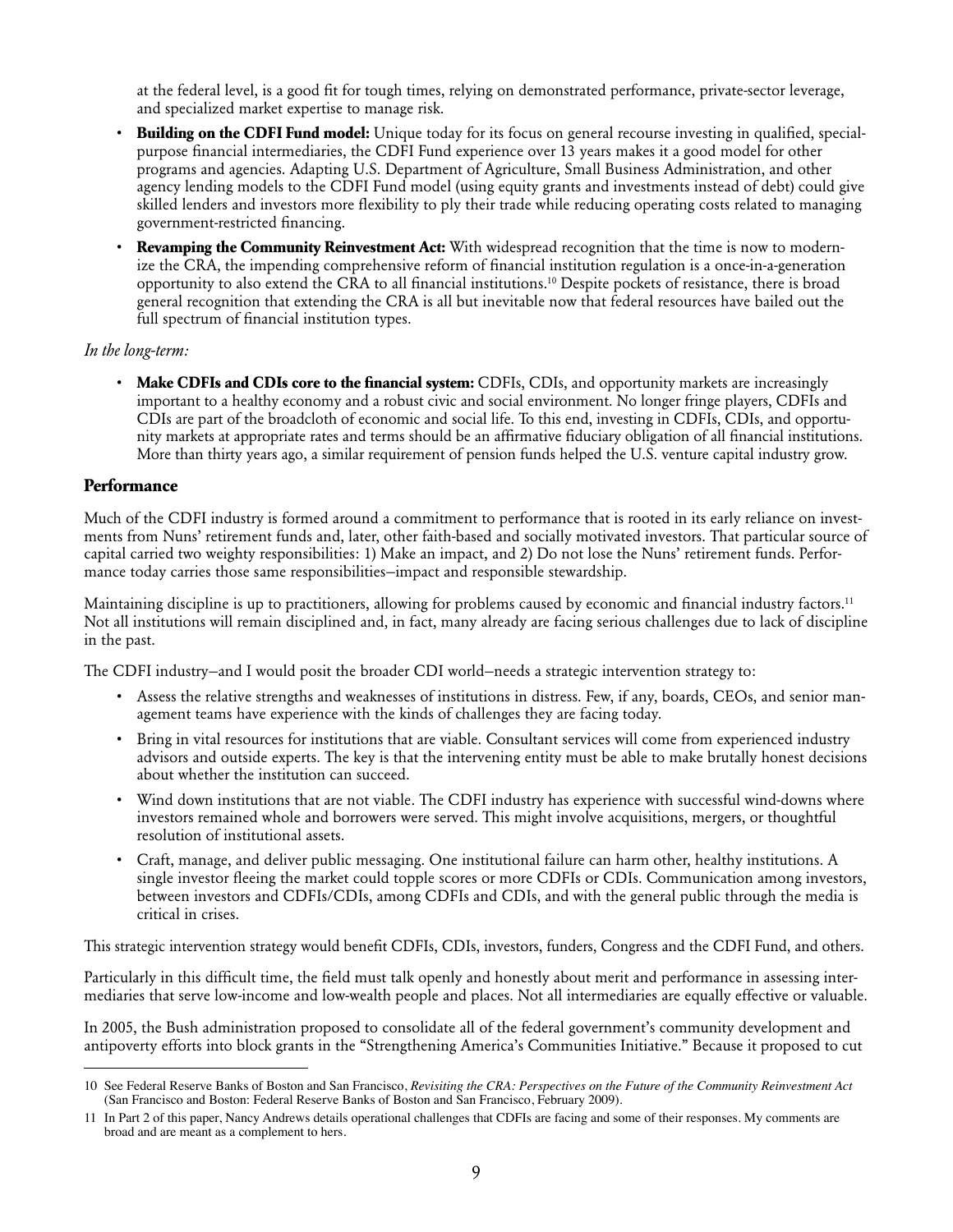overall funding by more than one-third, severely restrict the use of funds, and end the role of most federal agencies in this work, it was known behind the scenes at the White House as the "Strangling America's Communities Initiative." The stated premise of the initiative was that because some community development programs worked better than others, some were very successful, and some did not work at all, it was time for a national conversation on the future of community development. Because it was such a bad idea, it was relatively easy to defeat. But because it was such a bad idea, it was also a wasted opportunity. We should have an honest, if difficult, conversation about what works and why.

#### **Collaboration**

The most vulnerable aspect of the current situation is also, possibly, its strongest attribute—the trust among a complex set of partners. The greatest systemic risk for CDIs is the potential to lose the confidence and commitment of key partners, on all sides.

Binding the field together, on the other hand, are a shared set of commitments to mission; interwoven economic interests and concerns; and institutional, professional, and personal reputations. Responding to the current crisis can unite the field or pull it apart. The field must ensure that collaboration tightens the ties that bind.

This begins from the recognition that we need each other—that CDCs and housing developers need CDFIs to pull together transactions; CDFIs need banks to participate in transactions and support CDFI financing; banks need philanthropic institutions to inject subsidy that makes the transactions work; philanthropies need government to shape policies and provide resources that leverage grants and program related investments; government needs a viable and effective delivery system to implement policy choices; and round and round.

At the core of the collaboration is a commitment to preserving assets for everyone, from end beneficiaries to developers to financiers. The field needs a balanced and sustainable set of incentives to keep everyone engaged and encouraged. Asset managers, at multiple levels, must act with discipline as well as with an eye on the bigger community development ecosystem.

In practical terms, this collaboration has at least three applications:

*1) The field must strengthen and create forums for open and honest communications.* The Federal Reserve's upcoming policy discussion based on this report is a foundation for this sort of forum. My organization is advocating for a CDFI Investors' Roundtable so that investors avoid surprising one another and CDFIs. In cases involving distressed CDIs, much like distressed mortgage borrowers, the first, and worst instinct is to avoid contact with sources of financing. CDFIs and other CDIs need to engage in tough conversations about what is working, which institutions are healthy and viable, and what policy solutions are best for the people and places the field serves—rather than what is best for a particular group. Policymakers need to know what is working and what is not. As practitioners, we do not want to surprise our policy champions with unexpected bad news. In addition, the field needs an active media and public communication strategy that is coordinated, to the best of our abilities.

*2) The field must find common purpose in managing stressed and distressed assets and institutions.* A series of asset or institutional failures can send waves of concern across the industry, but it is equally true that taking extraordinary measures to save assets or institutions that need to be—it sounds harsh—written off is equally damaging to our long-term viability. The current crisis will, and should, reshape the composition, structure, and practices of community development. This is one of the key transformational changes that can, over time, make money and resources flow better in opportunity markets.

*3) The field should create a fund or a set of funds to manage the resolution of troubled assets held by otherwise healthy organizations, healthy assets held by troubled organizations, and troubled assets held by troubled organizations.* These Resolution Funds would exist to create soft landings for investors, funders, borrowers, and others (assuming a CDFI Resolution Fund for Financial Assets would be separate from a CDC or Developer Resolution Fund for Fixed Assets). The Resolution Funds would assume or purchase assets, warehouse them, and find buyers or takers, as appropriate and as quickly as possible. The Funds would provide interim servicing capacity and would function in close coordination with the strategic intervention services described above. They would require substantial first-loss risk capital, access to revolving credit, and independent management and governance.

#### Reasons to Smile and Reasons to Fret

CDIs are accustomed to turbulence, the risk that comes with economic instability, and illiquidity. It is what our customers, clients, borrowers, and beneficiaries live with day in and day out. This grounds us in risk management practices that tend to defy conventional thinking. So far, in good economies and bad (but never in crisis economies), the field has managed successfully.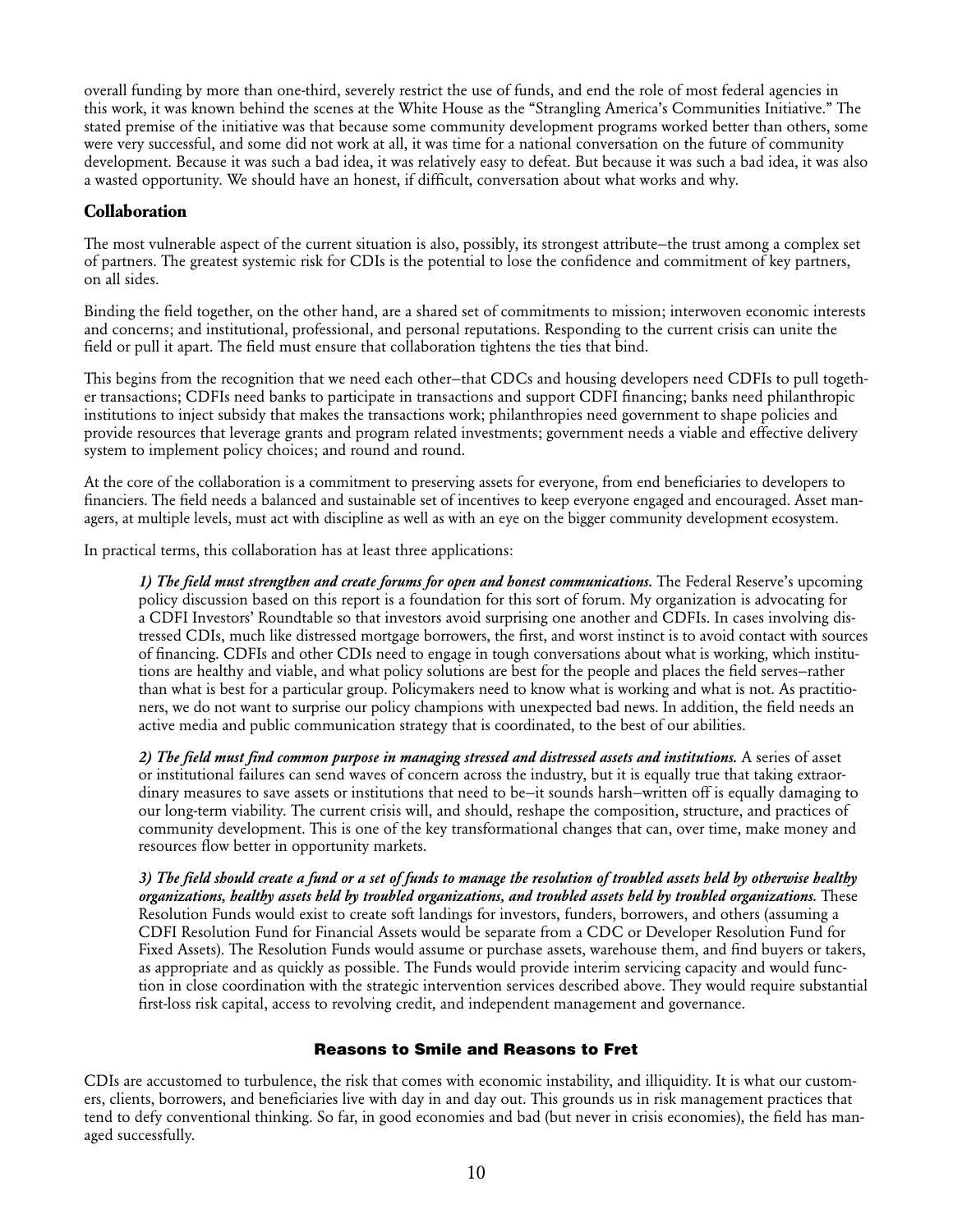In this economy and financial marketplace—with current liquidity, capital, and operating challenges—almost everyone is a neophyte. The field is short on capital and powerful relationships to fall back on, dependent on partners and institutions that are less able to help than they once were, and vulnerable to steady erosion of financial, intellectual, and human assets.

The economy may continue to deteriorate, and the worst for CDIs and opportunity markets may come six to nine months after the economy bottoms out. The financial marketplace could leave the field behind as regulatory reform and financial self-interests make community development a burden and opportunity markets a luxury that banks can no longer afford to mine. Policymakers could overlook the field in pursuit of bigger infrastructure solutions to economic malaise, in compassion for individuals who benefit more immediately from direct resources and services, and in the tough triage of decreasing federal resources.

Yet we are more important than ever to economic growth, to the people and places the field serves, and to the ability of the financial marketplace to function well and to grow. It is unclear who other than us can reverse Gresham's Law and drive "bad money" out of the marketplace and ensure that "good money," rooted in prudent and responsible underwriting, takes its place.12 CDIs seem to me to be key to President Barack Obama's statement, in his inaugural address, that: "The success of our economy has always depended not just on the size of our gross domestic product but on the reach of our prosperity; on our ability to extend opportunity to every willing heart—not out of charity, but because it is the surest route to our common good."

#### Issues to Consider for the Upcoming Meeting at the Federal Reserve

One purpose of the conference is to frame and support informal and formal communications and work planning as we try to manage through the crisis and its backwash. With so much happening so fast and with such significant consequences, the challenge is to narrow the set of topics sufficiently to make them manageable but to define each topic in ways that allow dynamic conversations. With those goals in mind, a few ideas seem prominent:

- Policy priorities and strategies: transitional (short-term) and transformational
- • Strategic intervention planning: products and services
- Outreach and communications: managing public understanding
- Market data and market conditions: What do we know? How do we know it?
- • Capital strategies: meeting needs now and for years to come
- Supporting best practices: from crisis management to viable futures

No doubt the upcoming discussion will influence, enhance, and expand this list.

Overarching these topics is the question, What will the community development finance system look like on the other side of this crisis? And in ten years?

#### Conclusion

The future of opportunity markets and CDIs will be extraordinary—that is, they will be different in most ways from what we have known until now. Either they will be extraordinarily bad, involving organizational failures, long-term funding and financing shortfalls for surviving CDIs, and the loss of both jobs and leaders. Or they will be extraordinarily good, involving broad recognition that CDIs play critical roles in economic growth and financial system efficacy, in fostering robust partnerships among CDIs, the private sector, and government; and in rapid increases in CDI production.

The scenario that seems least likely is that CDIs will muddle through the current quagmire and simply continue along the path that has brought them here. That outcome is only possible if policies surrounding financial services and the economy do not change in material ways.

We do not know what will happen in policy or in the financial marketplace. Like the baker in Chelm as he faced the town elders, we know for certain only that life will never be the same as it was not very long ago. Things we thought would never change, things we thought we could always trust, will never feel certain again.

*Mark Pinsky is president and CEO of Opportunity Finance Network. He chairs the boards of the CDFI Data Project and the CARS™ Advisory Board, serves on the board of Net Impact and New Mexico Community Capital, and is a former chair of the Consumer Advisory Council of the Federal Reserve Board of Governors. He was founding president of congregation Tzedek v'Shalom in Newtown, PA.*

<sup>12</sup> Gresham's Law, articulated by Sir Thomas Gresham, states that "bad money" will always drive "good money" out of the marketplace—where "bad money" describes a material difference between the real or stated value of an asset and its trading or commodity value.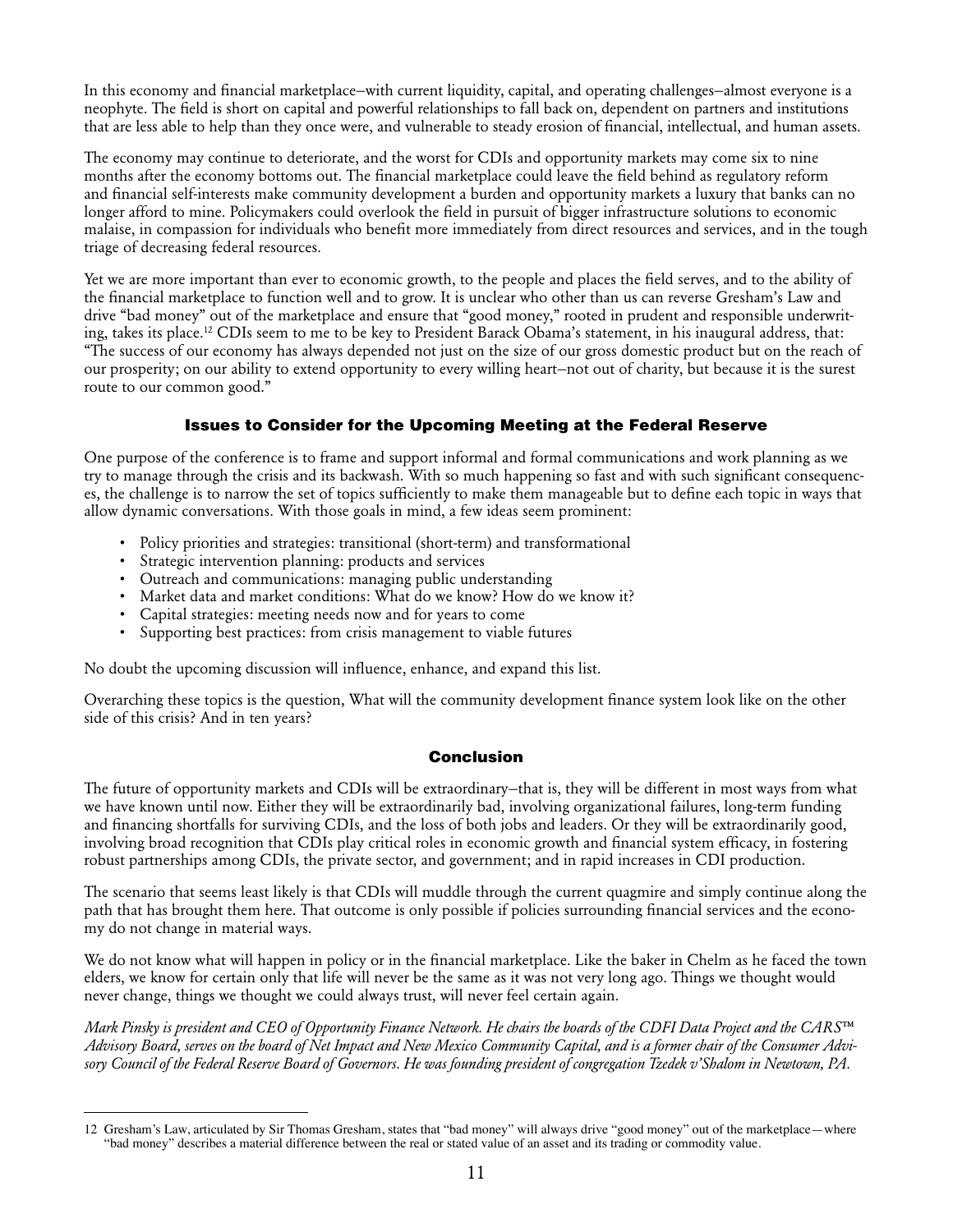# Part II: Operations

### Strength in Adversity: Community Capital Faces Up to the Economic Crisis

Nancy Andrews *Low Income Investment Fund*

#### First Responders—America's Community Development Organizations

This paper reviews the impact of the economic crisis on the community development industry. Specifically, it asks: How are Community Development Financial Institutions (CDFIs) faring? What trends are emerging? What steps are CDFIs taking to respond to the crisis? In addition, the paper offers "best practices" to help all CDFIs manage this difficult climate.13

CDFIs can survive this economic crisis and deepen their mission, despite the extraordinary difficulty of the current period. CDFIs are the first responders in neighborhoods across the country and for families hardest hit by the downturn. CDFIs have created an industry joined together by a common mission of providing opportunities for people and places left out of the economic mainstream. The CDFI network can create the strength for CDFIs to help one another through these times, and to ensure not only that the field survives, but that it thrives.

From a series of eleven interviews with leading CDFIs across the country, we find that the economic crisis has created the following conditions for CDFIs:

- **• Heightened risk in portfolios:** The risk is evident in delinquency rates, extensions of loans, or loss reserves set asides.
- **• The need for significant patience among community development partners:** More time is needed for projects to come together, and lender patience is now crucial for success in struggling neighborhoods.
- **• Heightened liquidity problems:** CDFI liquidity is strained. Many leaders are worried about the availability of new capital, as well as capital renewals from their investors, both private financial institutions and philanthropic partners.
- **• Severely strained housing portfolios:** For-sale housing or early stage loans with Low Income Housing Tax Credits (LIHTC) as part of the project financing plan are particularly hard-hit.
- **• Increasingly fragile borrowers:** The future strength of CDFIs is bound to the future of its customers, and the trends are negative.

#### Description of Interviews

Among the eleven interviews, six were with national or large regional CDFIs; two were rural CDFIs; and three were small and locally targeted CDFIs. Two were in the Midwest, three were headquartered on the West Coast, and six were headquartered on the East Coast, in locations stretching from the northern to the southern tip of the Atlantic seaboard.

In all cases, the individuals interviewed were CEOs or senior members of the executive team. In most cases, the relationship with the leader and author was at least a decade long, which generated immediate rapport and a willingness to be candid. The anonymity of the respondent was assured, which added to the candid nature of responses. In all cases, we asked leaders for their judgment and a sense of trends in order of magnitude, rather than data precision. Given the history and success of these CDFI leaders, their insights are invaluable about the future of the industry and steps needed to protect the community development field during this crisis, perhaps more valuable than detailed data analysis. Indeed, in this fast-paced crisis, even three-month-old data are quickly obsolete, making data analysis less reliable by the time it is published.

<sup>13</sup> While this section of the paper is focused on CDFIs, it is our hope the discussion here would be valuable to the wide range of community development finance institutions; what Mark Pinsky refers to as CDI in the preceding section.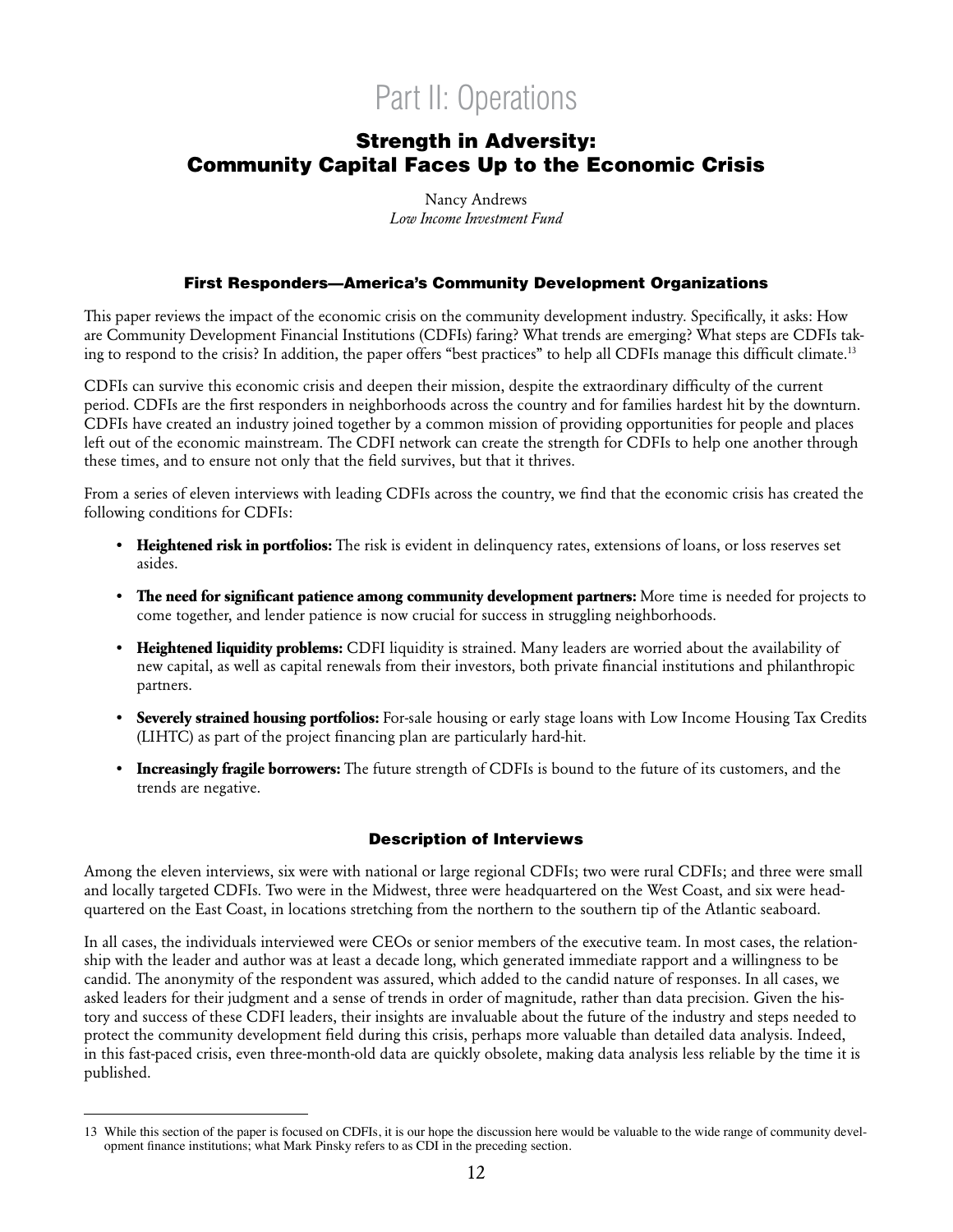#### **Background**

Community developers—the neighborhood builders, investors, and service providers—are on the frontlines of this crisis. They witness daily the impact of the crisis on communities, families, children, and senior citizens. They are the first to get the calls from families in trouble, or from nonprofit service organizations facing state or city funding cuts, or from neighborhood developers scrambling to keep projects alive. For more than three decades, community developers have been quiet but vibrant agents in America's most distressed locations, mitigating the worst effects of an economy that delivered uneven benefits.

The community development finance sector, including CDFIs, community development banks, venture funds, micro funds, and community loan funds (henceforth "the sector"), are the capital side of this network of community support. The sector represents a unique part of the remarkable 30-year experiment America has undertaken in community revitalization and poverty alleviation. Coupling private-sector business discipline with social mission, community development finance organizations draw private capital into places and projects it could not otherwise reach. The sector capitalizes public subsidies, allowing low-cost housing, health care centers, and child care centers to be built, jobs to be created, and commercial enterprises to expand. The CDFI sector finances projects that are financially viable but that fall below the profit requirements of mainstream capital.

Three decades ago, CDFIs emerged from the grass-roots activism of neighborhood organizations. Initially an informal, homegrown response, CDFIs increasingly are large-scale and professionalized. The community development finance sector represents more than \$29 billion in capital today, and most of the organizations possess strong internal financial management systems, coupled with investor covenants intended to keep the sector safe and sound. Community capital organizations maintain loss reserve cushions, liquidity cushions, equity cushions, and risk rating systems. With the advent of CDFI Assessment and Rating System (CARS), the community capital industry has created a rating process intended to reward success and spread best practices. These are all signs of a vital industry that is self-reflective, self-correcting, and self-aware.

Nothing in the industry's history—neither investor covenants nor internal models nor scenario planning—could have prepared CDFIs for the stress they now face, either in the communities they serve or within their internal operations. To make matters worse, their primary capital partner—regulated financial institutions—face unprecedented challenges and are pulling back on the throttle of their capital. The financial system can turn to the Troubled Asset Relief Program (TARP) for liquidity aid. Robert Kahn of the World Bank estimates that governments in the industrial world have invested \$9 trillion in guarantees, credit extensions, and debt purchases in efforts to put a floor under the market.<sup>14</sup> However, the closest thing to a liquidity infusion that most CDFIs have is the small, but welcome, \$100 million emergency appropriation in the national stimulus plan.

Community organizations have faced hard times before. In the early 1970s, the Nixon administration attempted to roll back the signature efforts of the Kennedy-era War on Poverty. It disbanded the Office of Economic Opportunity (OEO) and marginalized its programs. Community activists reeled from this devastation and, in many cases, believed the end of the nation's war on poverty was near.

However, after the first shock wave subsided, community advocacy gave rise to Community Development Corporations (CDCs), and CDCs learned how to generate fees from their activities. They created new partners with philanthropy for support. They attracted religious orders and foundations to the idea of using their capital affirmatively to create community loan funds for the special needs of neighborhoods and people overlooked by banks. In short, out of adversity, community activists hard-scrabbled their way to survival. What sprang from that early devastation is, today, the most robust system of community-based development, services, and finance in the world.

This movement created the Community Reinvestment Act and the Low Income Housing Tax Credit that together delivered billions of dollars to low-income communities. In more recent years, the field created the CDFI Fund, the New Markets Tax Credit program, and the Capital Magnet Fund. In short, the challenges in the 1970s that threatened America's community programs made the sector stronger in the end, and it has subsequently delivered billions of dollars of capital investments to communities.

This history speaks to the spirit of communities and people motivated by a vision of self-improvement. It speaks to the creativity and drive of the professionals working in the community development field, professionals motivated by a social

<sup>14</sup> Robert Kahn, Senior Advisor, Financial Systems Unit, Financial and Private Sector Development Vice Presidency of the World Bank, speaking at "The Financial Crisis: Global Dimensions" lecture, sponsored by American University Economics Department, Robert A. Blecker, Chair.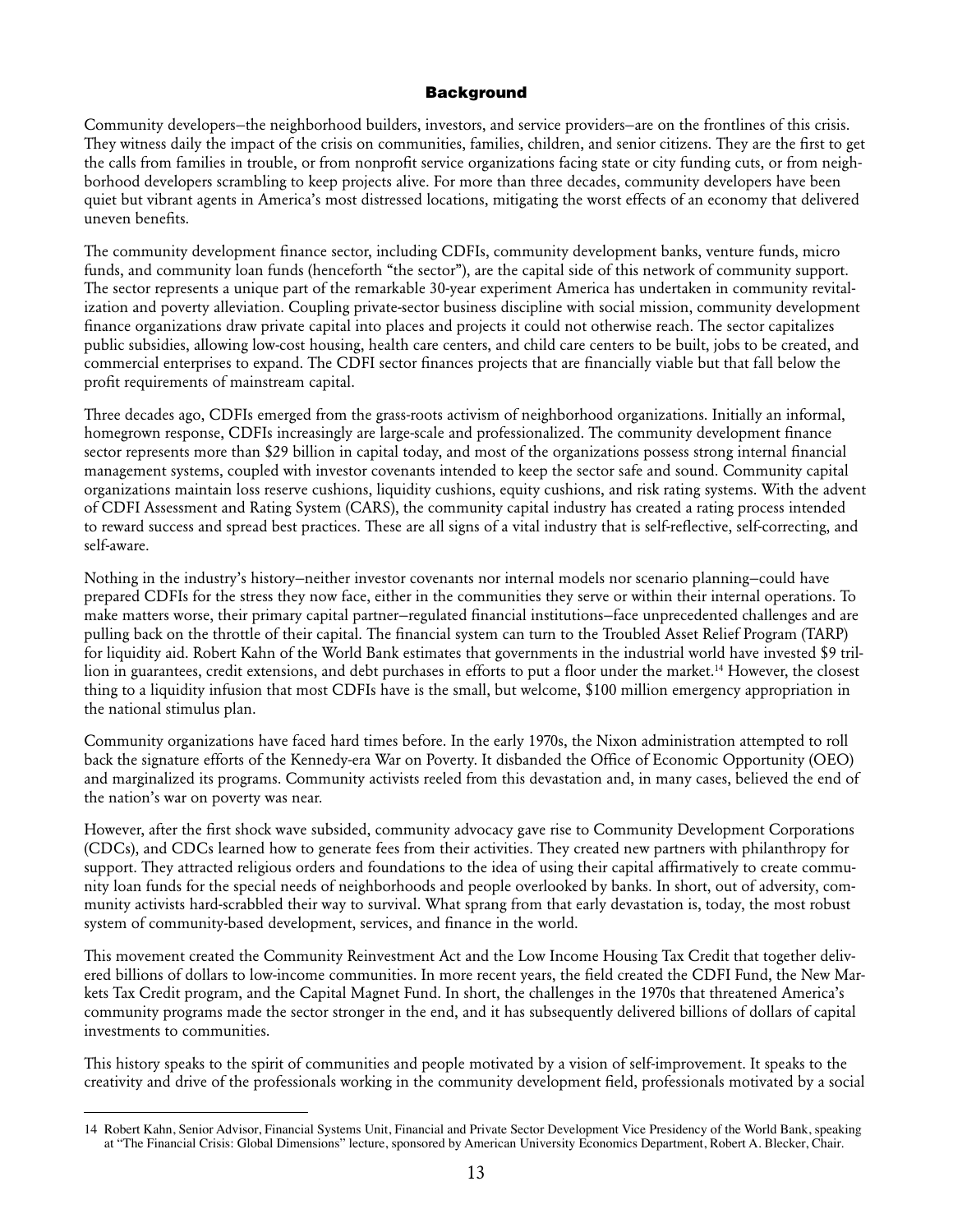vision, not by profit maximization. Economic reversals spur creativity. Most important, the field is today a strong network that is mutually supporting. The sector's biggest asset is its common mission and collaborative spirit. No private-sector entity possesses this asset, nor does it have colleague organizations to lean on for support. In a very real way, the field's common mission is its greatest asset, and that mission is furthered by continued survival and success. We are not only in this together, but we are in it for each other.

#### Avoiding Denial—What Is the Impact on Community Finance?

Community finance organizations feel the impact of the economic downturn at multiple levels. First, the people served are disproportionately affected by hard times; they suffer more and recover more slowly than the mainstream population. Second, a large proportion of the projects CDFIs finance depend on federal, state, or local subsidies, all of which are severely strained. Third, CDFIs finance a mission-driven delivery system, often not-for-profit in both name and reality. Their borrowers operate with thin equity cushions and few shock absorbers to cushion bad times. One East Coast leader described the impact of the economic crisis on the borrower community as "teetering, undercapitalized." Another noted that while at first, weaker entities were experiencing problems, now "even well-run borrowers are having real problems." As a result, the community development sector can expect some serious challenges ahead. One leader estimated that if the current crisis continues for a year or more, the entire delivery system will begin to fail.

As noted above, CDFI leaders see five key trends:

- • Heightened risk
- Significantly more patience required by borrowers
- • Serious liquidity problems
- Hard-hit housing loans
- • Increasingly fragile borrowers

#### **Heightened Risk**

In general, all CDFIs reported heightened risk in their portfolios and particularly in housing loans. It did not matter if the CDFI was national, regional, local, large, small, rural or urban—all saw heightened risk. The severity of risk varied considerably by portfolio concentration and by size. Those with high concentrations of housing, particularly homeownership projects, reported far greater risk. Eight of the ten CDFIs with sizable housing portfolios saw homeownership projects as a primary source of increased risk. In particular, respondents reported that unsubsidized homeownership loans were experiencing the greatest weakness.

Heightened risk was evident in increased delinquency rates, or an increase in loan extensions, or increases in loan loss reserves, and occasionally in all three. Two respondents reported no loss reserve increases. The others reported some increase in reserves, generally by 25 percent to 50 percent. One CDFI with a large exposure to homeownership reported a tenfold increase in its annual provision for loan loss reserves.

The second most frequent cause of growing risk was dependency on fundraising or public subsidy (reported by five of eleven CDFIs). One CDFI reported a full stop on new loans that depended on fundraising.

Smaller CDFIs reported less portfolio deterioration than larger CDFIs. Respondents saw short-term acquisition and predevelopment loans as more risky than long-term loans for projects already in service and seasoned, especially community facilities. Portfolios with greater concentrations in Low Income Housing Tax Credit (LIHTC) projects experienced greater risk. One CDFI avoided portfolio deterioration because of the absence of LIHTC-dependent projects in its portfolio. Projects in weaker markets, such as those in rural or exurban areas, were affected more than in strong markets.

Geographically, western CDFIs saw more trouble than others. Several national and regional CDFIs reported a concentration of problems in California. They reported enduring slow payment on loans and deep financial stresses on community developers. The strains in California CDFI portfolios extended beyond housing and homeownership to health care facilities, charter schools, and other community facilities. One CEO feared that the affordable housing delivery system would be permanently weakened because many community developers would not survive the current economy. Others saw the problems in California beginning to bleed over into Arizona, Washington State, and other western locations. One national CDFI reported the weakness in its portfolio was concentrated in Los Angeles, Florida, and in rural locations.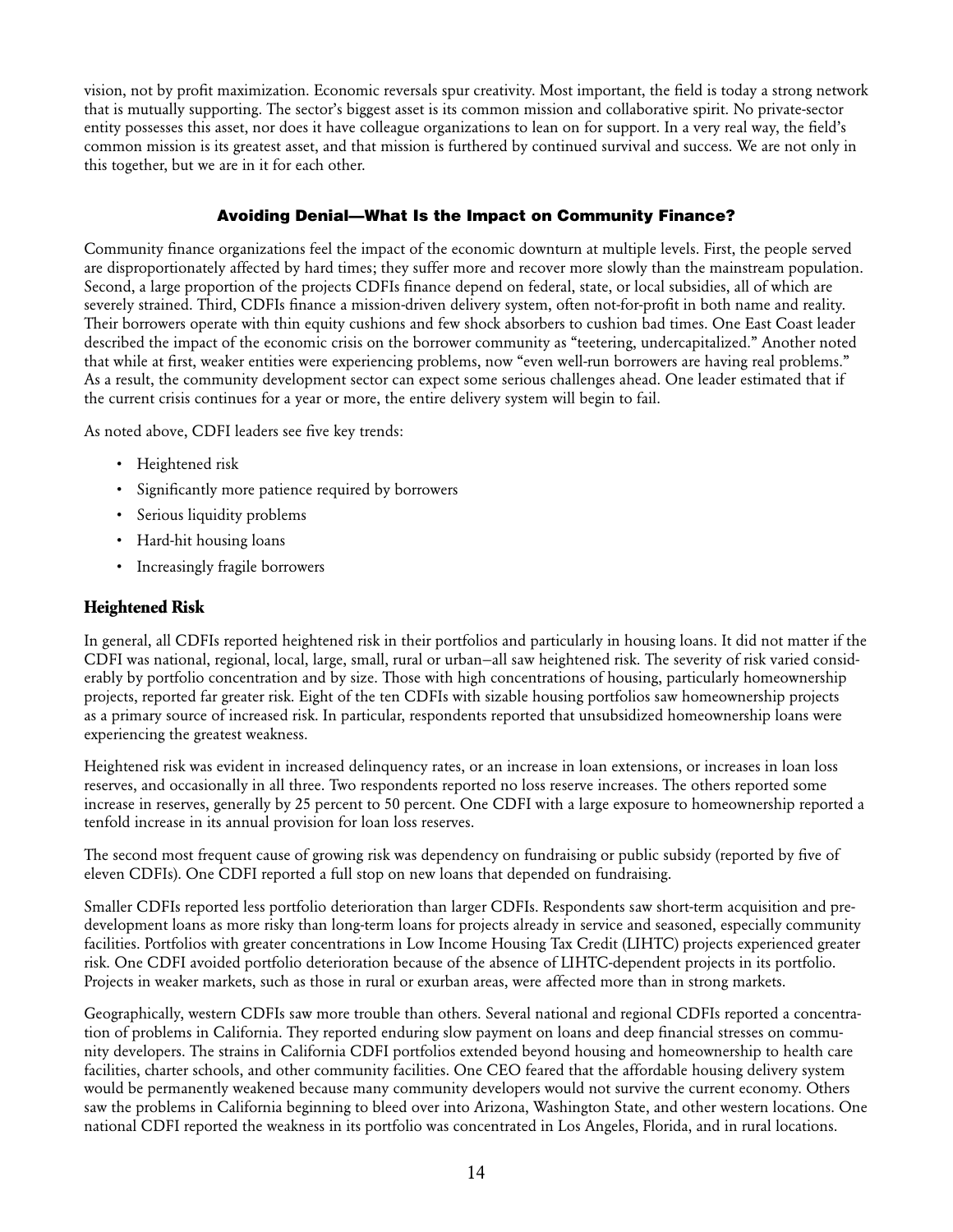Although community facility portfolios seem to be holding steady at present, many leaders said they were waiting for "the other shoe to drop," and foresaw trouble in this sector in the near future, as well as in their commercial portfolios. One respondent predicted the commercial and facility loans "will be the second wave."

#### **Need for Patience**

Most CDFIs (nine of eleven respondents) called for greater patience as borrowers scrambled to put resources together to make deals work. "Everything is taking longer," one respondent said. "Borrowers are going multiple rounds to get financing and subsidy, at the state and city level." Some leaders reported that their delinquencies were stable because they simply extended loans, believing that the borrower would eventually work out the problems. One CDFI reported extending 80 percent of its housing loans (up from 50 percent in more normal times). Another reported that they had always experienced many extensions, but "now it is for bad reasons." In part because of this growing need for patience as projects came together, all but a few CDFIs were anxious about investor renewals and serious liquidity issues that affected their ability to finance new requests.

#### **Serious Liquidity Problems**

Liquidity shortages were felt broadly, but large CDFIs were particularly affected. Six of eight large or rural CDFIs reported current and often severe liquidity problems, or concern about future liquidity problems. Smaller CDFIs fared better as well as those located in the Midwest. All but one CDFI expressed concern about a contracting capital environment, even if they were managing well at present. Respondents also noted the need for extensions, the lack of new capital coming into the field, and concern about capital renewals. Indeed, one CDFI leader said, "If banks don't start lending again at reasonable rates, a lot of us will go out of business." Another said that their capital partners were "really hunkered down. They've begun to understand that this is a structural adjustment and they need to figure out the new normal."

More of the CDFIs that experienced strong growth in deployment during the past two to three years were more likely tapped out of capital than those with growth in the past year. On the other hand, CDFIs that had not expanded their lending volumes appeared to be faring better than others with respect to liquidity. In the case of faster-growing CDFIs, recent high-volume levels had consumed much of their available capital and the need to extend loans was causing a capital crunch. Nearly all CDFIs reported difficulty in getting new capital and sometimes renewed capital. Most reported "just making it," by saying no to borrower requests. Some indicated that the liquidity problems were being offset by reduced demand. Others reported that demand had increased in recent months, largely from the contraction of lending by banks.

CDFIs reported mixed experiences with investor renewal of capital. In general, they were "holding steady" with capital levels, but new capital was virtually impossible to find. One CDFI reported negotiating with a bank for more than two years and being on the cusp of a capital commitment, only to find the bank taken over by another, and the verbal commitment nullified.

#### **Housing Loans Are Hardest Hit**

As noted above, most CDFI leaders reported that increased risk came mainly from the housing portion of their portfolios, particularly from for-sale housing. "Homeownership," said one respondent, "is clearly most severely impacted. It is head and shoulders above the others in weakness. If ten deals are in trouble, seven will be in for sale/homeownership. However, our community facilities are fine."

Community facilities (charter schools, child care centers, health care centers, water and sewer systems, and other community centers) seemed to be performing well, particularly if the financing was long-term and for a facility already in service. That said, a few saw future trouble in their community facilities portfolios, assuming hard times spill over into the next year. CDFIs with loans in California reported more concern about community facilities projects than others.

Three CDFIs continued to experience strong customer demand, particularly when the CDFI was involved in financing community facilities or commercial lending. As one respondent said, "There is a ton of demand right now. Our phones are ringing off the hooks." Her organization, she said, was "moving upstream" and taking on deals previously done by banks. She worried, however, that they might become complacent and accustomed to having higher-capacity customers. "My lending team is really happy not to have to hold as many hands," she said. "They are dancing in the aisles when they get a complete loan application."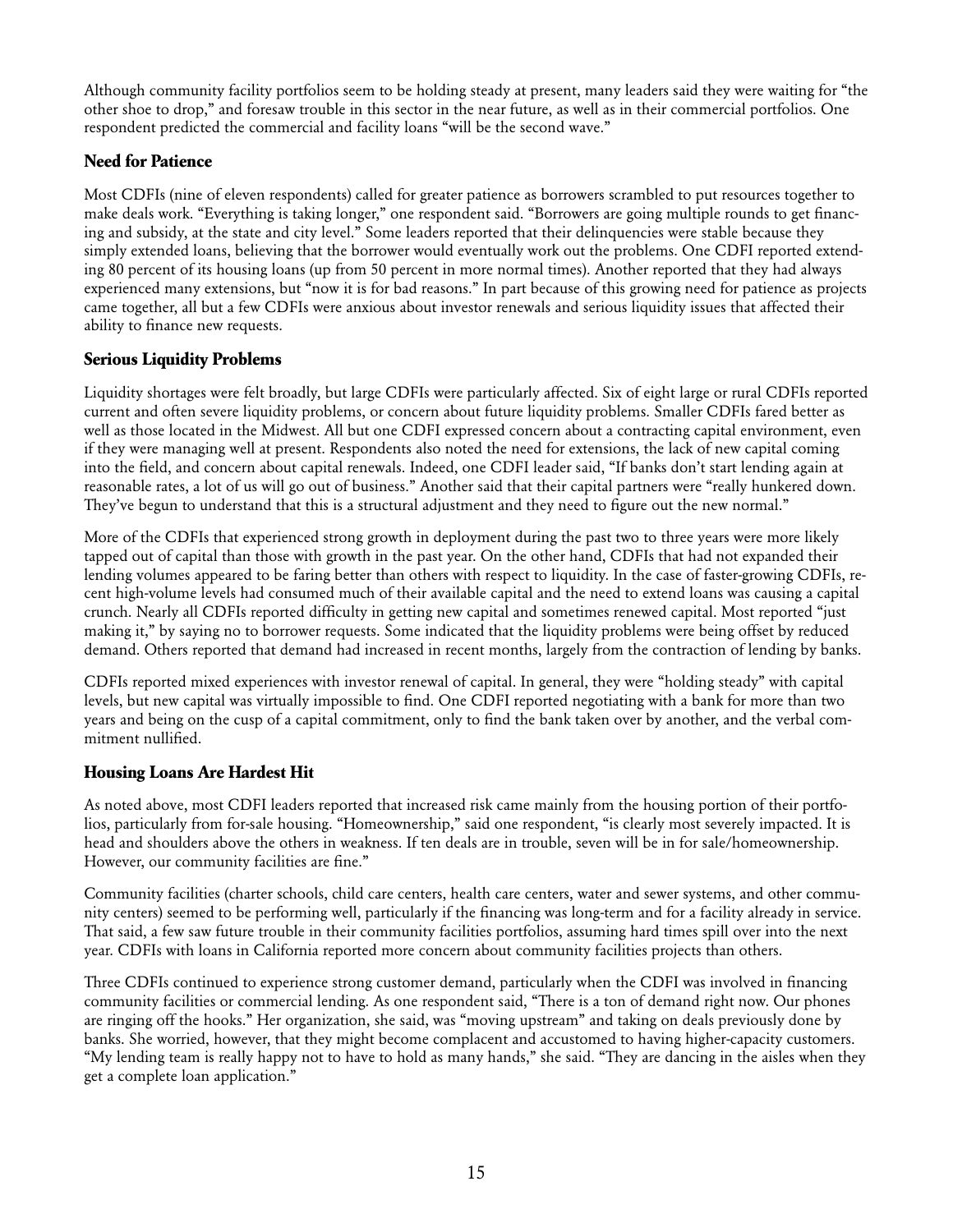Most leaders, however, and particularly those concentrated in housing, had seen demand slow dramatically during the past few months largely because of the uncertainty of public support, the collapse of the LIHTC market, and state or local budget issues that made new projects too dicey to undertake. The reasons given for slower volume included:

- Housing developers remaining on the sidelines, waiting for property values to bottom out;
- • Housing developers are financially weaker, because they are paying the carrying costs of unfinished projects over longer periods of time as total project financing is assembled;
- Lack of capital supply is forcing demand to contract;
- Lack of public subsidy to fund new projects;
- • Homeowners remaining on the sidelines because of uncertainty over their employment future, despite the low cost of housing.

#### How Are CDFIs Responding?

In general, CDFIs are responding to the need for patience by extending loans (nine of eleven respondents) where an extension did not cover up a credit problem. All CDFIs but one reported notable increases in extended loans. The result is a liquidity crunch that often forces CDFIs to dial down positive responses to new requests.

CDFIs are managing heightened risk through a combination of extra vigilance toward late payments, bulking up loss reserves (nine of eleven respondents) and, in a few cases, performing stress tests on portfolios and corporate budgets. Many CDFIs are scrutinizing deals more closely, along with asset valuations, and occasionally, reappraisals of portfolio collateral. Most reported higher scrutiny of transactions at the front end, in light of the risk environment.

The most common risk management strategy is paying greater attention to late payments. CDFIs are making calls to customers within a few days of the due date, and are escalating if payments are not received. The second and third most widely used approach to mitigating risk is paying extra attention to borrowers' financial condition and scrubbing of asset valuation. CDFIs are also performing stress tests on borrower projections, looking at levels of borrower liquidity to determine size of loans, as well as imposing tighter terms and conditions.

One CDFI said they believed with enough time and with adequate patience, the problem loans would work themselves out with minor losses. Nearly all others saw growing risk in the future.

At the corporate level, several CDFI leaders mentioned they were stress-testing their budgets in every way they could think of, and continuing to "look around the corner for things I haven't thought of that could kill us."

#### Yes We Can! (Manage Through This)

The community development financial sector's biggest asset is its commitment to a shared vision and an industry structure that does not require competition for vitality. The economic crisis calls on this asset more than ever. The field will need the strength and insights of everyone to pull through this extraordinary time. Several leaders noted that if the crisis goes on for more than a year, it would create serious hardship for the industry. One CDFI leader said:

Philanthropy needs to hear that 2010 is a watershed year for CDFIs and other nonprofits dependent on multiyear grants. 2011 is not survivable without continuing support. We may watch the silent demise of nonprofits.

Many CDFI leaders called for new ways of communicating and sharing, for creating united fronts endorsing common positions on critical issues, especially capital requirements. To get through this crisis, the field will need to pull together more closely than in the past. The watchwords for the next several years will be: learn, share, and help.

#### **Steps to Weather the Storm**

Navigating the worst economy in a century will require that members focus on ensuring that the field is as secure as possible and able to continue to attain its goals and sustain its mission. This requires a number of proactive steps: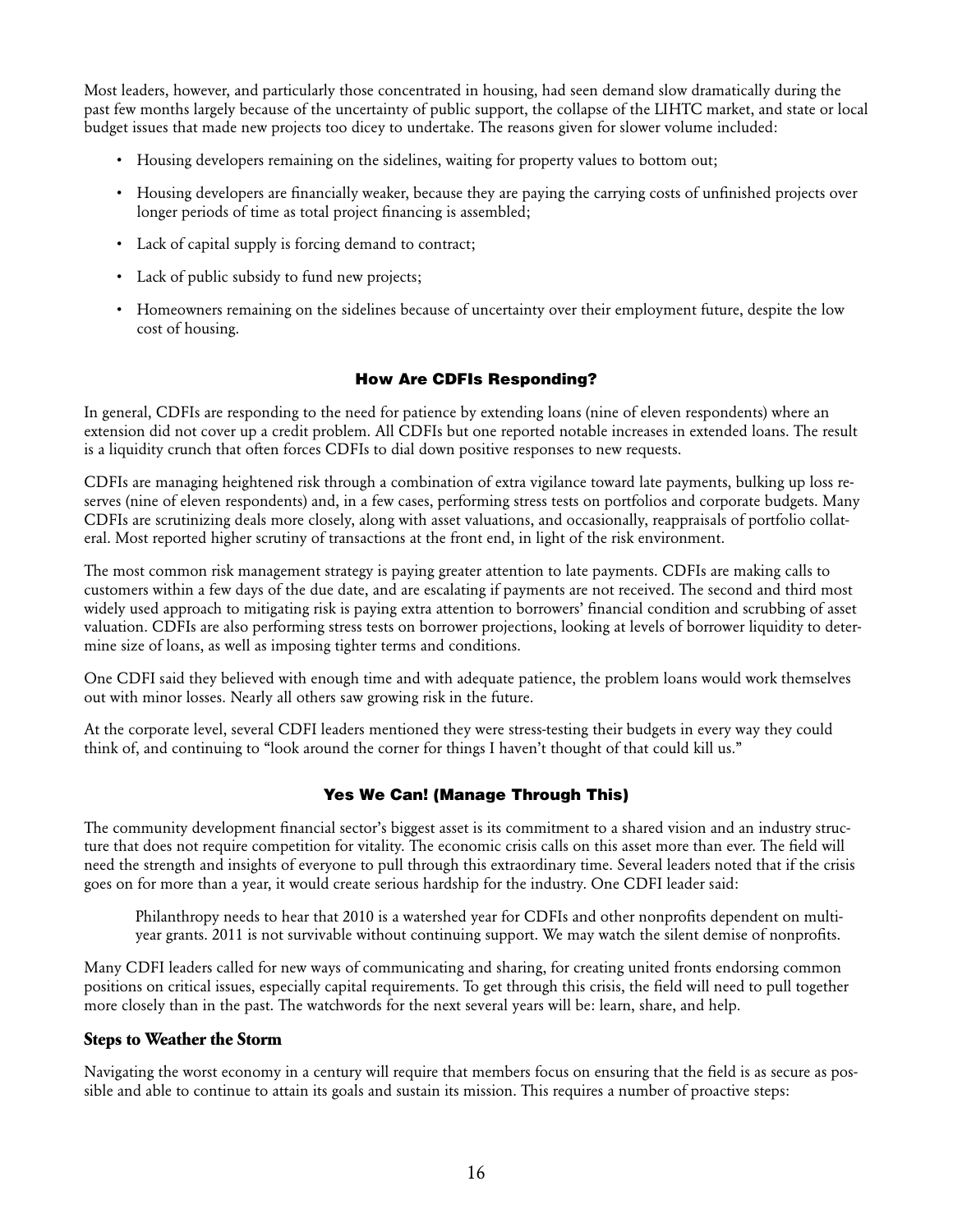- 1) Batten down the hatches by:
	- a. Going to ground; forecast cash flows for the worst-case scenario,
	- b. Circling up risk through portfolio stratification,
	- c. Instituting stress tests for portfolios and organizations,
	- d. Instituting a credit review discipline
- 2) Learn new skills: workouts and foreclosures.
- 3) Remember: our borrowers, ourselves. The core of the field's mission is borrowers' well-being. Become active in policy matters that benefit borrowers and the field.
- 4) Never waste a crisis; Refresh attention on the basics of financial management: net worth, liquidity, and net operating margin.
- 5) Attend to other best practices, such as full-cost accounting, scenario planning, and multiyear forecasting.
- 6) Practice the network solution: share your way through this.

#### *Batten Down the Hatches*

During any crisis, it is important to identify one's soft underbelly and protect it, rather than waiting for problems to arise. Although some CDFIs are reporting no dramatic increases in delinquency rates, they are anticipating problems and are rescoring their portfolios, increasing their risk reserves, and scrutinizing new requests. These are perfect initial steps.

Now is the time, as well, to begin stress-testing at the organizational level. How much of a revenue decrease can the organization withstand? What would happen if grant support declined by half? What happens if ten percent of the organization's portfolio is nonperforming?

We offer four important steps to batten down the hatches in preparation for a bad storm. For smaller organizations, many of these are back-of-the-envelope calculations. Larger organizations may need to develop simple spreadsheet models. The emphasis is on simple. It is not necessary to develop comprehensive or precise information in undertaking these exercises. In this case, the perfect is very much the enemy of the good. Rather, the goal is to identify in broad strokes the magnitude of potential problems and to develop responses for the back pocket if bad news is forthcoming. In the end, the actual steps an organization takes may be quite different. But there is nothing quite as reassuring to a leader as thinking through how bad it might get, identifying the soft spots, and developing contingency plans.

**Step 1: Cash, and forecast the worst-case scenario.** In October 2008, the finance committee of Low Income Investment Fund (LIIF) startled both the CEO and CFO by requiring them to come to the October board meeting with a draconian scenario:

Assuming no customers repaid and no investors renewed their capital commitments, how long would we survive?

Both the CEO and CFO believed their approach to scenario planning was aptly conservative. In their hearts, they felt the finance committee was being overly dramatic. Dutifully, however, they completed the scenario.

The process was transformative. They realized, first, they had enough cash to weather a "ground zero" scenario for more than a year. On the other hand, they also realized that three large capital renewals must occur for the organization to sustain a healthy level of investment in its communities. With that, the executive team realized how dependent they were on these events and how tentative their work could become if any one event failed to materialize.

They began monitoring with great care. At their weekly executive team meetings, they looked at a multiyear forecast and began managing the lending pipeline far more deliberately. In LIIF's case, one of the three critical renewals has occurred. The remaining two are promised. Thanks to the willingness of the board to push management to "go to ground," LIIF is confident that its capital management disciplines can handle a deteriorating environment.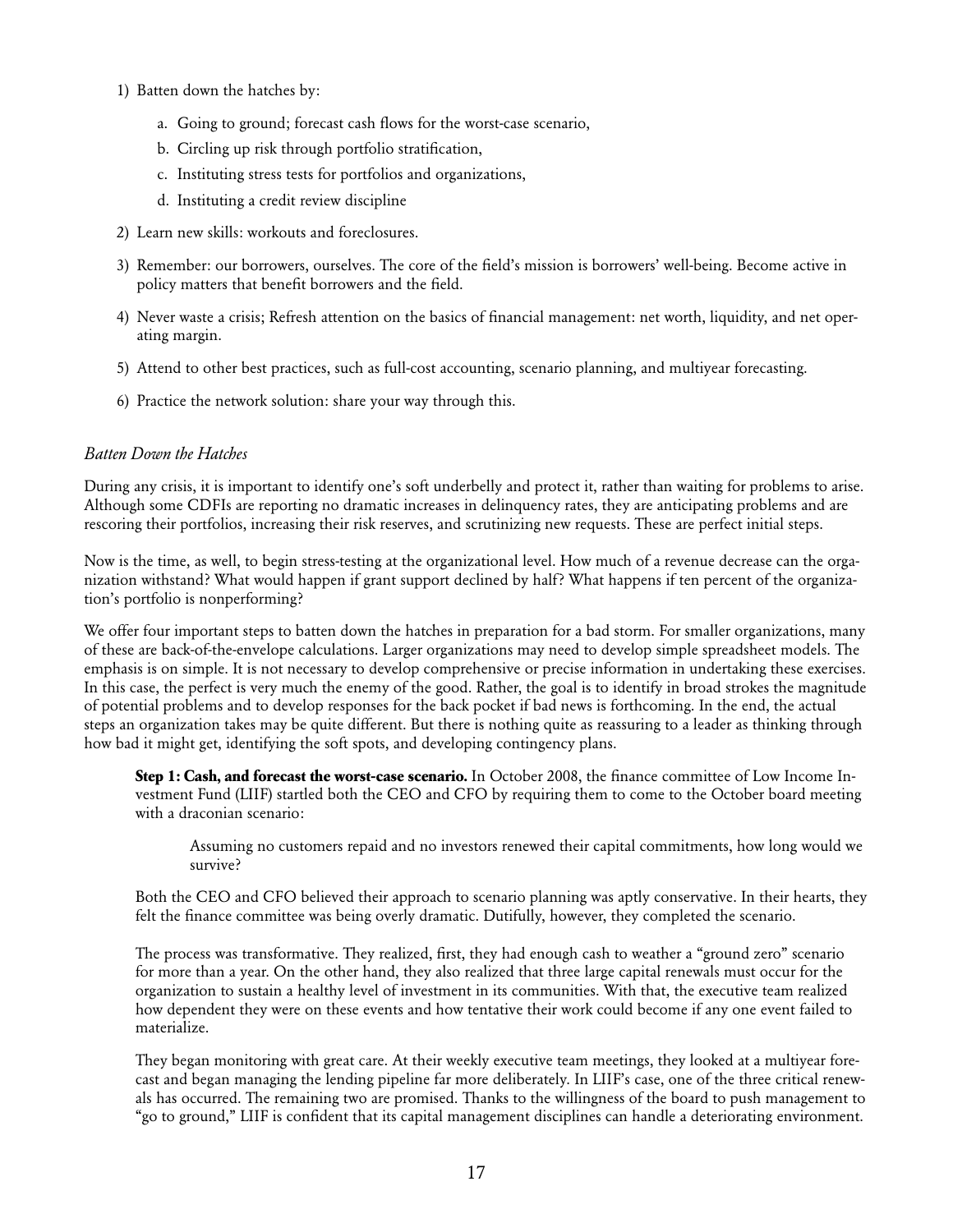Not every CDFI needs to create a special forecast. For many, the assumptions are so obvious that key events are perfectly well understood. What changed within LIIF was that management foresaw the likely case and began managing more actively to deflect the worst case.

**Step 2: Portfolio stratification.** Portfolio stratification—examining the layers of risk within a loan portfolio—is useful in highlighting where future risk might reside. It is less useful in highlighting risk already understood. In portfolio stratification, managers create a table that stratifies outstanding capital on the basis of loan-to-value (LTV) ratios to better isolate the proportion of the portfolio with high LTVs. Such an exercise might show, for example, that 15 percent of the portfolio possesses LTVs greater than normal thresholds (say 90 percent), and ten percent carries high-risk LTVs of, say, greater than 100 percent. This makes visible the percentage of capital that could carry higher risk, even if it is currently performing well. By "circling up" the risk, a CDFI can dig into these specific transactions and get ahead of the curve by anticipating future problems.

In addition to LTV stratification, portfolios can be stratified using Debt Service Coverage ratios, second lien positions, unsecured debt or any combination of these factors.

**Step 3: Stress-test the portfolio and get ahead of looming problems.** CDFI directors intuitively understand that the greatest weakness in their portfolios lies in homeownership, LIHTC deals, and fundraising-dependent projects. Knowing this, it is possible to conduct stress tests of individual loans in a given soft area.

A stress test means varying the key assumptions of the loan repayment to determine how bad things can get before the repayment is threatened. For example, with LIHTC projects, the stress test would involve assuming a lower LIHTC price, say 75 cents on the dollar, rather than the original underwriting assumption of 85 cents on the dollar. What would the borrower do in this circumstance? For homeownership projects, the likely stress point is the break-even sales prices of the homes against current market trends. For small portfolios with only a handful of loans in the most susceptible categories, the stress tests can be done by simply varying critical assumptions. For larger portfolios, it may be necessary to hire consultants. Stress-testing can identify problems before they happen and provoke conversations between lender and borrower that avert the worst outcomes in a deteriorating environment.

**Step 4: Credit reviews – hire a "junkyard dog."** Once every few years, it may be useful to engage an external expert to conduct a credit review. This generally involves evaluating the underwriting standards, as well as the checks and balances within a lending operation. The review identifies strengths and weaknesses of the system and how accurately current processes have been followed. In general, the outside perspective of a credit review can yield valuable insights, even if the evaluator is unfamiliar with the CDFI environment.

Frequently, a friendly bank or other CDFI capital investor is willing to deploy a credit officer to conduct pro bono portfolio reviews. If not, the expense of hiring a consultant can be controlled depending on how deep the CDFI wants the review to go. However accomplished, the key to a meaningful credit review is using external expertise and external eyes to provide insight.

#### *Workouts and Foreclosures*

For many CDFIs, loan workouts are a rare event. Although projects often hit bumps in the road, the ability to be patient and responsive to borrower requests has often been the main ingredient for a successful workout. However, conditions have changed markedly in the past twelve months. More and more hard workouts are rearing their heads.

Good workout and restructuring are specialized skills. In the best circumstances, they can be a tool to enhance borrower strength and capacity. Few CDFIs, however, can afford to bring on special asset managers. Yet all CDFI lending staff can learn the special skills of a workout situation. One of the hardest things to balance is when to exercise speedy and decisive action over simple patience. A second difficulty is how to communicate in a manner that helps the customer understand why the workout is the best course, particularly if wishful thinking is at play about the project's future chances.

In any event, it is worth considering whether an industrywide response is warranted. This could take the form of a shared approach to workouts and restructures, or training for lending staff. At the highest level, an industry response might also include a "bad bank" where CDFIs could create liquidity from their underperforming assets while transferring them to specialized expertise to help customers get through these difficult economic times.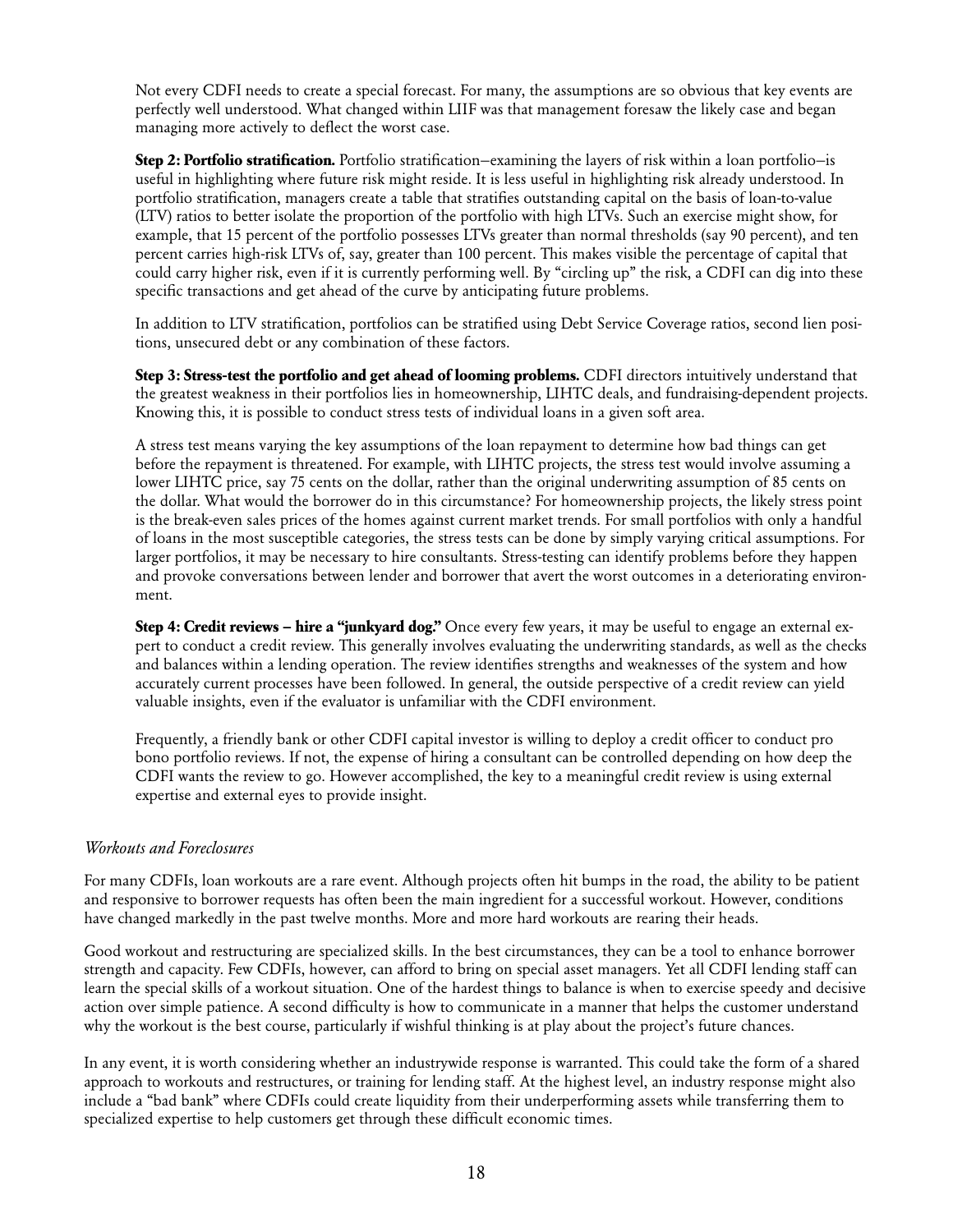#### *Our Borrowers, Ourselves*

Policy matters. CDFIs are frequently lagging indicators of the overall economic environment. Although borrowers are on the frontlines, the field can be shielded from immediate impact by borrowers' coping strategies: they use their own cash to feed projects or fundraising shortfalls, they lower operating expenses to cover debt service payments, and so forth. However, if the economic downturn is both deep and protracted, these coping strategies will be temporary. Ultimately, the health of CDFIs depends on the financial health of its customers.

Many CDFIs are witnessing the deteriorating conditions of community developers and human service organizations. The withdrawal of public safety net services and the contraction of philanthropic support pose a special challenge to the CDFI agenda. Raising a strong voice to advocate for the community development agenda is more important now than ever before, and the message must be about the resources that not only benefit CDFIs, but also their customers. LIHTC, Section 8, and Community Development Block Grants are examples of programs central to the community development agenda, but less central to the CDFI advocacy agenda. More than anything else, supporting the advocacy agenda of community development will protect borrowers and the CDFI field in the coming years.

#### *Never Waste a Crisis*

Use the basics to grow stronger. It is worth repeating the basics of sound fiscal and organizational managements. There is nothing complicated or fancy about these principles. They are rooted in everyday commonsense. Ironically, several of the high-flying financial institutions that crashed in the current bust violated these fundamentals.

Only three financial management principles really matter: net worth, liquidity, and net operating income margins.

*Net worth* – Of the three, net worth or equity is most important. It is no accident that, among CDFIs interviewed, additional equity was the single largest desire. There are only two ways to create net worth: through annual surpluses (see net income below) by attracting equity and capital grants, that is, the Financial Assistance program from the CDFI Fund or the Capital Magnet Fund.

The net worth of an organization is what stands between it and insolvency. Equity is a built-in "endowment" that reduces the overall cost of funds, allows CDFIs flexibility in lending tools, and allows patience with our borrowers. It is a revenue source that creates long-term sustainability and the tools to accomplish the organization's mission.

*Liquidity* – Sufficient liquidity requires CDFIs to manage cash to ensure enough on hand to cover at least one year of upcoming liabilities (although management textbooks say the ratio should be 2:1, for CDFIs, 1:1 is a must). Keep 90 days of operating expenses in cash as well.

*Net operating income* – Always budget a surplus. A four percent to eight percent net operating margin has proved to be a good range. This is the cushion that allows budget estimation mistakes and revenue reversals to be absorbed without eroding net worth.

#### *Other Best Practices*

Other best practices include full-cost accounting, ongoing forecasts of annual and multiyear performance, and scenario planning. These are techniques that support financial security.

Full-cost accounting: Know when to hold 'em, know when to fold 'em. Full-cost accounting aligns the expenses attributable to an activity or program with the revenue the program generates. It requires properly allocating management and general costs (overhead). Full-cost accounting is the basis for understanding which activities cover their costs, which create surpluses, and which require discretionary resources. This allows management to make rational and deliberate decisions about which activities to expand and which to shrink.

*Scenario planning.* Create high-, medium-, and low-risk scenarios for each annual planning cycle. This can seem like makework, but it is crucial. If nothing else, scenario planning forces planners to think about the assumptions beneath annual plans, and programs are stronger for it. Moreover, the financial aspect of scenario planning can reveal weaknesses and assumptions that alert management to issues they must tackle. Using worst-case scenarios in the present climate is also a cleansing experience; it forces us past our natural denial and disbelief. In the end, worst-case planning can spark new ways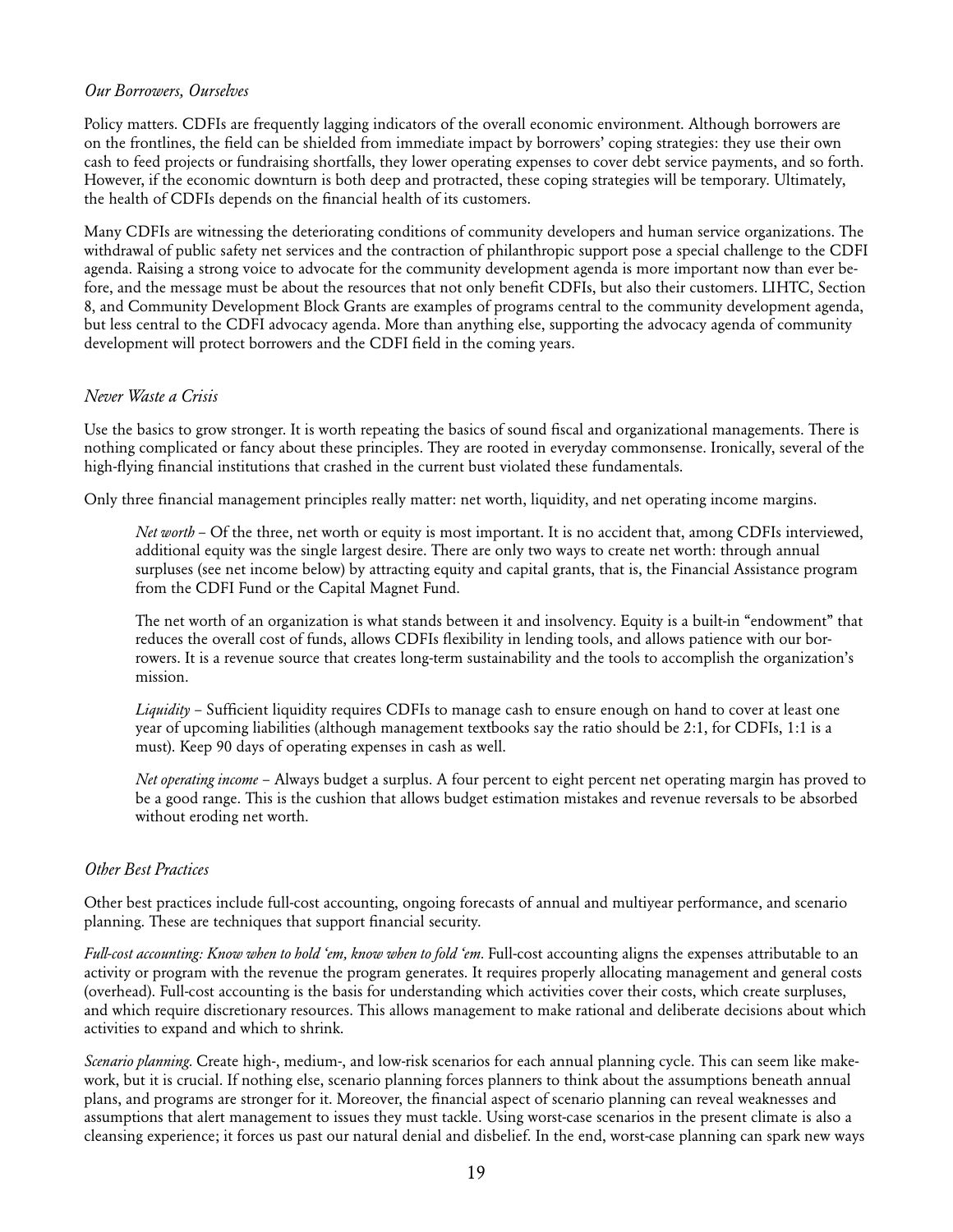of looking at an organization and point to creative solutions to existing problems. Sometimes it is helpful for an outside force—in the story above, it was LIIF's Finance Committee—to put one through the paces.

*Ongoing projections of fiscal performance.* A discipline often overlooked is preparing year-end projections with each financial statement. Similarly, multiyear scenarios (three to five years) should be refreshed annually as part of the planning cycle.

#### *The Network Solution: Sharing Our Way through This*

CDFIs form a national network dedicated to a common vision of community development and poverty alleviation. On a daily basis, however, the field operates separately, with little sharing of services, operations, or expertise across organizations. This isolation causes a "hall of mirrors," where each CDFI creates independently the systems and expertise needed to run its business. Each enterprise is largely on its own in addressing problems and challenges. The result is increased overhead and inefficiency, as numerous organizations reinvent the same wheel. The field's survival and future health depends on greater efficiency and cost savings. It must break down the hall of mirrors and build in its place a hall of windows. In these most difficult of times, the field needs everyone's ideas and cooperation. We even need one another's emotional support.

CDFI leaders identified five pressing needs for the future.

- Equity support in grants or grants for loan loss reserves;
- Liquidity relief, especially reasonably priced debt;
- Workout/trouble asset expertise;
- A forum for self-help: shared information, best practices, shared services;
- • Heightened focus on policy solutions.

**Equity support.** The top priority for CDFI leaders was the need for additional equity and protective capital during the down cycle. This could take the form of equity grants, loan loss reserve grants, possibly even equity equivalent loans. Many equity bases are stretched by credit deterioration at precisely the moment CDFIs need to be patient with customers. Additional equity would mitigate this and permit more mission-driven behavior rather than "hunkering down." As one organization said, "there's no sense of being a CDFI if we can't push mission in a down time." In this case, the example was to take advantage of low prices to buy up land-bank property. However, the same general point can be made in many program areas.

**Liquidity relief.** A near tie for first place was the need for additional liquidity. Although the need is for additional liquidity, many also made the point that the price must be reasonable so that CDFIs could earn a spread. The strategy for this may well be joint advocacy for additional resources for the CDFI Fund, for renewed capital commitments from banking partners and foundations, or increased capital commitments through the current regulatory reform discussions. There was interest in innovative new legislation, such as the OFN sponsored "CDFI bond" program. Likewise, several leaders reflected the concern that foundations with program related investments (PRIs) and banks with loans to CDFIs were not responding flexibly with capital renewals or extension in the face of extraordinary financial circumstances. They pointed to a need to join together to influence investors.

**Workout/trouble asset relief.** Several organizations asked for a centralized workout service that they could call upon in dealing with the troubled loans in their portfolios. This could take the form of a "bad bank" to purchase troubled loans and recapitalize CDFIs. A second approach would be to provide expertise that CDFIs could call upon for help with their most troubled loans.

**A forum for self-help.** Every organization interviewed called for additional opportunities to learn from one another. Some were hopeful things will improve soon; others felt there was more darkness to come. Nevertheless, all organizations called for increased communication and sharing of best practices, resources, and information. A few called for new models of shared services to improve operating efficiency. One leader asked for "volunteers from banks who are workout/ trouble asset specialists." Another asked for help in developing sophisticated liquidity models and processes. Most called for stronger advocacy within policy circles. In addition, a few specific ideas were put on the table:

• Greater sharing of terms and conditions offered by investors to increase transparency of capital terms within the industry;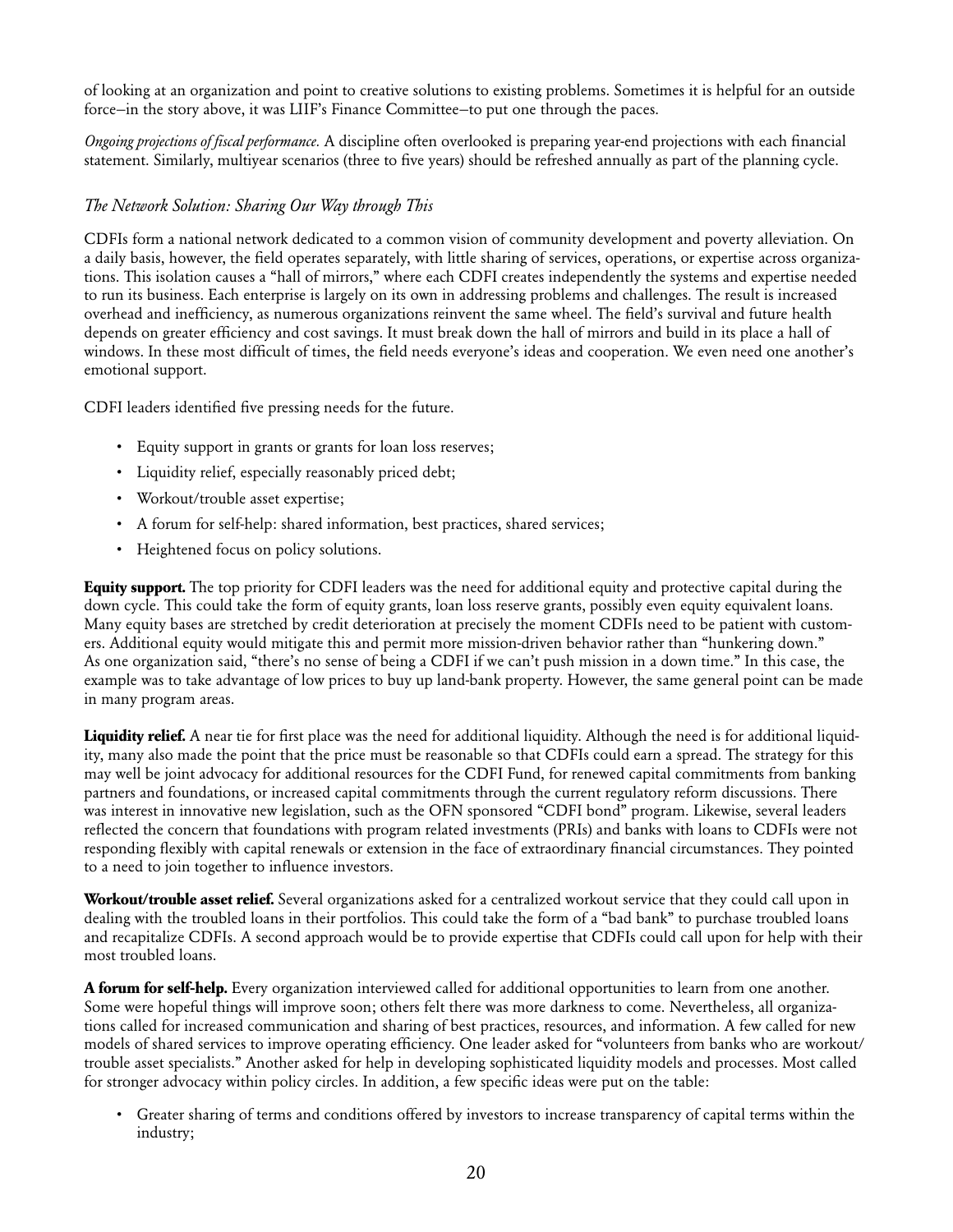- • Shared services to help organizations improve their cost structures and grow net worth naturally;
- • A "bad bank" to aid in liquidity for individual CDFIs, while placing troubled loans into professional hands;
- • A federal guarantee of CDFI portfolios;
- A forum to discuss how firms are coping, what works and what doesn't;
- • A forum for seeking influence with PRI and bank investors perceived to be unresponsive to the industry in these difficult circumstances;
- • A way to discuss and understand that the solutions for small CDFIs may be different from large CDFIs;
- • Agreements to stand by one another when shared transactions face risk; it's not cricket to say, "I'm first in line so good luck to you." The field needs more of a system solution for working out troubled credits.

**Policies for new resources.** Central to CDFI-specific policy work are the CDFI Fund appropriations debate, funding the Capital Magnet Fund – included with an \$80 million allocation in President Obama's budget, and funding of the New Markets Tax Credit program.

In addition, the importance of the upcoming Community Reinvestment Act debate cannot be overstated. CDFIs need to be a strong voice in this debate, advocating for increased resources for communities. In fact, the Opportunity Finance Network is developing ideas for building CDFIs directly into the fabric of regulatory reform as a "must do" for financial institutions in meeting their community reinvestment obligations.

Because the future of development finance is intimately linked to its customers, many of the policy issues affecting those customers will provide ultimate support to CDFIs. These include the Low Income Housing Tax Credit market, Section 8 subsidies, National Affordable Housing Trust Fund subsidies, Community Development Block Grant programs, and a range of education, child care, and health care operating subsidies. Providing support to CDFIs without shoring up these underlying programs will be only a temporary solution. CDFIs could lend critical support to their customers when they advocate for increased federal and local support for these safety-net programs.

#### Conclusion

Community development and community capital in the United States are facing heightened risk. This is most acutely felt in housing projects and the housing portion of loan portfolios, and particularly in for-sale projects. It is also felt in projects that depend on fundraising or public subsidies. Many leaders fear these problems will very shortly bleed over into community facilities and the commercial sector. CDFIs are responding by exercising patience, giving community-based developers additional time to succeed and to weather the bad economic climate. However, the credit crunch is constricting the flow of new capital coming into the community capital field and push is coming to shove. As a consequence, liquidity problems are emerging, and are most acutely felt by the larger-volume CDFIs. Anxiety is growing that investor commitment, both from banks and foundations, will not match the need of communities for patient, supportive capital. Nearly every CDFI is taking aggressive and prudent steps to shore up risk reserves, to re-score portfolio risk and to manage demand to match capital supply, assuming ongoing constraints. CDFI leaders increasingly recognize the need to pull together as an industry to find pathways through the difficult times, and to help one another navigate rocky economic times. There is also a growing sense that a common agenda must be formed to influence investors and funders in the choices they make for community development in the United States during the next few years.

*Nancy O. Andrews is the president and CEO of the Low Income Investment Fund (LIIF), a \$600 million Community Development Financial Institution. LIIF has invested \$750 million in capital in low income communities, supporting 54,000 affordable homes for families and children, 100,000 spaces of child care and 44,000 spaces in school facilities. LIIF's capital has leveraged \$5.1 billion in capital for low income communities, mobilizing \$12 billion in family and societal income.*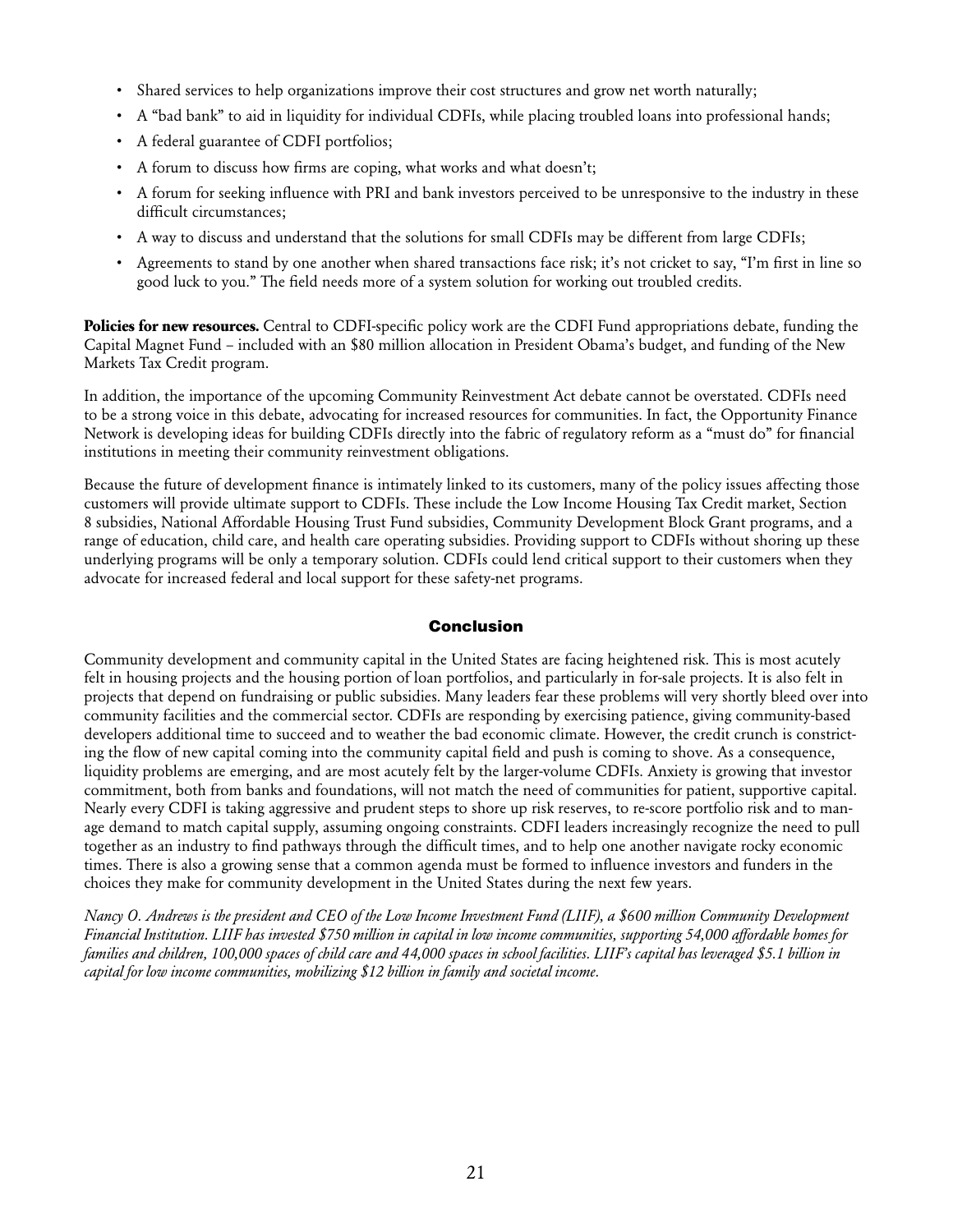# Part III – Access to Debt and Equity

### Observations on the Effects of the Financial Crisis and Economic Downturn on the Community Development Finance Sector

Paul Weech *Innovative Housing Strategies, LLC*

#### **Overview**

In the almost two years that have passed since the collapse of two Bear Stearns hedge funds in June 2007, the difficulties faced by the financial services sector have continued to dominate the attention of policymakers. Concerns have focused primarily on the troubles at the very large financial institutions and the systemic risks they pose. Policy responses have included infusions of government capital, increases in deposit insurance coverage, government-supported shotgun mergers, conservatorship for the government-sponsored enterprises, purchases of marketable securities to maintain liquidity, and guarantees against losses.

At the same time, policymakers have devoted considerably less focus on the smaller, mission-driven institutions in the financial services marketplace that provide community development finance—critical credit and investment services—to low–income borrowers and communities. These institutions include those certified by the Department of the Treasury as Community Development Financial Institutions (CDFIs), but also other financial institutions with similar missions, which are referred to here as community development institutions (CDIs).<sup>15</sup>

By definition, CDFIs and CDIs were created to meet the lending and investment needs of low-income borrowers and communities that were not well served by mainstream financial institutions. Although many of these institutions have long, meaningful histories, the rise of the community development finance movement is a more recent phenomenon.<sup>16</sup> The industry has grown significantly in number, scale, reach, and impact since Congress created the CDFI Fund program at the Department of the Treasury in 1994. Many of the estimated 800 to 1,000 institutions that qualify as a CDFI or a CDI are adding significant value to the communities they serve.

The CDFIs and CDIs are the institutions best positioned to deliver financial services to the communities hardest hit by the economic challenges. As mission-driven organizations, the CDFIs and CDIs are keenly focused on how the downturn, with its attendant job losses, foreclosures, and bankruptcies, is affecting low-income families and low-income communities (that is, their customers and service areas). Yet an increasingly challenging economic environment is making it difficult for the community development finance industry to respond to these communities' needs. The traditional sources of funding are more constrained as funding partners deal with their own financial challenges. Less access to funds coupled with credit challenges, which are forcing the CDFIs and CDIs to extend outstanding loans and increase loan loss reserves, has meant a liquidity crunch for many institutions in the industry. These strains make it difficult to meet the demand for their investment dollars and other services. And, most in the industry expect the situation to get worse. CDFIs and CDIs are doing the necessary contingency planning and adopting other strategies to prepare for an uncertain future environment.

Given the importance of CDFIs and CDIs, policymakers should better understand the impacts of financial crisis on the health and effectiveness of these institutions. This section of the report examines the state of the community development finance sector today, and how the crisis is affecting the funding sources for CDFIs and CDIs and the projects in which they invest.

<sup>15</sup> See, "The New Normal" by Mark Pinsky, who coined the term CDI. Like Pinsky, the author regrets introducing yet another acronym to the alphabet soup of federal program names and industry jargon included in this paper. At the risk of adding confusion, the term CDI signals the inclusion of those institutions that do not necessarily identify with the CDFI label. The labels "community development finance industry," "community development finance movement," and "community development financial institutions" include the wide variety of financial institutions serving low-income communities. Where appropriate, "CDFI" is intentionally reserved for specific institutions that identify with this term or that segment of the community development finance movement that is certified by the Treasury Department as eligible for its assistance.

<sup>16</sup> The National Development Council, which was founded in 1969, claims it is the oldest nonprofit community development organization in the United States. The Illinois Neighborhood Development Corporation acquired South Shore National Bank in 1973 and with the acquisition launched the community development bank model.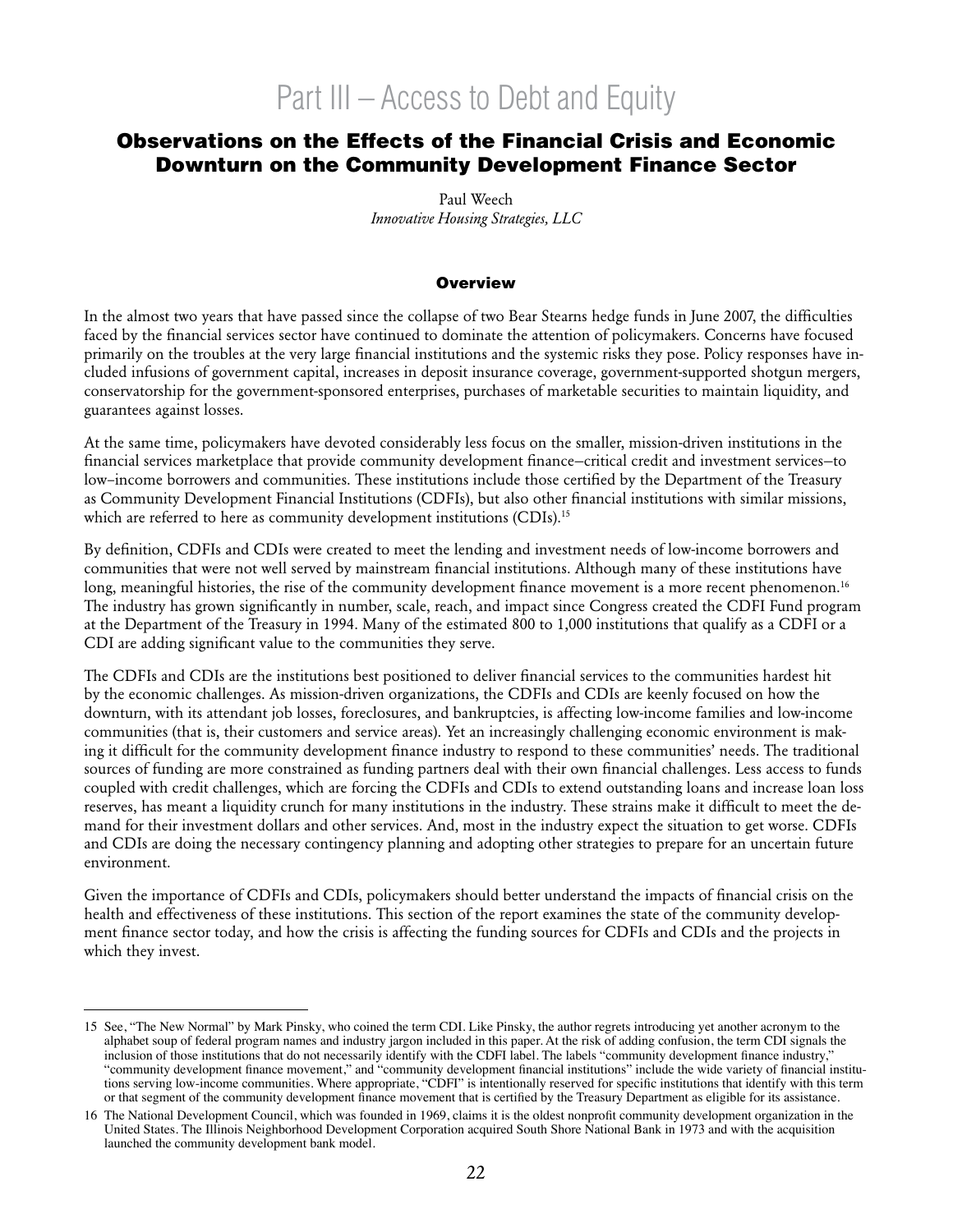#### Research Methodology and Issues

The material in this paper is derived from conversations with more than twenty-five leaders in the community development finance field. Those interviewed represent many of the most prominent community development financial institutions and some of the leading foundations, lenders, and policy advocates in the industry.17 The interviews are augmented by available studies from the Department of the Treasury, the Opportunity Finance Network (OFN) survey, several published and unpublished articles, and the other working papers and interview notes. This paper attempts to aggregate the themes that emerged in the conversations with field leaders to paint a picture of the industry today.

However, the project faced a variety of research challenges, which warrant caution in interpreting the results. Some of these challenges include the following:

**• The interview sample does not allow statistically valid generalizations about the industry.** For the most part, the people interviewed for this project represented larger, more established, nonprofit CDFIs. The information from these interviews, therefore, cannot begin to capture the extraordinary diversity of the community development finance industry. The estimated 800 to 1,000 CDFIs come in all shapes and sizes, with structures ranging from for-profit to nonprofit; from banks to credit unions to loan funds to venture capital funds to microenterprise funds. The institutions that comprise the community development finance movement range in sizes from very small and local (in 2005, the median size was \$8.3 million in assets)<sup>18</sup> to relatively large institutions with a national presence, ranging from Self-Help, which has invested more than \$5 billion since 1980, to LISC, which has invested more than \$9 billion over the same period, to ShoreBank with more than \$2 billion in assets.<sup>19</sup>

The CDFIs and CDIs operate on a wholesale or a retail level, and their funding bases vary considerably, ranging from private financial institutions, to foundations, to other socially motivated investors. Likewise, the types of activities they invest in span a wide spectrum of the financing needs in any given community, including homeownership and rental housing; predevelopment and acquisition loans; rehabilitation, development, and construction lending; commercial real estate, health care, and mixed-used development; small business and microenterprise finance; and public facilities such as charter schools and child care centers.

As one CDFI leader said, "The CDFI is the ultimate niche business with a unique geography and mission."

- **• The situation facing the industry is dynamic and changing rapidly.** The field is in a period of great uncertainty. The environment is changing daily. Funding partners of CDFIs and CDIs are also facing an uncertain future. Applications for loan or grant renewals are in, but decisions have not been made. Other loan and grant renewals are looming on the horizon. CDFI and CDI efforts to manage their credit books reflect the stresses and uncertainties of a stressed and uncertain economy. Many entities are hopeful that extending repayment terms on their outstanding loans will allow recovery, but this strategy may only work if the downturn is not too prolonged. And, the public policy environment is volatile.
- **• Available data have limitations for analyzing the current environment.** There is no single, readily available data set that captures the current conditions faced by the CDFIs and CDIs. The ideal data set, quarterly financial statements for every institution covered by this project, in a format that allows aggregation, does not exist. In 2004, the CDFI Fund launched the Community Investment Impact System that is providing some very useful information, but there is a lag in its availability and the Treasury Department limits the levels of detail released. Likewise, an ongoing survey by the OFN provides terrific insight. However, only about 118 CDFIs participated in the survey for the end of the fourth quarter of 2008, and, of these, only 35 also responded to the third quarter survey, limiting the value of any longitudinal data. Further, the survey produces an insufficient level of financial detail to precisely describe the changing environment. First quarter 2009 survey results are due out in May and may illuminate what many observers believe has been a markedly negative change in the position of CDFIs during the first quarter.

These and other data limitations mean that the information and findings in this paper are more anecdotal than dispositive, more observation than conclusion. The spirit of the paper is to generate discussion, encourage others to validate (or refute) the findings, and help guide the industry and policymakers through these uncertain times.

<sup>17</sup> The author is grateful for the time and thoughtfulness of so many people who helped in framing this research. While many have contributed intellectually to this work, the findings and observations are my own.

<sup>18</sup> Community Development Financial Institutions Fund, *Three-Year Trend Analysis of Community Investment Impact System Institutional Level Report Data FY 2003-2005,* Washington, DC, December 2007.

<sup>19</sup> Data comes from the websites for these three institutions.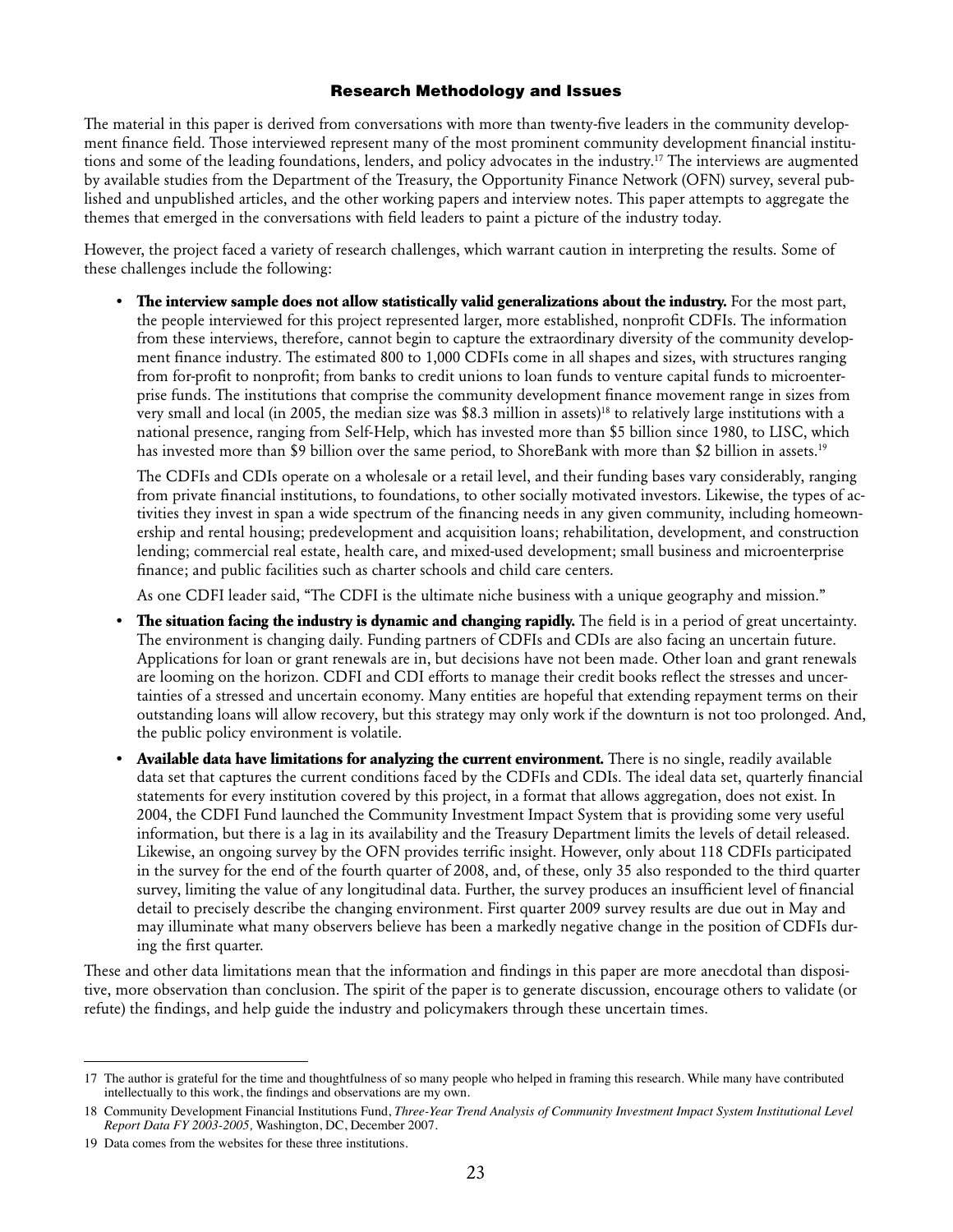#### Sources of Funding for the Community Development Finance Industry

The CDFIs and CDIs rely on a wide variety of funding sources. Table 1 categorizes the sources of funds for the CDFIs into: 1) financial institutions and other corporations, 2) government, 3) philanthropy, and 4) internal sources. It shows the considerable differences in funding structures for depository and the non-depository CDFIs. The CDFI depositories, like non–CDFI depositories, generally accumulate funds from the deposits themselves, from shareholder equity, and from the issuance of debt into the capital markets. The non-depositories, on the other hand, rely on a more diverse funding base, with debt and social investments from the mainstream financial institutions comprising the largest shares of their resources.

|                                               | Depository   | Non-Depository |
|-----------------------------------------------|--------------|----------------|
|                                               | <b>CDFIs</b> | <b>CDFIs</b>   |
| Financial institutions and other corporations | 15%          | 54%            |
| Government                                    | 3%           | 16%            |
| Philanthropic                                 | $0\%$        | 12%            |
| Internal funds, individuals, and other        | 82%          | 18%            |
| Total                                         | $100\%$      | 100%           |

#### **Table 1. Sources of CDFI Capital under Management, Weighted Averages, 2003-2005**

*Source: Community Development Financial Institutions Fund, Three Year Trend Analysis of Community Investment Impact System Institutional Level Report Data FY 2003-2005, Washington, DC, December 2007, derived from Table 3-3.* 

**Private financial institutions and other corporate sources.** The principal sources of funding for the non-depository participants in the community development finance movement are private financial institutions motivated primarily by Community Reinvestment Act (CRA) obligations. In total, private financial institutions and other corporate sources provided more than 54 percent of the capital under management by non-depository CDFIs. Depository financial institutions provided 29.4 percent of the total capital. Non-depository financial institutions—investment banks, insurance companies, and pension funds (1.9%), CDFI Intermediaries (0.9%), and other corporations (15.7%)—provided an additional 18.5 percent. The government sponsored enterprises (GSEs)—Fannie Mae, Freddie Mac, and the Federal Home Loan Banks—composed the rest of the capital (6.2%) from private financial institutions and corporations. In contrast, 15 percent of capital under management for the depository CDFIs came from private financial institutions or other corporate sources.

**Government sources.** Approximately 16 percent of the capital under management by non-depository CDFIs comes from government sources, the most prominent being the CDFI Fund. During the fourteen years since it was founded, the CDFI Fund has provided nearly \$1 billion in equity investments and grants, loans, and technical assistance funding in support of the CDFIs eligible for its programs. In addition, many CDFIs rely on federal, state, and local government as a source of capital for reinvesting, which the CDFI Fund study estimates to provide approximately five percent of total resources for non-depository CDFIs. For example, the Small Business Administration's (SBA) Section 504 program allows CDFIs organized under this section of the law to borrow money with an SBA guarantee. In contrast, the Treasury study finds that less than three percent of the depository CDFIs' capital comes from government sources. However, for these institutions, the ability to raise low-cost deposits from consumers and business sources relies on federal deposit insurance. In the Treasury study, deposits are included in the funds received from individuals and other sources.

**Philanthropic sources.** The philanthropic community provides significant levels of support for the non-depository CDFIs, nearly 12 percent of the capital under management according to the Treasury Department study. Certain large foundations, such as the Ford, MacArthur, and Heron foundations, in particular, featured prominently in conversations with the CDFIs as sources of program-related investments (PRIs). Corporate giving, particularly from companies in the financial services sector and their foundations, is another important source of funds for the non-depository CDFIs. Various religious orders are common sources, particularly those looking for investment opportunities for pension monies and operating reserves that provide a return but also reflect the social values of the investing organization. Depository CDFIs reported a minimal amount of capital from philanthropic sources.

**Internal funds, individuals, and other sources.** The sizable share of capital for the depository CDFIs in this category (82%) is mainly attributable to "individuals" (42% percent), the category in which the deposits are included, and "other"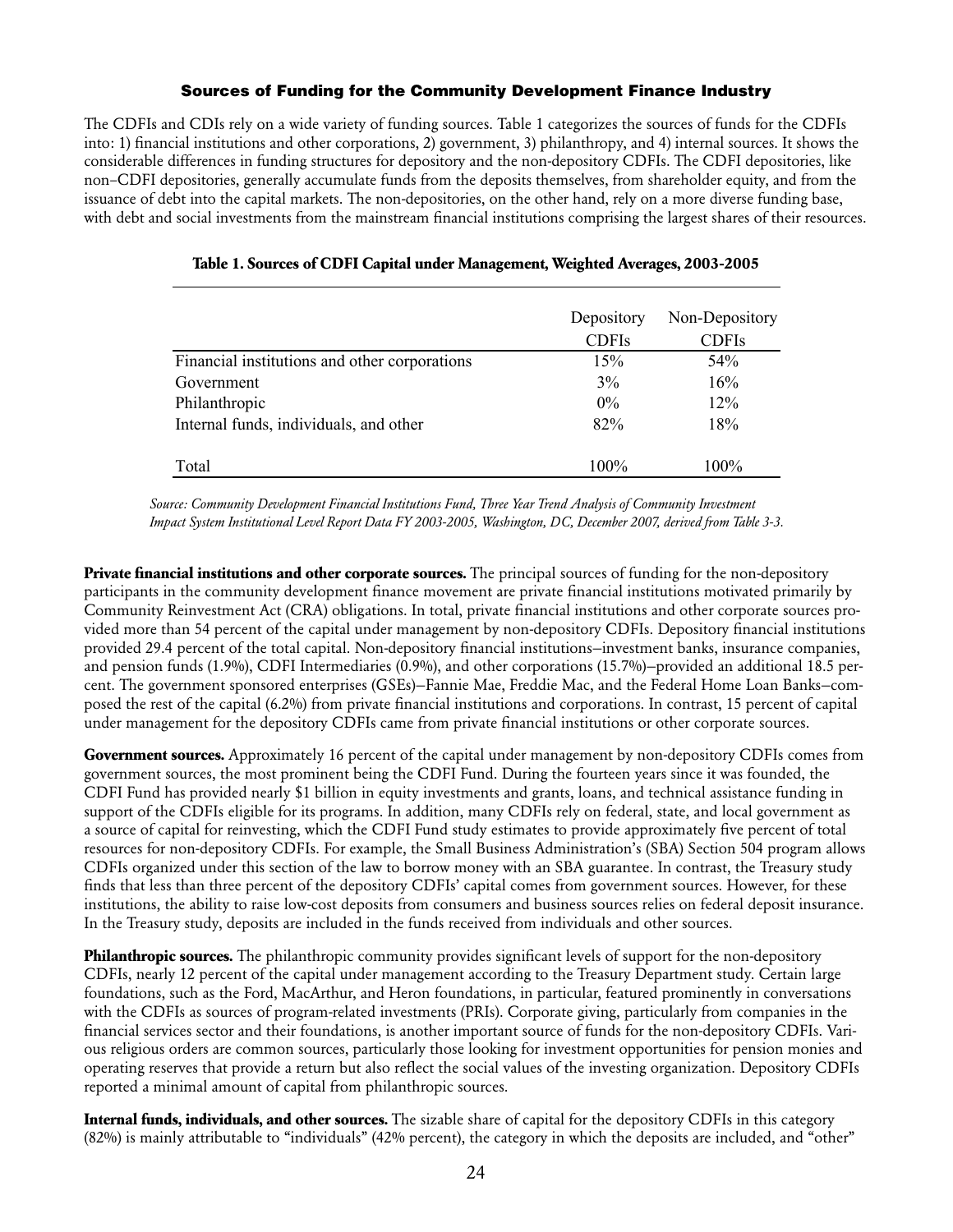(33%), an unspecified category in the data. In contrast, the bulk of the capital in this category for the non-depositories derives from "internal funds." As financial institutions, all CDFIs and CDIs seek to make a return on their activities. The returns can come in the form of origination, development, and management fees, deal proceeds, and, most notably, from spreads on lending or investment activities. Some CDFIs and CDIs are part of larger organizations that allow them to borrow against the larger organization's balance sheet or take advantage of revenues and proceeds from other entities in a related part of their organization. Most nonprofit CDFIs and CDIs are unable to cover their operating budgets from revenue sources and must raise funds to fill operating gaps.

#### Changing Economic Ties between the CDFIs, CDIs, And Their Financial Services Industry Partners

The well-publicized problems facing the nation's largest financial institutions and the financial services sector more broadly have had a spillover effect on the terms and availability of funding for the community development finance sector. Many in the field today are focused on the changing relationship between the mainstream financial institutions and those in the community development finance field.<sup>20</sup> The data suggest that this relationship had begun to change before the meltdown in the financial markets, but the financial crisis has exacerbated the trends. Although the story is not uniformly negative, the emerging sentiment is considerable concern about the level of support from the mainstream financial services sector now and in the future.

The business models of most CDFIs and CDIs rely on low-cost, below-market-rate funding sources. Public and philanthropic funding sources are blended with private funds to provide low-cost investment capital to low-income communities and borrowers. Over the years, many mainstream financial institutions have been willing to provide funds to CDFIs and CDIs at or below the cost of funds to help fulfill their CRA obligations. Insurance companies also participated in social investment strategies in part to respond to anti-redlining lawsuits and to fend off calls for adding CRA-like obligations to their regulatory infrastructure.

In recent years, the community development finance movement has felt the effects of an increasing unwillingness of mainstream financial institutions to provide concessionary funds. The availability of these concessionary resources was often attributed to periods of relatively strong CRA enforcement; it is not too much of a stretch to characterize the last several years, even before the financial crisis, as one of relatively lax CRA enforcement.

The erosion of the concessionary relationship between the mainstream financial services industry and the CDFIs and CDIs is also a function of the growth and success of the CDFI movement. As the CDFIs and CDIs have grown, the demand for low-cost funding from mainstream financial institutions has also grown. When the volumes of concessionary lending were relatively small, the mainstream financial institutions could tolerate lower returns on community development financing in order to meet regulatory obligations. However, as the CDFIs and CDIs grew larger and the demand for low-cost funds grew larger, the levels of internal subsidy required to support these customers grew less sustainable. As one lender said, "You can do LIBOR minus 200 basis points on a \$2 million loan, but it becomes tougher within the bank on a \$10 million loan."

That said, the financial crisis has instigated other changes in the relationships between CDFIs and their lenders. The change in the financial services landscape over the last two years has been massive, and sometimes abrupt. Self-Help's leadership provides a dramatic example of the financial crisis' effect on liquidity. For about five years, Self-Help had a daily repurchase agreement with a Wall Street investment house that the CDFI used to fund its mortgage portfolio. Self-Help used this overnight facility to manage its daily cash needs, which often varied by tens of millions of dollars. Although the repurchase agreement was only for a 24-hour period, the CDFI had been able to renew the trade consistently during the five-year period on the basis of what had become a routine daily phone call. The day after the fall of Lehman Brothers, the financial institution called Self-Help to inform it that the repurchase agreement had to be paid off that day. Self-Help countered with an offer to pay a temporarily higher rate or to merely reduce the size of the line, but in the end, Self-Help needed to come up with \$25 million in a matter of hours to repay the creditor. Fortunately, Self-Help was able to raise the money that morning through another wholesale creditor.

<sup>20 &</sup>quot;Mainstream financial services industry" is used throughout this paper to broadly define the non-CDFI/non-CDI financial services industry. In most instances, the term refers broadly to the various different financial services entities, such as banks, thrifts, investment banks, insurance companies, and government-sponsored enterprises that invest in, and partner with, CDFIs and CDIs. Unfortunately, as with efforts to generalize about the community development finance movement, generalizations about the mainstream financial services industry will prove inaccurate for many, if not most, of the players in this broad and diverse industry.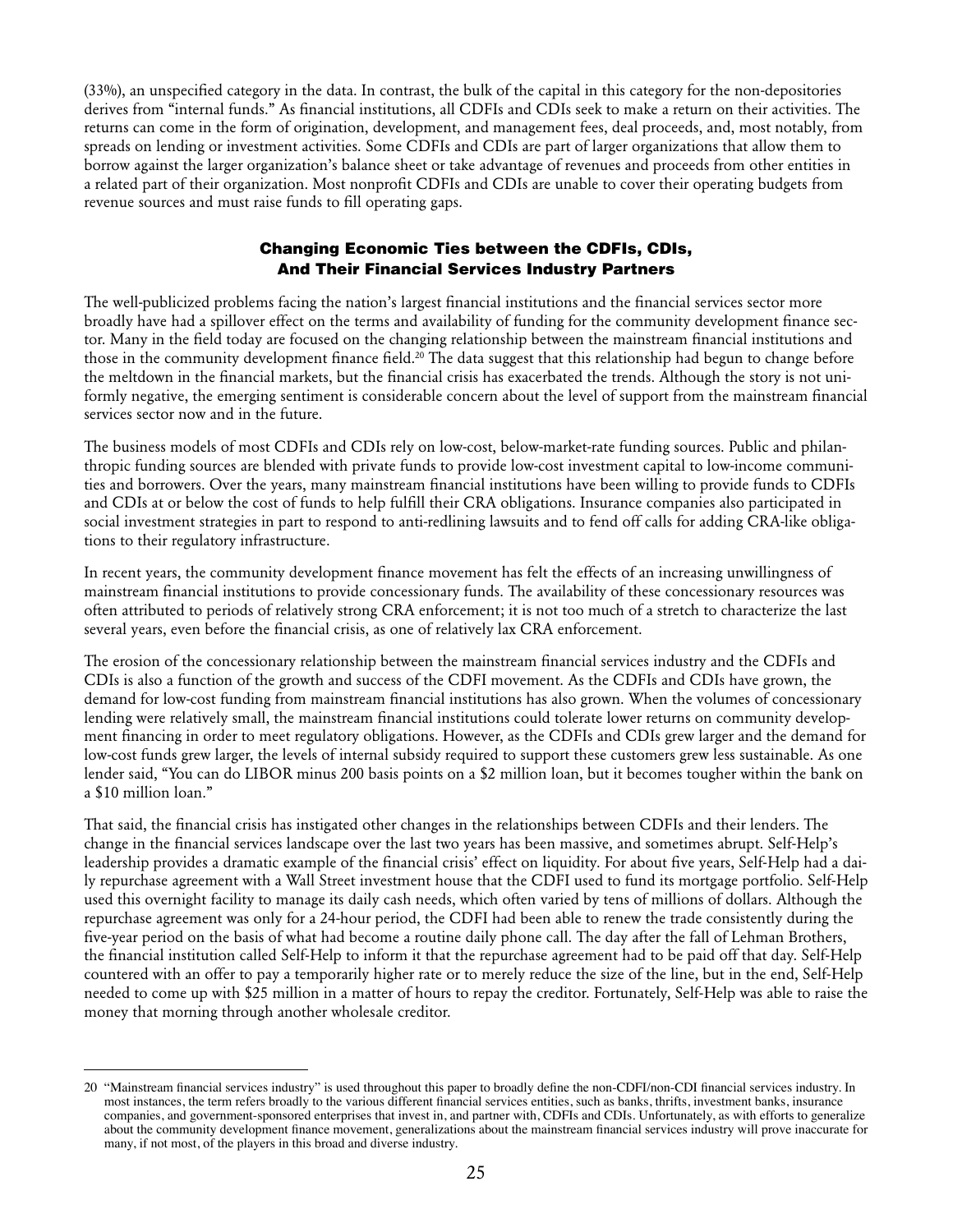It is clear from the conversations with many community development finance leaders, industry observers, and lenders that the current environment is significantly altering the availability and terms of credit to CDFIs and CDIs. In this, the CDFIs and the CDIs are not alone or even necessarily singled out for unique treatment by stressed mainstream financial institutions. A May 4 front-page story in the *Wall Street Journal* documents tougher bank credit line provisions for companies such as Verizon and Hewlett-Packard. The article notes that even these strong companies must pay more for revolving lines of credit and that banks were shortening three- to five-year lines of credit to one-year terms.21 The next day, the *Wall Street Journal* ran an article, "Lending Practices Remain Tight," highlighting the results of the Federal Reserve's quarterly Senior Loan Officer Opinion Survey on Bank Lending Practices. According to the report, about 40 percent of the respondents said they had tightened standards in the first quarter; 65 percent reported tightened standards for the fourth quarter of 2008 in the January survey.<sup>22</sup>

These press reports echo the interviews with the community development finance leaders interviewed for this project. Those interviewed for this paper attributed the changing economic relationships to growing risk aversion on the part of the mainstream financial institutions, FDIC pressures on banks to tighten up credit, and the banks' desire to increase returns on the community development finance business lines to offset losses in other parts of the business. One observer opined that "many financial institutions had lost their confidence in their ability to understand and underwrite risk in general, not just for CDFIs."

Lenders are terminating or reducing lines of credit to CDFIs and CDIs, increasing the pricing on the lines, and shortening the terms of the lines. One lender confirmed that he was going through an "aggressive" review of his portfolio, terminating lines to borrowers who were in trouble and increasing prices on existing customers. He was particularly focused on raising the prices on below-market rate loans that his institution had acquired in a merger with another institution. From the CDFI side, one leader said that lines of credit renewals were coming with average price increases of "200 to 250 basis points." The OFN survey for the fourth quarter of 2008 reported that 42 percent of its respondents reported a decline in liquidity, with the most common reason cited as "bank investors not renewing loans."<sup>23</sup> The buzz around the industry is that liquidity has taken a dramatic turn downward in the first quarter of 2009. Most expect OFN's first-quarter survey to highlight an even greater shrinkage.

Several of the community development finance leaders interviewed had not experienced the liquidity challenges yet. Two different respondents reported they were able to raise capital in 2005 and 2006 when it was plentiful and relatively inexpensive, and these lines were still available for draws. However, each expressed concerns about upcoming renewal conversations and were anticipating price increases or losing the line.

Another CDFI leader reported that one of her lenders had asked her organization to reduce its unused line of credit. She had kept the line open because the bank had waived the fees typical in the market for unused lines of credit. For this housing-based loan fund, demand had fallen considerably, and the CDFI agreed to give up some of the line. A lender reflected the other side of the pressures: Banks are required to hold a certain amount of capital against even the unused lines. As banks move to conserve capital one of the first targets is capital that is not earning a return.

Several people interviewed observed that lenders employed renewal strategies that did not terminate the lines of credit, but seemed to reflect an ulterior motive to get the CDFI to withdraw. In testimony before Congress, Bob Davenport of the National Development Council and its Grow America Fund (GAF) described how one of his lenders, despite a successful ten-year relationship, implemented a price increase at the end of last year.24 In January, the lender came back asking for two new loan covenants that GAF could not meet. GAF is a Small Business Lending Company that originates and services loans on which the SBA provides a 75 percent guarantee. Under the typical structure, a private lender will provide GAF an amount equal to the guaranteed portion of the loan, and a public entity, typically a city's economic development office, will provide the funds for the nonguaranteed portion. The lender requested that GAF cede its interest in the SBA portion of the loan (in violation of SBA rules) and asked GAF to set aside funding to ensure that the lender was paid back, despite the full guarantee on the lender's credit risk by the federal government and the federal government's ultimate responsibility to make the lender whole. GAF terminated the line with the lender, but was able to replace the line with a lender who valued the SBA guarantee.

<sup>21</sup> Serena Ng, "Banks Get Tougher on Credit Line Provisions," *Wall Street Journal*, May 4, 2009, 1.

<sup>22</sup> Maya Jackson Randall, "Lending Practices Remain Tight," *Wall Street Journal*, May 5, 2009, 2.

<sup>23</sup> Opportunity Finance Network, "CDFI Market Conditions Report Fourth Quarter 2008," Philadelphia, PA, April 2009, 8.

<sup>24</sup> Testimony of Robert W. Davenport, President of the National Development Council, before the House Financial Services Subcommittee on Financial institutions and Consumer Credit, March 4, 2009.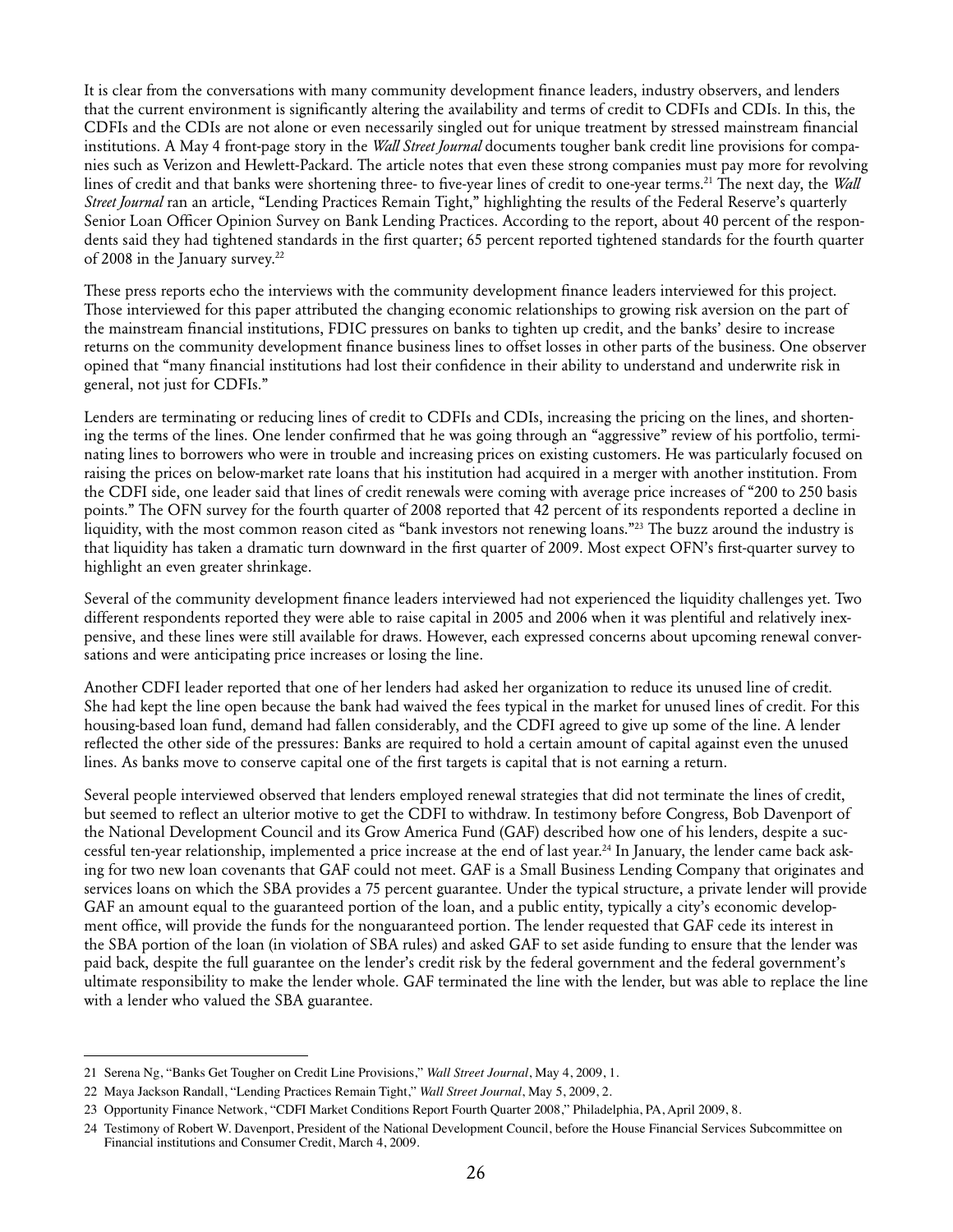The tighter credit environment is also evident in the capital markets. The Charter School Financing Partnership that pools charter school loans for its member institutions reported that the securitization of charter school loans was dead in its tracks. Changes to the structure and its pricing were dramatic. Prior to the credit crisis, rating agencies would require a 15 percent credit enhancement on the initial loans into the pool to achieve a BBB rating for the entire transaction. The rating agencies are now requiring a 50 percent credit enhancement to achieve an AA rating, the level needed to obtain reasonable interest rates. Moreover, the interest rates spreads between BBB and AA have widened considerably, to approximately a 500 basis point difference. The new requirements are prohibitive.

One observer counseled caution in generalizing about the reaction of the mainstream financial institutions to the current economic environment. Although he agreed the relationship with large institutions was changing, based on his experience smaller community banks were more willing to work with the CDFI and work to restructure the business deals. A look at this institution's funders shows ties to dozens of national, regional, and community banking institutions.

#### Changing Relationships among CDFIs and CDIs and Their Partner Financial Institutions

At a fundamental level, one of the other notable effects of the turmoil in the financial services sector is the quality of the relationships between CDFIs and CDIs and their mainstream financial services partners. Certainly, one implication of the tighter credit environment is that lenders are scrutinizing CDFI and CDI loan portfolios more carefully. Lenders and CDFIs leaders alike reported much closer scrutiny of their customers' portfolios. The manifestations of this are quarterly reviews of each line of credit and a more detailed series of questions for the borrower about their businesses. One person interviewed said that he was experiencing a more rigorous enforcement of loan covenants by the banks, putting loans that were otherwise current into technical default. This presumably creates more work for the CDFI or the CDI and financial risks to the CDFIs, but also adds tension to the relationship.

Some important relationships have gone away overnight. Prominent institutions with relationships to CDFIs and CDIs those most often mentioned are Wachovia, Washington Mutual (WaMu), National City, and Merrill Lynch—have been acquired by other financial institutions. The CDFIs and CDIs must now establish new relationships and deal with a different culture or philosophy at the acquiring institution.

In one case, the new partner expressed concerns that it is overly exposed to a single CDFI. Another CDFI leader reported that his institution still had a line with Merrill Lynch on which he was drawing funds, but he was unsure when and how to discuss the line with Bank of America when it came up for renewal. Another loan fund executive had five different relationship managers at a single financial institution over an eighteen-month period. In this case, the CDFI leader reported that at one point, her fund had discovered that the financial institution was not calculating the interest owed on the line correctly, to the detriment of the financial institution. They did not know whom to call to correct the error.

In still another case, the acquiring institution brought an entirely different business approach. Several respondents noted that the acquisition of WaMu by Chase had meant important changes in the product offerings for CDFI and CDIs. Specifically, WaMu would provide "near equity" (EQ2) investments to these customers. Chase does not. Also, it was not uncommon for WaMu to provide highly concessionary lines of credit to its CDFI and CDI customers; Chase does not provide debt financing to financial intermediaries at concessionary pricing.

Perhaps a bigger story with longer-term implications has been organizational changes at the mainstream financial institutions with respect to how they handle their CRA responsibilities. During the last several years, many of the large financial institutions reorganized their approaches to community development lending, for reasons not necessarily related to the financial meltdown. At various points in time, many larger, mainstream financial institutions managed their CRA activities through a division dedicated to community development activities. Although the specifics varied at the different institutions, the model was one in which a single, senior executive would oversee investments in community development, lending to intermediaries, tax credit investments, partnerships with nonprofits and special programs, and grant making. Often these divisions managed to a rate of return that was less than that for the rest of the financial institution.

In a trend that began before the current crisis, many banks reorganized their community development functions. The reorganizations dispersed throughout the banks many of the product lines and activities that supported the community development movement. The new executives are managing to different hurdle rates for these products, are less sensitive to the mission, and are less likely to provide concessionary terms. Expertise and institutional knowledge were lost. One CDFI leader noted that the new product line managers did not understand CDFIs and the "funky" deals that characterize community development finance. One lender interviewed for this project acknowledged the change at his institution, but described the change as positive. In the past, he said, the community development divisions were considered backwaters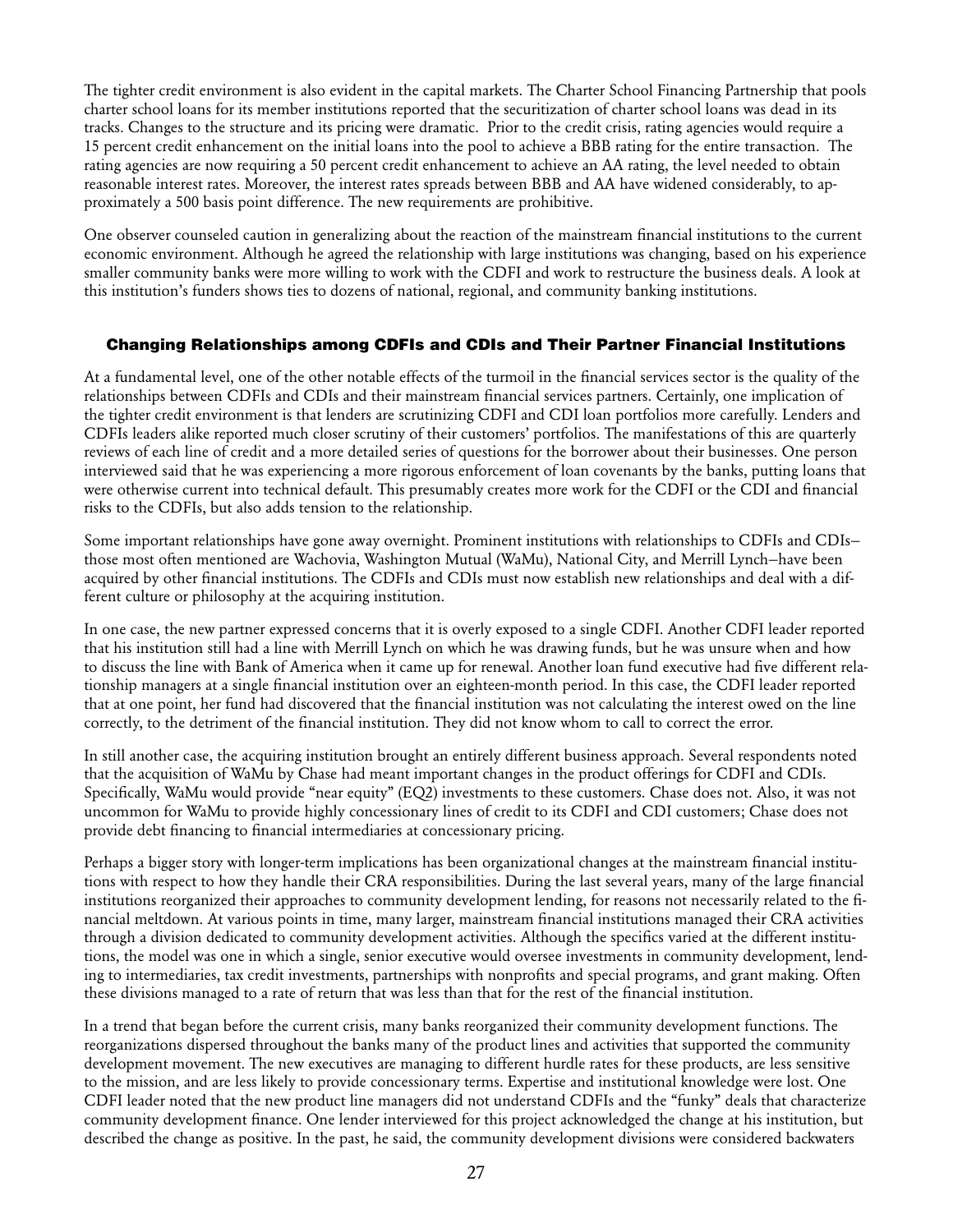in the banks, where executives and employees went to finish out their careers out of the limelight. Under new structures, the community development business is bigger, profit margins are important, and the rest of the bank takes notice. The division in which he works is now a place for an ambitious executive to build a profile and advance his or her career into other parts of the bank.

#### The Economic Crisis and Changes in Government Funding

The trends with respect to public funding streams to support the CDFIs and CDIs are a mixed story. At the federal level, the industry anxiously awaits new CDFI funding and funding for other governmental programs from the stimulus package. The community development finance industry has been encouraged by strong signs of Congressional and administration support over the last 12 months. At the same time, there are concerns that the promised new resources will not materialize in time to save many of the institutions in trouble, and that the CDFIs and CDIs will be unable to realize the full value of the new tools provided. At the state and local levels, the picture is even somewhat less encouraging, although the federal stimulus funds flowing through to these jurisdictions should help.

The federal government has signaled strong support for the community development movement. With the addition of nearly \$100 million in new funds for the CDFI Fund, the stimulus package, officially known as the American Recovery and Reinvestment Act of 2009 ("Recovery Act"), raised the 2009 program levels to \$145 million for the CDFI Fund program and the Native American CDFI Assistance program. The Recovery Act also included an additional \$3 billion in New Markets Tax Credit allocations covering both the 2008 and 2009 program years, in addition to the \$3.5 billion already provided for 2009. Further, the stimulus package provided significant levels of new funding for many of the federal programs in which CDFIs participate, including new funds for the U.S. Department of Agriculture's rural development and housing programs, the SBA, the Economic Development Administration at the Department of Commerce, and the Department of Housing and Urban Development (HUD).

The movement also had a big win in the Housing and Economic Recovery Act of 2008, which was signed into law at the end of July 2008. The act included the creation of a Capital Magnet Fund for financial intermediaries using funding based on Fannie Mae and Freddie Mac acquisitions. That legislation also directed the Federal Home Loan Banks to open up their advances to the portion of the CDFI industry that is not currently able to become members.

The industry is particularly encouraged by the new administration's 2010 budget. The budget details released May 7, 2009, call for \$243.6 million in appropriations for CDFI Fund programs, an amount more than double the FY 2009 appropriation. The request includes \$113 million for the CDFI program (for financial assistance and technical assistance), \$80 million for the Capital Magnet Fund, \$22 million for the Bank Enterprise Award program, \$10 million for the Native American CDFI Assistance program, and \$18 million for administration.

However, there is some ambiguity in all of this good news. The amount of funding provided for both the CDFI Fund and the New Markets Tax Credit program in the stimulus package were considerably less than the industry had requested. More important, the money is not yet on the streets. The CDFI Fund has promised funding announcements in July and September and made a commitment to obligate most of the money within thirty days after the announcement. CDFIs have reportedly asked for as much money as they can; the requests for funding mean that the round is oversubscribed. A significant number of CDFIs are looking for funds from this grant round to help fill in holes on their balance sheets and "break even" this year. Yet, several observers worry that given the deteriorating economic conditions the government will not get the funds out in time to save some troubled CDFIs. Of course, the inability of some marginal CDFIs to get funds in this competition will not bode well for the future of those institutions.

Moreover, other important stimulus money is not yet on the streets, although the agencies are working to get it out. HUD published the Notice of Funding Availability for Neighborhood Stabilization competitive grants on May 4 with applications due July 17, 2009. Many CDFIs and CDIs are interested in these new funds and those made available in an earlier allocation. Also on May 4, the Treasury and HUD put out guidance for the Low Income Housing Tax Credit (LIHTC) Assistance Program (TCAP). The Joint HUD/Treasury effort will provide \$5 billion to the support LIHTC deals that have stalled. Filling the gaps on these tax credit deals is of critical importance to CDFIs and CDIs who fund pre-development and acquisition loans to LIHTC nonprofit developers. HUD has also allocated the \$1 billion provided to the stalwart Community Development Block Grant (CDBG) program in the stimulus package. As a measure of the ambiguity of the "good news," one astute, long-time industry observer commented several times how stunned he was that this classic program of support for the community development movement only got \$1 billion out of a \$787 billion bill. In many past efforts to address economic challenges, CDBG had served as a flagship program for distributing federal funds.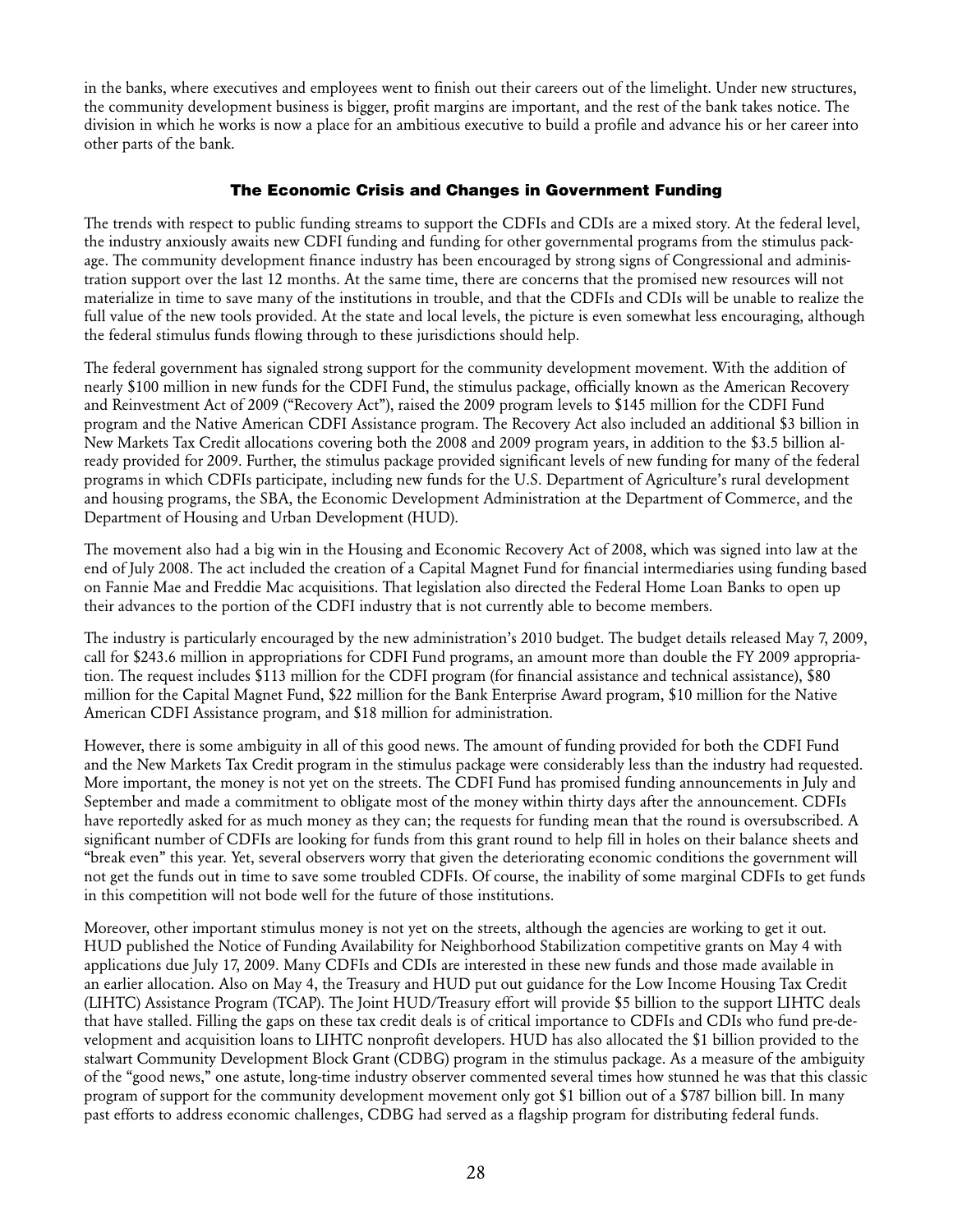Another source of ambiguity in the good news is the funding mechanism for the Capital Magnet Fund. That fund has the potential to become an important new tool for the community development finance movement, but its initial reliance on fees based on Fannie Mae and Freddie Mac's mortgage acquisitions makes it an unreliable source of funds given the losses at the housing GSEs. The future status and viability of these institutions is a question policymakers have only begun to consider. The community development finance industry requested resources for the Capital Magnet Fund in the stimulus package, but Congress did not respond. On the positive side, the administration has now requested \$80 million for this new program. On the negative side, the future for funding will undoubtedly be uncertain given what is likely to be an oppressive fiscal situation in the future.

Further, when we shared preliminary findings of this paper with a group of industry leaders, many did not foresee access to the Federal Home Loan Bank advances as being a meaningful step forward for the industry. Although the proposed regulations have not yet been released, the group uniformly raised concerns that most CDFIs will find the terms of participation with the Federal Home Loan Banks too onerous for the advances to prove useful.

The picture at the state and local levels is considerably more challenging. The May 13, 2009, *Wall Street Journal* reported that a Nelson A. Rockefeller Institute of Government survey of 47 states had seen a decline in first quarter 2009 tax revenues of 12.6 percent relative to the same quarter in 2008.25 Corroborating information from the interview process was limited, but respondents in general supported the view that state and local government budgets were severely constrained and these funding sources would likely decrease. California and Florida stood out as places of significant concern over the declining funds for CDFIs/CDIs and their work.

The negative condition of state and local trust funds that rely on real-estate-related documents or transaction fees was another theme echoed by several respondents. Florida and the District of Columbia were singled out. Many of the nation's more than 600 housing trust funds commonly rely on mortgage-based or home-purchase-based fees as a funding source. It is not unreasonable to assume that the massive decline in for-sale housing across the nation has also constrained available housing trust fund resources in many places.

#### Philanthropy, the Economic Crisis, and Community Development Finance

Foundation endowments and other socially motivated investors have taken a huge hit in the economic downturn. Stock market values have dropped precipitously and other highly leveraged investment vehicles have taken a beating. According to a May 2009 survey by the Council on Foundations, foundations responded to the economy by increasing their giving, paying out \$45.6 billion in grants in 2008 compared with \$44.4 billion in 2007. Yet, the survey also highlighted the bad news in the philanthropic sector: Three out of four foundations saw their assets decline by 25 percent or more in 2008 and a majority  $(62%)$  reported they will reduce their grant-making in 2009.<sup>26</sup>

In a December article in *ShelterForce,* author Rick Cohen underscores the financial services sector's role in philanthropy: "Today's financial meltdown will hit community developers where it hurts, in their financial wherewithal to respond to the challenges they face in urban and rural neighborhoods." Cohen's article is worth the read. He points out that the financial sector was a huge player in corporate giving, and he highlights how the troubles at the banks and other large financial institutions will significantly affect the community development finance movement. Financial institutions that have disappeared, such as WaMu, Wachovia, Countrywide, were providing tens of millions of dollars to institutions serving community development missions. Cohen notes, in particular, the financial troubles at the GSEs and the effects on community development:

Fannie Mae was the nation's leading corporate grant maker and one of the nation's most generous foundations overall for nonprofits in the field of housing and shelter. Between 1998 and 2004, the Fannie Mae Foundation (not counting what might have been awarded directly by the corporation outside of its foundation) handed out \$119 million in grants of \$10,000 or more for housing and shelter. For each of those years, Fannie ranked first or second in the nation among all foundations, not just corporate foundations, making grants in the housing arena, often surpassing the totals of independent foundations such as the Ford Foundation, the MacArthur Foundation, and the Lilly Endowment. Among the nation's largest 1,000 or so foundations, it accounted for just about one out of every 10 foundation dollars for nonprofits addressing housing and shelter….Between 2002 and 2006, Fannie put \$3.6 million into the Living Cities foundation consortium and millions more directly into an array of

<sup>25</sup> Conor Dougherty, "States' Revenue Sinks Amid Income Tax Drop Off," *Wall Street Journal*, May 13, 2009, A3.

<sup>26</sup> Council on Foundations, "Foundations Respond to the Needs of Families Even as Their Assets Have Declined: Results of a Survey by the Council on Foundations," Arlington, VA, May 6, 2009, 1.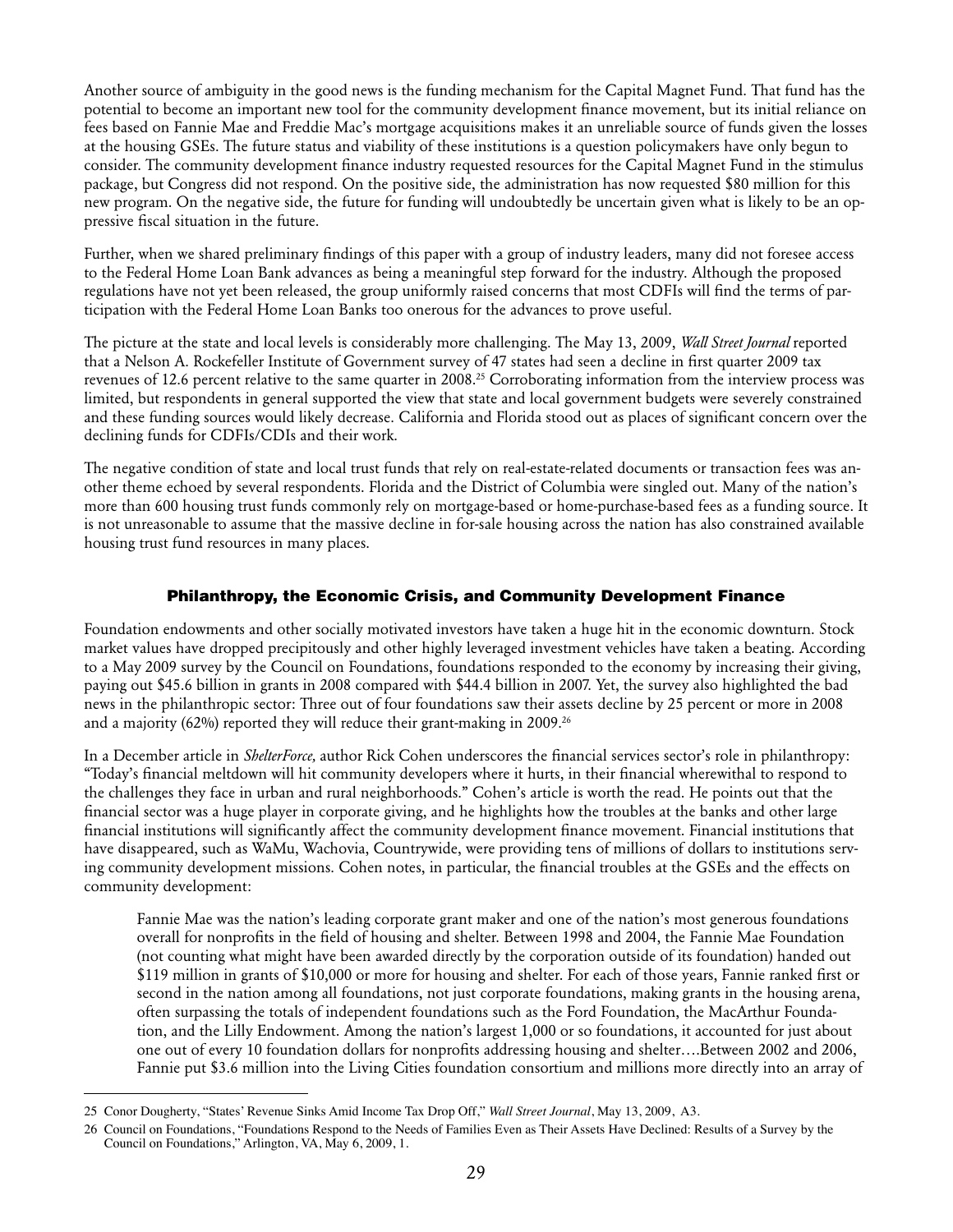national and regional community development intermediaries….For national grant making to housing and community development groups, the new status of the GSEs as money-losing appendages of the federal government means a disappearing philanthropic portfolio.<sup>27</sup>

In interview after interview, the CDFI/CDI leaders anticipated severe tightening by the foundation community, but reports from the front have suggested that this is more of a looming threat than an immediate one. Foundations in general are still in the game, they report, but the CDFIs are girding for a more difficult conversation.

Shrinkage in the philanthropic and socially motivated investment community is likely to have a greater impact on the smaller financial institutions for which this money is a greater share of their capital under management. For the larger CDFIs and CDIs, foundation funds are only a small part of the capital structure; the vast majority of resources flow from private financial institutions.

In general, numerous individuals across the industry reported that foundations were becoming a little choosier. One CDFI executive director reported that his PRI had not been renewed, and most others reported signals from foundation partners that PRI renewals were unlikely. Another respondent said that one foundation was unable to allow a CDFI to roll over a loan; the foundation needed the cash for other commitments. The same individual reported that his CDFI asked for an extension that the foundation apologetically was unable to grant. In any other year, the funder would have approved the extension with little fuss. This is an evolving story.

Donors and recipients also report that the foundations have stepped up their management and oversight of PRI portfolios. Like the private lenders with investments in CDFIs or CDIs, foundation PRI managers are having more frequent conversations with the holders of their funds and asking tougher questions about how the CDFIs and CDIs are managing their portfolios. One foundation respondent discussed the flexibilities the foundation might employ to support these institutions with PRIs, but in the end asserted that the foundation would manage its portfolio like a private financial institution and would pull the plug to get its money back and let a CDFI/CDI fail, if necessary.

Yet foundations still differ in their approach to PRIs than private lenders regarding troubled investments. The MacArthur Foundation, with a large portfolio of CDFI-related PRIs, should announce sometime in advance of this paper's publication that it will waive one year of interest payments on its loans to CDFIs, CDIs, and housing developers, starting July 1, 2009, at a cost of about \$2 million, and it will defer for one year the payment of principal due back to it from these PRI recipients during this same period (July 2009 to June 2010). MacArthur is taking this step because it recognizes the extraordinary financial difficulty these organizations face in the ongoing upheaval in the banking sector and amid sharp declines in investor appetite for real estate-related debt and equity. The foundation hopes that this interim relief will help its borrowers maintain their operations and that it will ease the negative impact of rising loss reserves and the need for staff cuts and emergency fund-raising that most of these organizations are undertaking.

Other important changes in the relationships among the foundations to the CDFIs and CDIs were already underway prior to the financial crisis. After an evaluation of its PRI portfolio completed in 2000, the MacArthur Foundation, for example, changed its PRI philosophy with respect to the community development finance movement. In contrast to prior general support for these entities and the field overall, the foundation decided that its PRIs should be used to advance specific program areas. Two examples are its national Window of Opportunity initiative to support the preservation of affordable rental housing, and a new \$68 million foreclosure prevention and mitigation project focused on low-income neighborhoods in Chicago. Yet, perhaps also reflecting the strength of the CDFI, the foundation officer noted that many of the recipients of its PRI funding for these and other initiatives were CDFIs, a reflection of the foundation's view that these institutions were important vehicles for delivering on its programmatic objectives. Furthermore, and despite an apparent change in approach, the MacArthur Foundation continues to support the industry as a whole through the NEXT Awards for Opportunity Finance, a \$43 million partnership with OFN and the Wachovia Foundation that provides major funding each year to two outstanding CDFIs with significant potential for future growth, innovation, and policy impact.

Perhaps the most dramatic change in the PRI environment for CDFIs and CDIs is the Ford Foundation's decision to shift its PRI investments for the next two years into neighborhood stabilization activities. Ford is a major funder of PRIs, with a portfolio of about 40 CDFI/CDI investments. The foundation typically provides about eight new loans a year, with a total annual of investment of \$25 million. The investments are typically ten-year, interest-only loans, at 1 percent. This year and next, Ford will make the neighborhood stabilization effort its priority and will provide \$50 million in PRI dollars to a grant to the Neighborhood Stabilization Trust. However, as with the MacArthur Foundation story, Ford's new PRI strategy is not entirely unrelated to support for the community development finance movement. Several of the sponsor-

<sup>27</sup> Rick Cohen, "Brave New World for Nonprofits," *Shelterforce,* December 22, 2008, 4.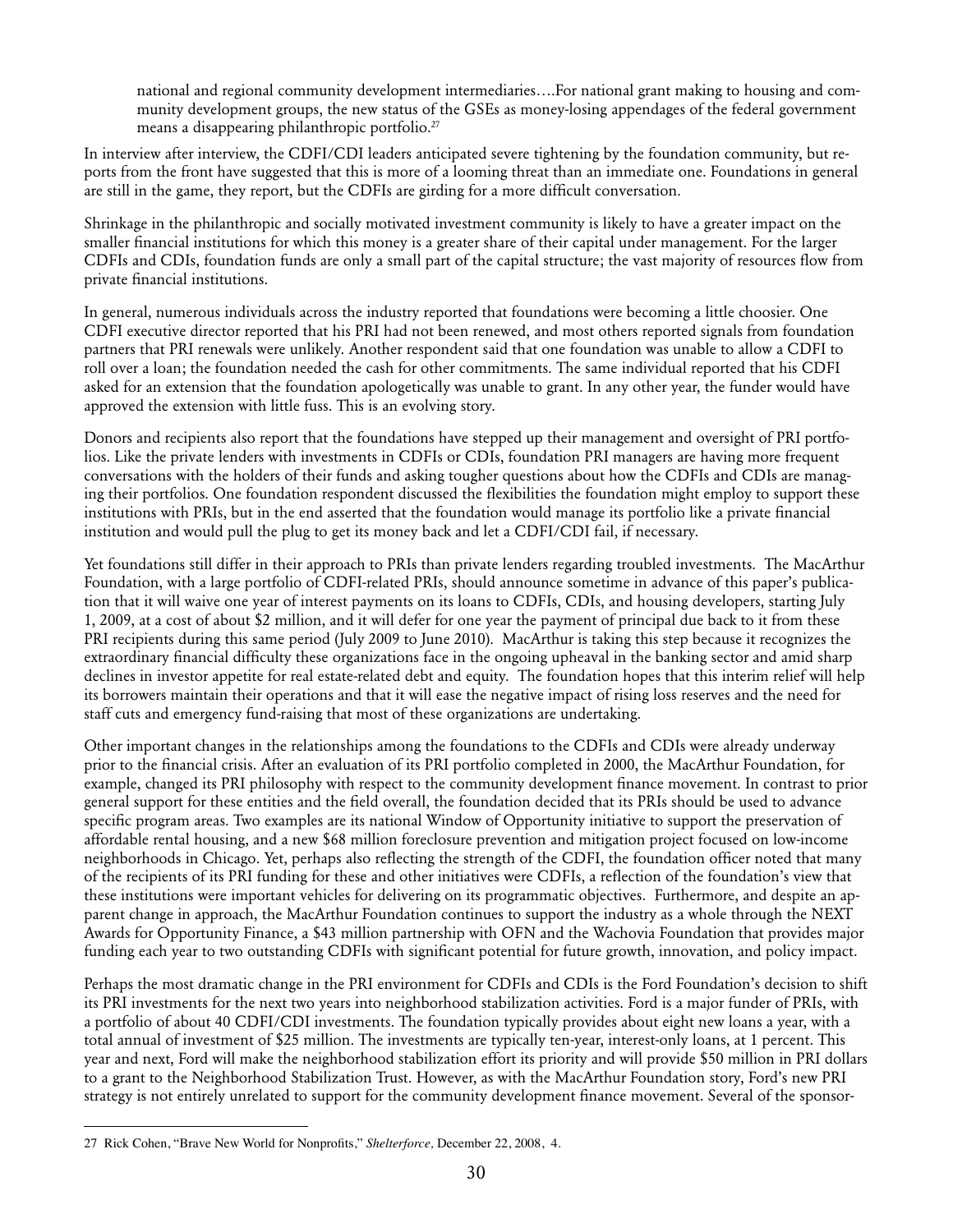ing organizations of the Neighborhood Stabilization Trust are CDFIs/CDIs, and many of the members of the sponsor organizations' networks are also CDFIs or CDIs. In addition, to a certain extent, with its change in focus to neighborhood stabilization, the Ford Foundation is responding to the priorities of many in the community development finance movement.

One CDFI leader reported that her socially motivated investors, in this case the pension funds of religious orders, had increased their investments in her loan fund. She hypothesized that, ironically, her fund's modest returns to the investors outperformed the other equity investments the pension funds had relied on for yield. These same social investors were increasing the cost of their money invested in the CDFI to offset other losses in their portfolios, but the increases were described as not onerous. At the same time, this respondent reported that one new investor, a religious order health care system, had set aside money for the loan fund, but the organization continues to delay disbursement. She too was nervous about the future. Her organization had several applications out for renewals and new money. Her relatively positive story may change over the next months.

The fourth-quarter 2008 OFN survey of the CDFIs found that many were seeking grant funding from new funders. CDFIs and CDIs, in particular, were seeking additional operating grants to cover rising costs as their credit books show signs of strain. However, it is unclear whether new funds will be forthcoming. Given the strains on funder portfolios, one industry observer felt this was not a good strategy. Most funders are stretched by their current relationships.

#### How the Economy Is Changing the Activities of CDFIs and CDIs

Given the troubles in the mainstream financial institutions and the disparate effects of the economic downturn on lowincome communities, most observers described a market environment with rising demand for CDFI/CDI resources, although the record on this is less than uniform. Many CDFIs/CDIs, and particularly those in the small business arena such as the Grow America Fund, have reported an uptick in loan applications, which they attribute to the fall-off in lending by the mainstream financial institutions. Demand is also coming from nonprofit CDCs that are experiencing a decline in fundraising and slowing deals and who are looking for cash to keep the organization operating until their deals can close. Many are now looking to the CDFIs/CDIs for assistance and funding.

At the same time, the fourth-quarter OFN survey indicates a slowing in new lending, in part a reflection of a liquidity crunch. Although 48 percent of the OFN respondents expanded their lending in the fourth quarter of 2008, this was less than the 63 percent who reported an increase in new applications. Only 30 percent decreased their lending in the fourth quarter. In the interviews for this paper, several respondents confirmed that in the first two quarters of 2008 their institutions had strong application and lending levels, while in the second two quarters business began to slow. At the same time, some are reporting that the pipeline for 2009 is quite dead. An executive director of a nonprofit loan fund, who described the organization as a "one-trick pony" in housing, reported that its pipeline is down 41 percent for the current year.

In general, CDFIs and CDIs in the housing and real estate areas reported significant slowing in demand and increased difficulties with their deals. This is particularly true of nonprofits in the for-sale, housing/homeownership realm, which are facing borrower concerns about declining home values.

Troubles are also apparent in affordable housing development. The troubles at Fannie Mae and Freddie Mac coupled with the difficult economic climate have created a disaster for the LIHTC program. Fannie Mae and Freddie Mac, the two largest LIHTC investors, exited the markets. Prices have dropped for new credits, and many report that the more complicated deals are going begging for investors. The market is also depressed on fears that Fannie Mae and Freddie Mac will sell their investments into the market and increase oversupply even more. One housing finance expert estimated cumulative LIHTC equity deficits from 2008 and 2009 as large as \$10 billion, "virtually threatening to halt production of new affordable rental housing in parts of the country." It is unclear whether the \$2.25 billion in gap funds provided by TCAP and the provision in ARRA allowing states to exchange up to 40 percent of unusable 9 percent Tax Credits will close the holes or whether the investor market will improve enough to avoid the need for further interventions. In California, 57 out of the 75 2008 LIHTC transactions were reported to still be seeking equity investors as of April. Two CDFIs with whom I spoke participated in this market as predevelopment and acquisition lenders whose loans get repaid when the tax credit deal closes. One of these was fairly sanguine that new TCAP money in the stimulus bill to close gaps in tax credit deals would eventually get these loans paid back. The other CDFI was not so sanguine. The delays in closing were causing cash flow issues, and the respondent raised concerns that new appraisals were changing the composition of the deals and the proceeds at closing. In one example, the respondent described a deal originally appraised at \$12 million. Six months later, it appraised at \$9 million.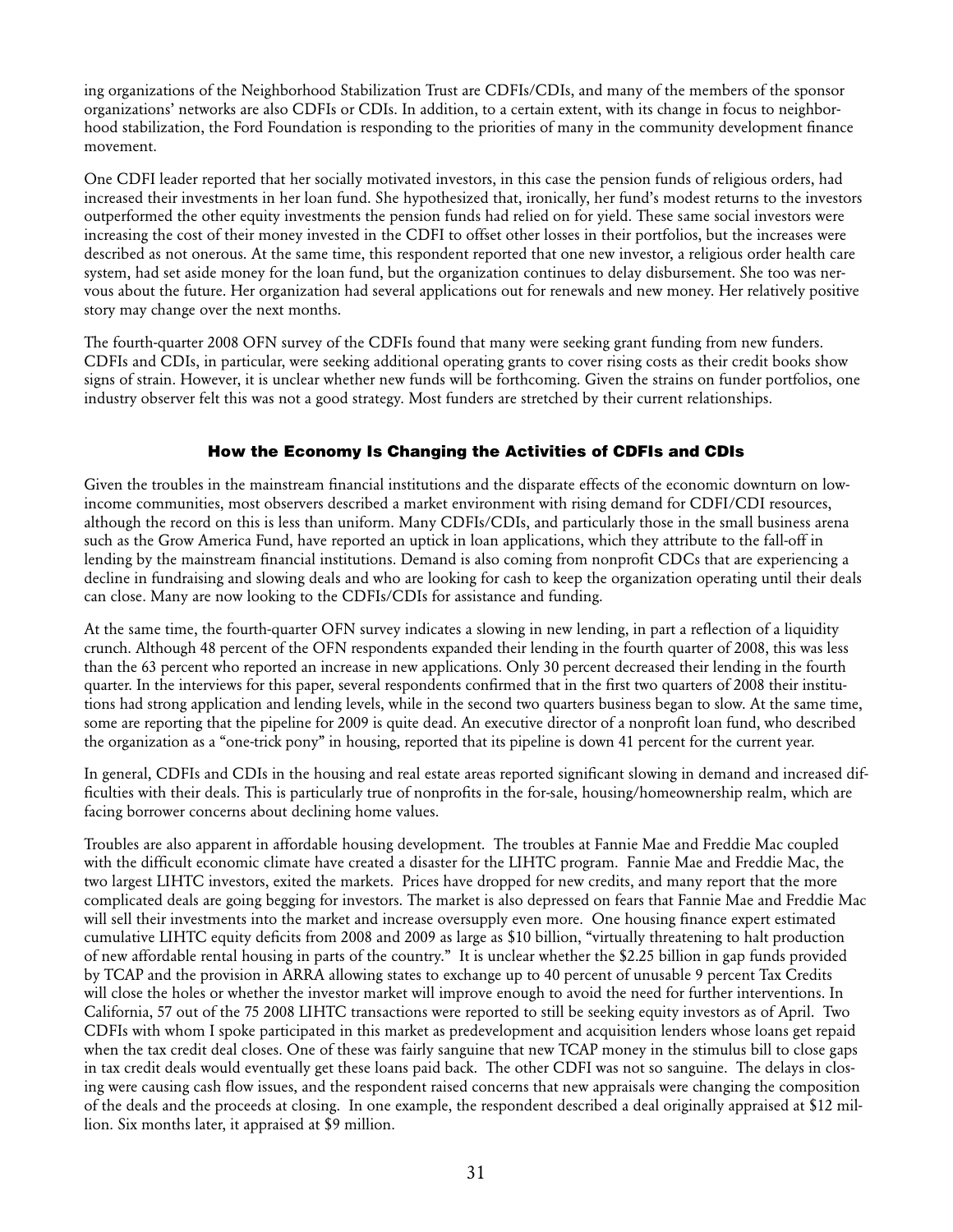Of course, the mortgage foreclosure epidemic that has slowed housing originations has also created a huge demand in low-income communities for strategies and resources to stabilize housing prices and deal with vacant properties. Several participants in the community development finance movement have identified this as the number one issue and have shifted their business focus to this problem. One respondent described neighborhood stabilization as the "topic du jour" for the community development finance movement. The availability of neighborhood stabilization funds from HUD has also provided incentives for CDFIs and CDIs to explore this market need and opportunity.

Likewise, housing-focused CDFIs and CDIs are hoping to take advantage of large sums of money in the stimulus bill related to the "greening" and weatherization of the housing stock. The greening of the affordable housing movement began several years before the financial crisis, but the stimulus package has provided incentives for more players to explore this market.

CDFIs and CDIs working on small business lending noted that more of their borrowers were having difficulties in the downturn, but in the conversations on small business lending, the collected stories actually painted this line of business in a more positive light. With the financial crisis and the credit tightening by the large banks, more small businesses have come to the CDFIs and CDIs for credit. In general, CDFI/CDI lenders expressed concerns about having sufficient liquidity for funding the new demand. Several observers also noted that these small businesses, until now able to borrow from the mainstream banks, were generally stronger enterprises than the typical customers of CDFIs or CDIs. In some cases, these community-based lenders were optimistic that the new borrowers had the potential to strengthen their books, but they were still cautious about how to underwrite the loans in an uncertain economic climate.

Several respondents reported strong demand for financing of charter school and community facilities. One CDFI leader noted a shift in his lending business away from "for lease" commercial real estate, whose markets are quite weak, to public facilities lending. In particular, he found that these deals would continue to close because they usually included "soft debt" from a public entity or backed by the public entity in some way.

The New Markets Tax Credit (NMTC) program is an area of focus for the community development finance movement and a tool that many are using to support their missions and raise capital for their activities. One of the surprising findings of this inquiry was that the NMTC investments held up in 2008, practically matching the 2007 program levels. Participants in the market, though, are expressing some concerns. Although there has been only a modest weakening of the price of equity in the deals, down two to three basis points, the debt that allowed leverage in the deals has withdrawn considerably. There is also some emerging concern about the availability of equity at a good price for future deals. Many have watched or suffered from the dramatic changes in the LIHTC market. The additional \$3 billion provided in the stimulus package, on top of the 2009 program level of \$3.5 billion, raises concerns about an oversupply of the credits in a market in which many of the typical investors are not making a lot of income against which to apply the credits.

There are also several noteworthy stories of CDFIs and CDIs stepping up to fulfill their missions, and provide unique help to communities during the hard times. Perhaps the best example of this mission-driven act occurred during the budget stalemate in California. Unable to come up with the cash to meet its obligations, the state issued IOUs to many of the nonprofits to which it owed money. For many nonprofits, already strapped for cash, the IOUs presented a challenge in meeting their own obligations. The Low Income Investment Fund stepped up to support its customers by providing bridge loans secured by the state IOUs.

#### Short-Term and Long-Term Implications for Policymakers and the Industry

This inquiry has highlighted that, as with every other credit provider in the country, CDFIs and CDIs are experiencing difficulties. The economy as a whole is going through a period of deleveraging and risk reduction from the largest capital markets players to the consumer balance sheet. This period will challenge all financial institutions; if prolonged, many more will fail.

Public interventions in the financial services sector so far have been justified not by the challenges that the economy has placed on the financial institutions themselves, but by the impact that troubles in these institutions have on the real economy. This same rationale could apply to the community development finance industry. The CDFIs and CDIs present a unique and discreet case for public intervention.

Although the nature of this research makes it difficult to generalize broadly, the themes that emerged suggest several ways the public sector could support the community development finance industry through this period, and into the future.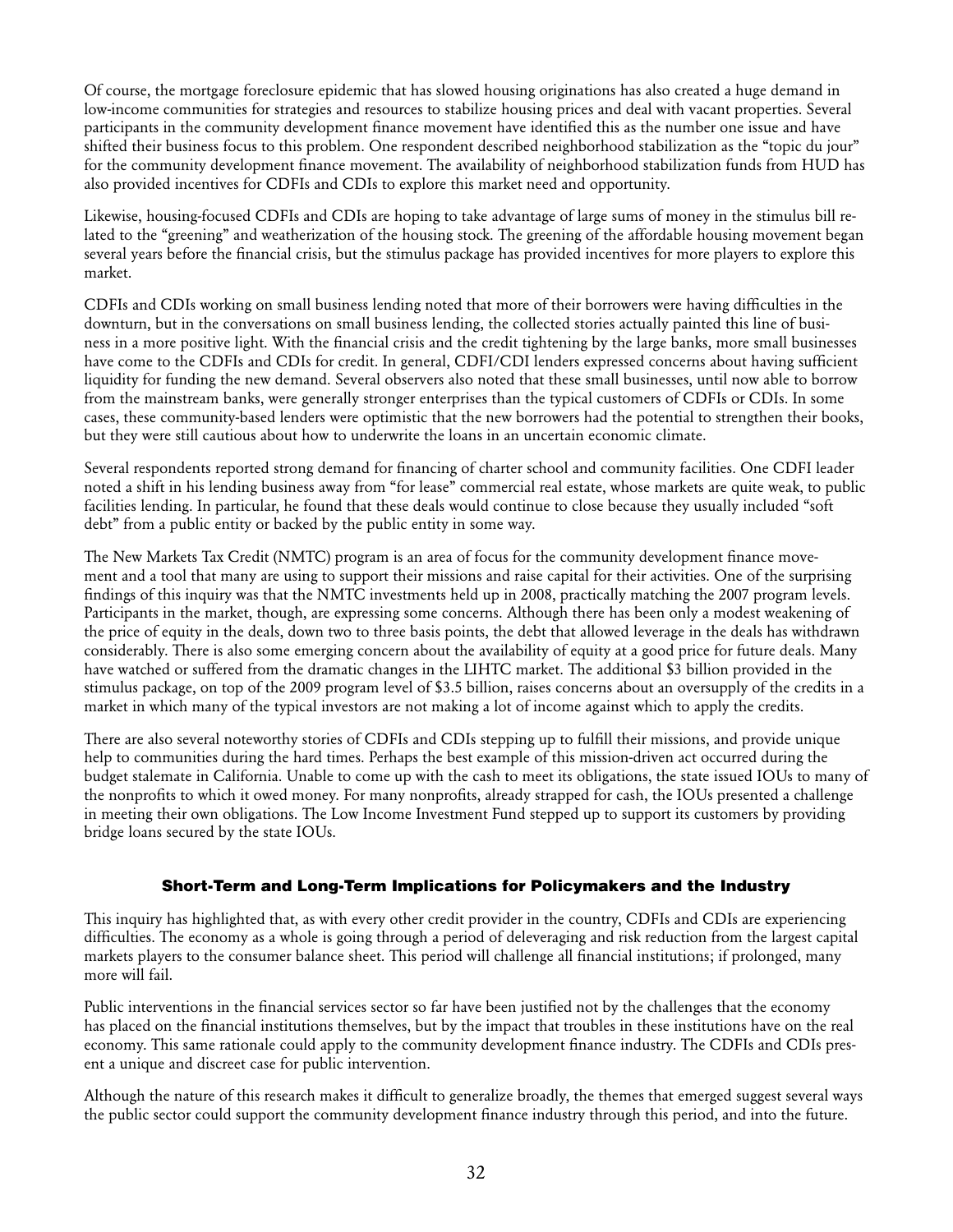#### *Short-Term Options for Public Support*

In the short term, the public sector must recognize the importance of the community development finance industry in serving populations underserved by the mainstream financial institutions. Many of the low-income communities served by CDFIs and CDI are hurting. In fact, the financial crisis is having a disproportionate impact on these people and their neighborhoods. The CDFIs and CDIs are uniquely designed as the delivery vehicle for credit and investment services to these communities in these times. As such, the public sector should focus on the following:

- **Implement the Recovery Act quickly.** The first and best thing the government can do is to continue to get the stimulus funding on the street as quickly as possible. It is apparent that the timing of federal money already appropriated is important for many institutions. As CDFI and CDI portfolios weaken and other investors consider renewal funds or new grant applications, the ability of these institutions to access federal grant money from the Treasury and get allocations of other stimulus funds will be important in allowing these institutions to fulfill their missions, and survive.
- **• Identify additional resources to support community development finance.** The industry needs more resources, and it would benefit America's low-income communities if the industry had more resources. The funding provided in the stimulus package is likely insufficient to turn around negative developments in many communities, given the economic strains. This is particularly true if mainstream financial institutions continue to withdraw support for small businesses and local nonprofits doing community and economic development work. The policy issue lies in what form the new assistance can take.

Many voices in the community development finance movement have identified Troubled Asset Relief Program (TARP) funds as a potential source of the needed resources. The government provided TARP funds not only to mitigate systemic risk, but also to remove toxic assets from bank balances and take other steps to increase liquidity and lending across the system. Although the public attention has been on the TARP payments to the large banks and AIG, many relatively small community banks have also benefited from TARP funds.

It seems that the government's principal concern in providing CDFIs and CDIs access to the TARP funds is the lack of a regulator ensuring safety and soundness for many of these institutions. The concern is that there is no entity able to ensure that the CDFIs or CDIs have the ability to repay the funds to the Treasury and no regulator to ensure that the funds are used in a manner consistent with the law and other public policy considerations affecting TARP funds.

It may also be that CDFIs or CDIs would find the TARP requirements too onerous or that the funding terms and conditions would not work for the kinds of credits and products they support. CDFIs and CDIs should be careful what they wish for given widespread concerns among TARP recipients that the government's role in their institutions has been difficult.

The CDFI Fund has been tailored to the needs of the diverse institutions that make up the CDFI movement. The cleanest response would provide additional resources to the CDFIs through this vehicle. The administration's proposal to increase funding to \$243.6 million in the 2010 budget is very helpful and represents a strong commitment to the industry. However, policymakers should consider the more immediate needs of the CDFIs should a supplemental appropriations vehicle move through Congress.

Likewise, policymakers could consider a supplemental appropriation to the Capital Magnet Fund created in HERA. The President's 2010 budget calls for an appropriation of \$80 million for the Capital Magnet Fund, but the process means that these funds will not likely become available until next year. In the shorter term, in advance of the 2010 appropriations process, the administration, through its conservatorship control of Fannie Mae and Freddie Mac, could make the decision to fund the Capital Magnet Fund. The Treasury Department will need to accelerate its process to get the rules for this program in place.

#### *Longer-Term, Public-Sector Support*

Over the longer term, the public sector should consider the following policy options for the community development finance industry and its institutions.

**• Revise CRA and strengthen its enforcement.** The community development finance model relies on strong CRA environment. As the administration and Congress move to rewrite financial services regulations, they should give significant consideration to modernizing the act. An important rationale for creating the Community Reinvestment Act in 1977 was the *quid pro quo* for deposit insurance. It is now clear the depth to which the public sector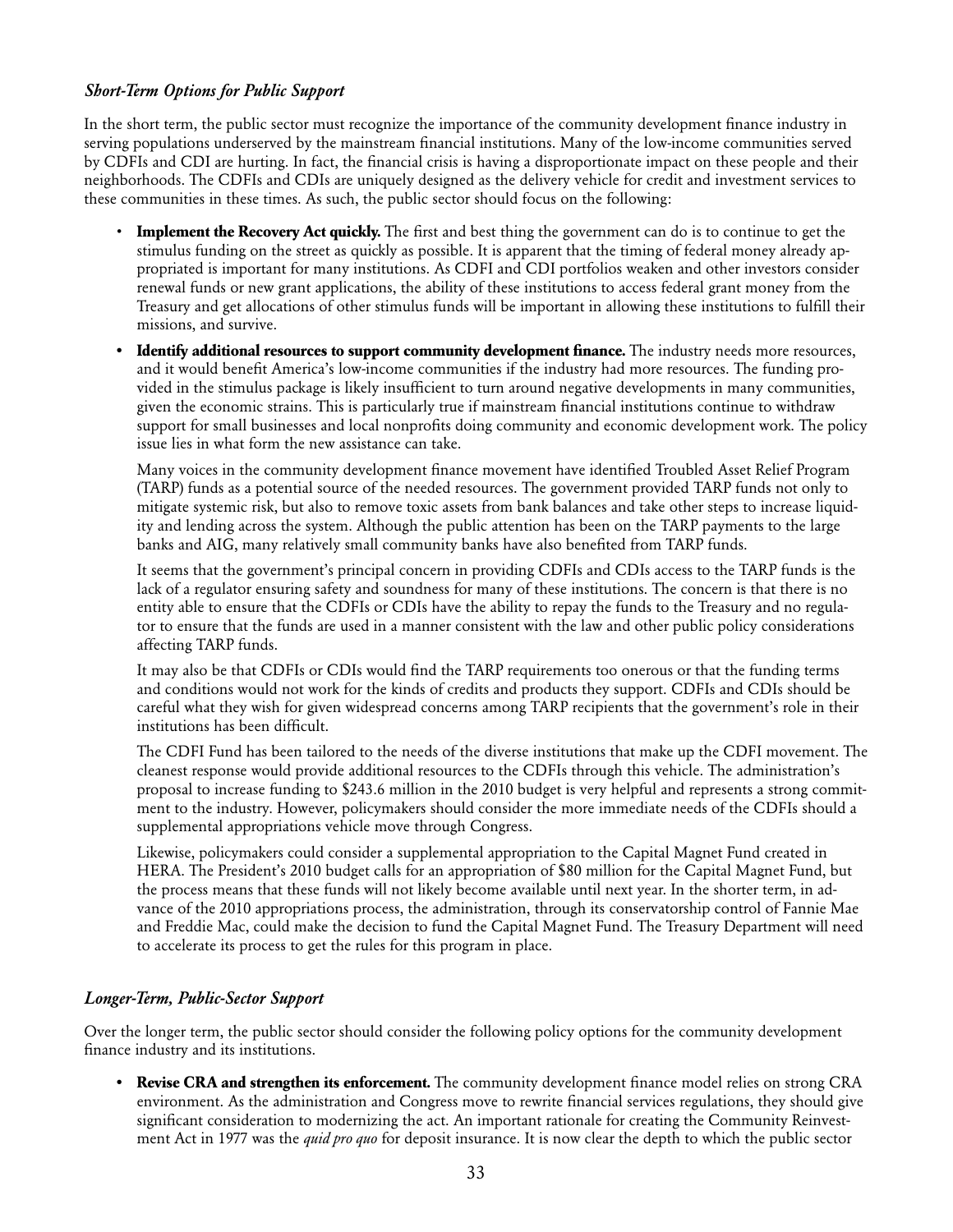supports the franchises of all large financial institutions, including many financial institutions not currently subject to the CRA. Among the reforms to consider are extending the CRA's coverage to more financial institutions, such as investment banks and insurance companies; deepening the expectations for successful performance by financial institutions; assessing the entire corpus of the financial institution's business, not just for selected assessment areas; and devising an enforcement mechanism that does not rely on rare events like mergers to come into play.

- **• Extend the NMTC program and make it permanent.** The New Markets Tax Credit (NMTC) has become a valuable tool in supporting the work of the community development finance movement. Policymakers should make it a permanent tool for economic and community development. At the same time, Congress and the administration should review the array of tax-advantaged investments in the tax code and rationalize the different rules and features that can cause different energy, housing, and community development credits to compete with one another in the pool of tax-advantaged investment dollars. Changes in the program design that are more advantageous to investors in one program can disadvantage other programs that rely on their tax advantages to raise capital. As an example, the government should consider making the NMTC exempt from the alternative minimum tax similar to the low-income housing and the energy tax credits.
- **• Consider strengthening the regulatory infrastructure for CDFIs and CDIs**. As these institutions continue to grow in sophistication and scale, deliver increasing amounts of public program resources, and attain a place of importance in the credit needs of their communities, the public gains an increasing interest in ensuring their safety, soundness, and compliance with laws and regulations. The reluctance of the federal government to place TARP money in these institutions is indicative of a legitimate concern. A regulatory infrastructure must recognize the unique missions of these organizations, but also ensure a greater level of transparency, provide current data for evaluation purposes, and ensure certain governance standards that seem appropriate. The regulatory regime should also consider better metrics for measuring government-funded community development finance results so the public can evaluate the social return on its investments.

#### *Implications for the Industry*

It is a certainty that the economic downturn will eventually end. What is uncertain is how this economic crisis will reshape the industry. Given the industry trends and expected fallout of the financial crisis, several hypotheses emerge for where the industry will land.

- **• Industry will benefit from consolidation and economies of scale.** To a certain extent, the failures of some CDFIs may benefit the industry as a whole. To the extent that the economic troubles force mergers and consolidations, the resulting larger institutions will have the opportunity to achieve economies of scale and build stronger balance sheets. With stronger balance sheets comes the ability to raise more capital and participate in developments that have a greater impact on their communities. The regulator should seek to support this natural process of creative destruction. At the same time, a thoughtful regulator must consider the effects on the delivery system for community development investments if the failing institutions are unique to a particular geography and no other institution is positioned to step up and meet the needs of that community.
- **• CDFIs should continue to position themselves as the premier delivery vehicle for federal credit programs.** Those institutions that are vertically integrated provide an excellent opportunity to finally break down the silos across the many federal programs that are the tools of local community development efforts. The integrated community investment institutions have taken on not only housing, but small-business lending, commercial real estate, charter schools, and other public facilities. In some communities, the entrepreneurial CDFIs and CDIs are delivering the full range of credit programs from the federal government and other sources. It is possible that these institutions represent a route to achieve what the community development field has as yet been unable to achieve: Bring the integrated and comprehensive credit and development services to bear on the community development challenge.
- **• Industry will benefit from greater transparency and regulation.** Efforts by several groups to devise systems of measuring the strengths and social impacts of the CDFIs and CDIs can only benefit the industry as a whole. This research has indicated a desire by investors in these institutions, both private companies and philanthropies, for a higher standard of care for the resources invested and a better justification for investments' social impacts in these institutions. Investors will continue to push the CDFIs and CDIs to develop quantitative metrics measuring impact and return on investment. The industry should embrace this change. The strength of the community development finance movement is its business-like approach to the social challenges it addresses.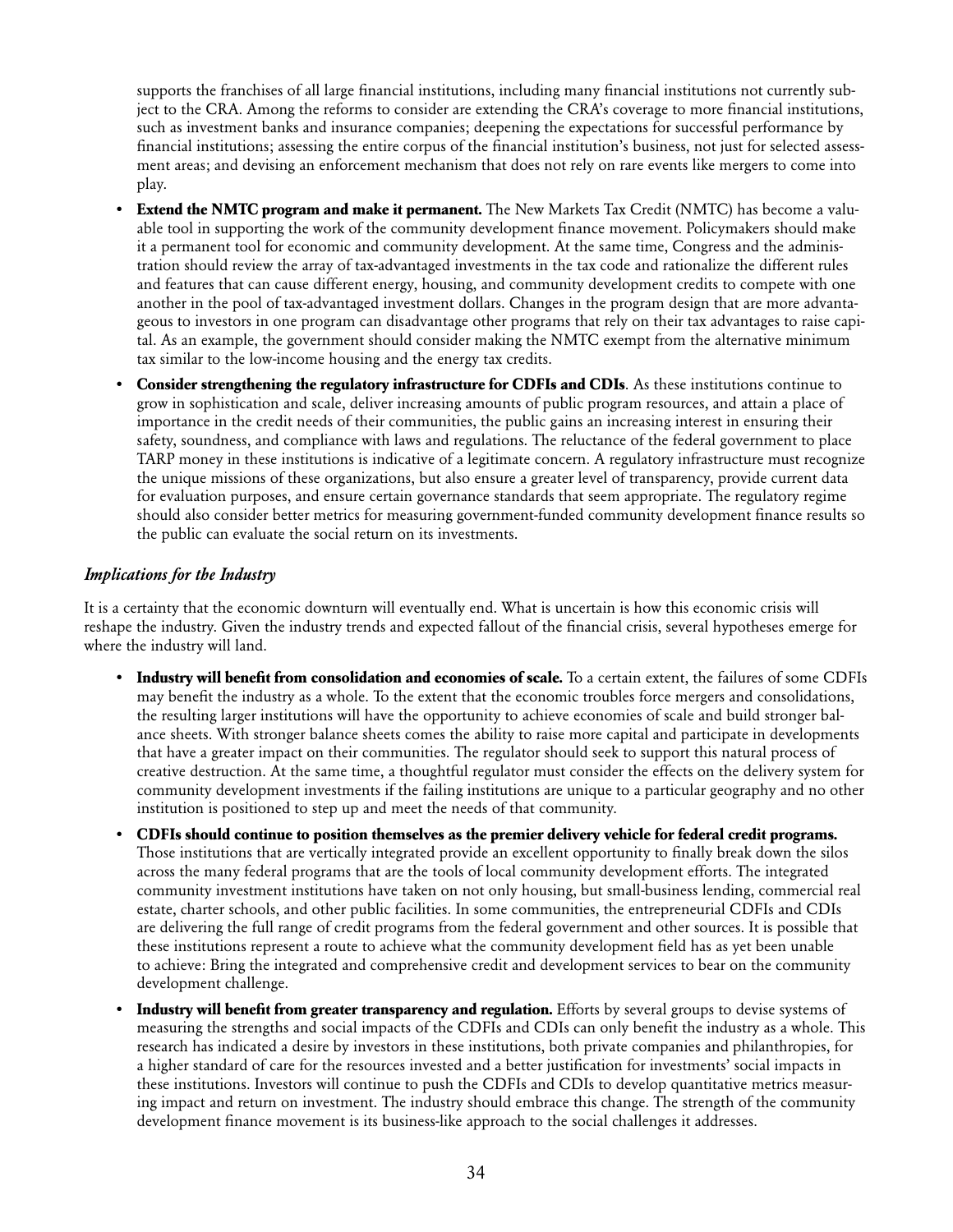- **Market rate environment.** It also seems clear that the longer-term trend for the industry is one in which a greater percentage of the capital it raises comes at market rates. Capital is practically unlimited if investors can get a market rate of return on their investment. CDFIs and CDIs that rely on below-market interest will likely limit their ability to grow and limit their effects on communities. Of course, the public and the philanthropic sectors that see the CDFIs and CDIs as a vehicle for delivering a social good will need to provide the subsidy dollars required if lower cost capital is the solution to affordable housing needs, entrepreneurship needs, public facilities needs, or new schools.
- **Market to the banks.** Many of the large financial institutions may have lost their ability to support community development finance in a broadly meaningful and nuanced way. As the economy emerges from the downturn and the regulatory environment accompanying the CRA returns to normal, many financial institutions will either have to rebuild the capacity to deliver services to low-income communities or they will look for strong partners to deliver these services for them. The strong CDFIs and CDIs with transparency and strong metrics for assessing community impacts per dollar invested should find themselves in a strong position to market to the banks and become even more valued as intermediaries serving these communities.

The future of community development finance is changing, for the better. Although the economic downturn is having important and mostly detrimental effects on many of these institutions, the longer-term trends suggest that the industry has become firmly rooted in the American economy and its growth trajectory will continue. The industry as a whole will benefit from the lessons of tough times and by the emergence of even stronger institutions from among those that weather the storms. Community development financial institutions are well positioned to serve as the delivery system for financial services to low-income communities in partnership with the public sector and other community-based organizations, and they are well positioned to bring meaningful change and economic development to low-income communities.

*Paul Weech is a nationally recognized expert on federal housing policy with more than twenty-five years of eclectic leadership experiences in both the public and private sectors. He is currently providing public policy insights and strategic advice to a wide variety of clients through his consulting firm, Innovative Housing Strategies, LLC. His prior experiences include ten years in an affordable housing policy and strategy role at Fannie Mae, chief of staff at the U.S. Small Business Administration, and staff director of the Housing Subcommittee for the Senate Committee on Banking, Housing, and Urban Affairs.*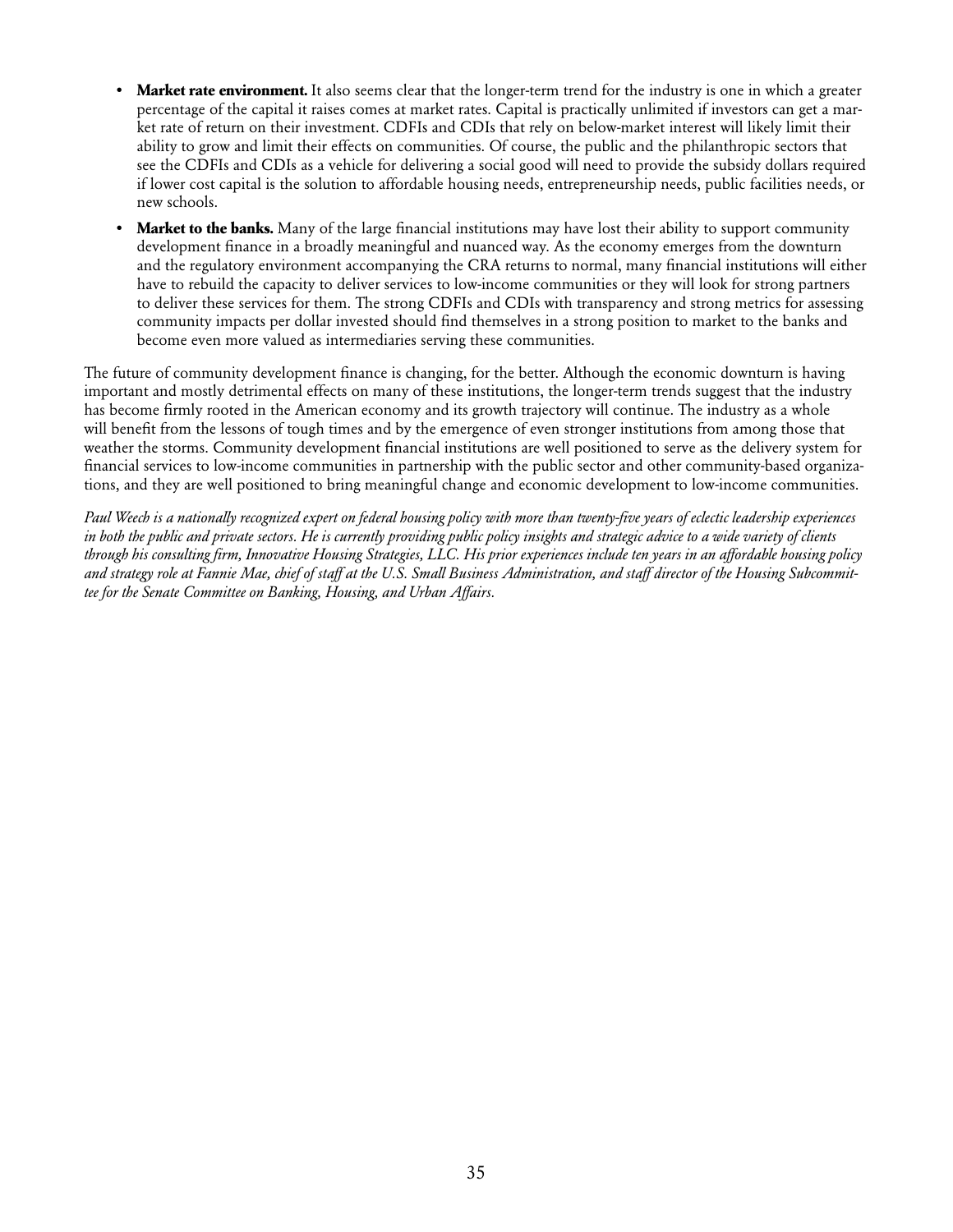## Appendix

### Philanthropy During the Downturn

Rick Cohen *Nonprofit Quarterly*

What will happen to foundation grantmaking in 2009 and 2010? The roots of the story are in the vicissitudes of the stock market, where foundations invest the bulk of their tax-exempt assets.

At 1:00 p.m. on February 23, 2009, the Dow Jones Industrial Average fell to an eleven-year low of 7,190 the lowest since October 28, 1997. By the end of the month, the market closed at 7,062.93. Compare this with the all-time high on October 9, 2007, of 14,164. In less than eighteen months, the Dow, the Dow Jones Wilshire 5000, and the Standard & Poor's 500 indices lost more than half their value. Although foundations have not lost quite as much of their assets, they have suffered serious losses of more than 20 percent of their endowments, sometimes significantly more.

Foundation grantmaking constitutes only 12.6 percent of total charitable giving, according to Giving USA 2008, but foundation grants are one of the few sources of discretionary capital that nonprofits might be able to use to sustain capacity and subsidize programs to weather financial storms.28 The role foundations choose to play during these times will speak volumes about their commitment to people in need and to the services and advocacy organizations that serve them.

How have these important financial institutions responded to the worst recession since the 1930s? How will their strategies for navigating the next months or years of national and global economic crises alleviate or exacerbate these turbulent times for America's nonprofit sector? We examine these questions here.

#### Prospective Foundation Grantmaking: A Sinking Feeling

Although some foundations, such as the John D. and Catherine T. MacArthur Foundation, the Bill and Melinda Gates Foundation, and the James Irvine Foundation, have announced their intentions to exceed their 2008 grantmaking in 2009, most news reports cite grantmaking cutbacks.29

But in this era of economic downturn, what will be the norm? Countercyclical increases in grantmaking? Higher payout rates (as percentages of endowments) but lower grantmaking budgets? Efforts to maintain 2008 grant levels through 2009? Or couched amid statements of concerns, reductions of unknown levels in grant budgets?

The complete answer will take time to unfold. Early data from surveys of 17 regional associations of grantmakers on foundations' response to the economic crisis are discussed below.

#### The Data Sources

Many foundations belong to regional associations of grantmakers, and in late 2008 or early 2009, about one-half these organizations surveyed their members about grantmaking expectations for 2009. A variety of factors, however, limits what we can learn from these reports. First, the associations did not use a uniform survey design; therefore, comparing information across them is difficult or impossible. Second, the level of detail varies in the reports. Some provide only gross, aggregate information on survey respondents, others disaggregate the information by type of funder or by regions within the state.

Further, the surveys are not random or stratified random surveys of the foundation sectors in their regions. They are

<sup>28</sup> Foundations also receive 9.1 percent of all charitable gifts, according to *Giving USA 2008*. *Nonprofit Quarterly*'s "Illustrated Nonprofit Economy," 15 (4) (Winter 2008), indicated that in 2006, foundations received \$100 billion in interests, dividends, bequests, and individual contributions from which they made \$41 billion in philanthropic contributions but also added \$59 billion to their own assets. Given that one-third of individual charitable giving goes to religious institutions and initiatives, the \$41 billion from foundations in the form of philanthropic grantmaking is not inconsequential.

<sup>29</sup> John D. and Catherine T. MacArthur Foundation, "Statement of Jonathan F. Fanton Regarding MacArthur's Grantmaking in Difficult Economic Times." Press release. (Chicago: MacArthur Foundation, November 17, 2008), available at www.macfound.org/site/c. lkLXJ8MQKrH/b.4196225/apps/s/content.asp?ct=6334379; Bill and Melinda Gates Foundation, "The Economy and Our Work." Press release (Seattle: Gates Foundation, November 21, 1008), available at www.gatesfoundation.org/press-releases/Pages/statement-financial-crisis-081121. aspx; James Irvine Foundation, "Letter from the President" (San Francisco: Irving Foundation, n.d.), available at www.irvine.org/news/fromthe-president/letters/2008-letters/fall-2008.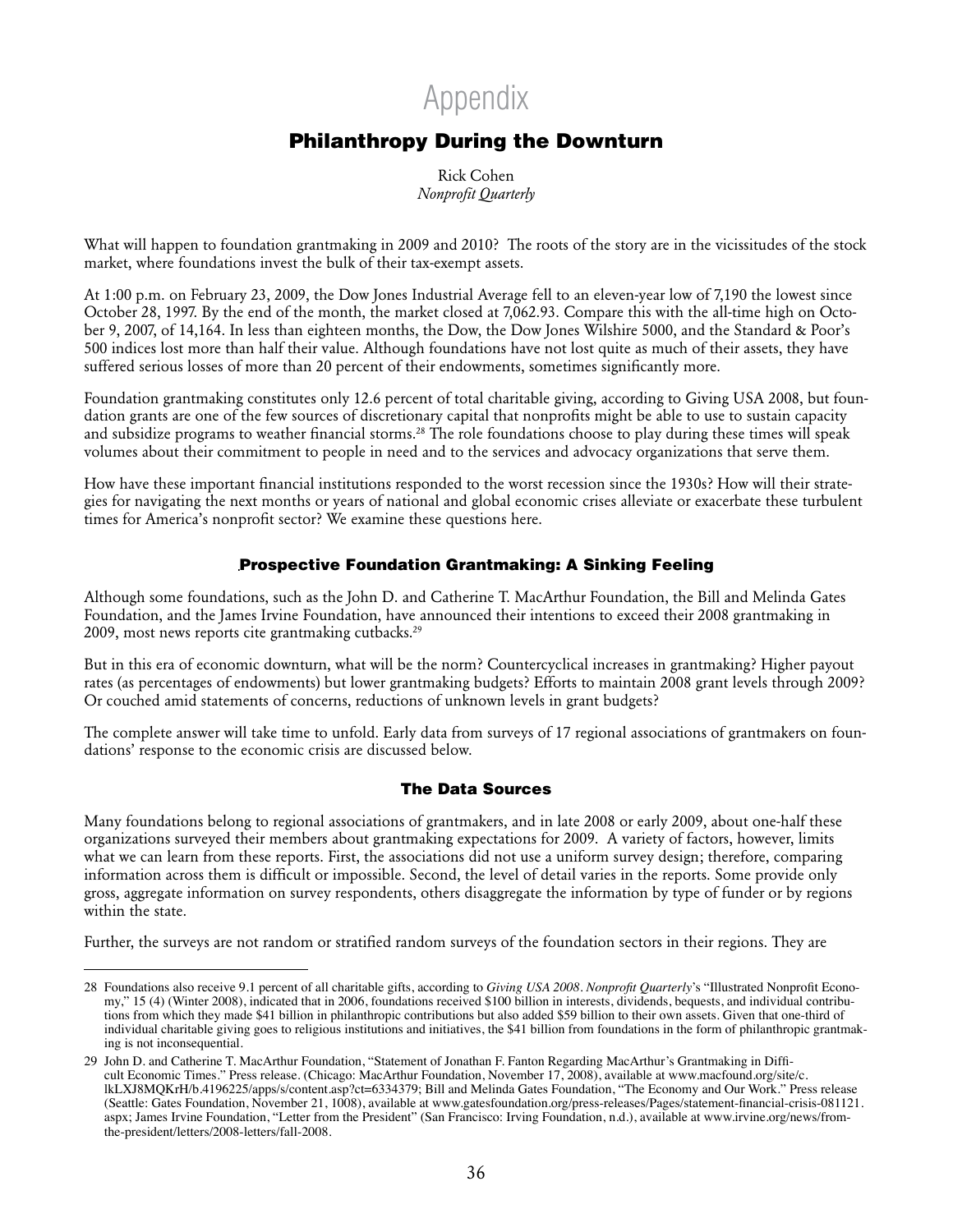responses from those foundations that chose to respond to surveys, not structured random samples of the foundation world. Also, the responses themselves are not definitive concerning what funders will do. Many foundation executives may prefer to maintain or increase their 2008 levels of grantmaking in 2009 and say so on surveys, but they may also find that the combination of sinking investments and cautious trustees makes these hopes unrealizable.

Despite these limitations, the surveys offer important signals about how the foundation community may navigate the recession. This review focuses on two core issues:

- 1. Compared with 2008, what will funders do with their grantmaking budgets in 2009? Increase, decrease, or hold steady?
- 2. How will funders change grantmaking strategies? What will they emphasize and deemphasize?

#### Will Foundations Give More or Less?

Most foundations expect to give less in 2009, and few expect to give more. In all but six of 17 regions, the majority of foundations responding to the survey expect to give less. In none of these regions did more than 20 percent of funders predict that grantmaking would increase in 2009, and in most surveys, fewer than one-tenth of survey respondents predicted increases. With the exceptions of respondents in the Southeast, Illinois, and Connecticut, between 40 percent and 70 percent of respondents anticipated cuts.

Recent national surveys affirm the responses to the regional association of grantmaker surveys. According to an April 2009 study from the Foundation Center, two-thirds of the more than 1,000 foundation survey respondents "expect to reduce the number of grants they will award in 2009 and/or the size of their grants," although the survey oddly failed to explore anticipated decreases in foundation grant budgets.30 Guidestar surveyed 266 foundations on the impact of the economy during the six-month period from October 2008 to February 2009. One-third of the grantmakers reported reducing their grantmaking during the period; 32 of 249 grantmakers said that they had stopped accepting grant applications; and seven said that they had reneged on "payouts we had committed to," apparently not following through with grants already committed.31 Similarly, of 2,752 public charities surveyed, 34 percent said that foundation grants were smaller, and 23 percent said they were discontinued entirely.

Surveys of foundations by interest areas are also beginning to emerge, and their results mirror regional surveys of generic foundation grantmakers. For example, the survey responses of 127 of 255 funding partners of Grantmakers in Health between November 25, 2008, and January 5, 2009, indicate that 43 percent have already decreased their grants budgets, only 30 percent will maintain their 2009 grants budgets at 2008 levels, and only 13 percent will increase the proportion of their grantmaking dedicated to core operating support.<sup>32</sup>

#### How Deep Will Cuts Be?

More striking than the number of foundations that expect to shave grant budgets are those that anticipate hefty retrenchments:

- • Among New Jersey respondents to the regional association of grantmakers surveys, 13.3 percent predict cutting 16 percent to 46 percent of their grant budgets.
- • Among Ohio respondents, 28 percent anticipate cutting their grants by more than 10 percent.
- • Among Wisconsin respondents, 11 percent anticipate "significantly decreasing" their grantmaking.
- • Among Minnesota respondents, nearly 25 percent predict cutting by more than 10 percent.
- Among Connecticut respondents, 14 percent expect grantmaking cuts of 16 percent or more.
- About one-fifth of Arizona foundation respondents anticipate cutting their grant budgets by 16 percent or more.
- • Among respondents to the Illinois Donors Forum, 13.5 percent predict cutting their grant budget by 20 percent or more.

<sup>30</sup> Steven Lawrence, "Foundations Address the Impact of the Economic Crisis." Foundation Advisory (New York: Foundation Center, April 2009), available at http://www.foundationcenter.org/gainknowledge/research/pdf/researchadvisory\_economy\_200904.pdf.

<sup>31</sup> Chuck McLean and Carol Brouwer, "The Effect of the Economy on the Nonprofit Sector: October 2008–February 2009 (Washington, DC: Guidstar, 2009), available at http://www.guidestar.org/march09\_npo\_economic\_survey.pdf.

<sup>32</sup> Grantmakers Health, "Effects of the Economic Crisis on Health Foundations: Results of a Survey of GIH Funding Partners" (Washing, DC: Grantmakers Health, 2009), available at http://www.gih.org/usr\_doc/Effects\_of\_Economic\_Crisis\_on\_Health\_Philanthropy\_Report\_Revised\_ Aprio\_2009.pdf.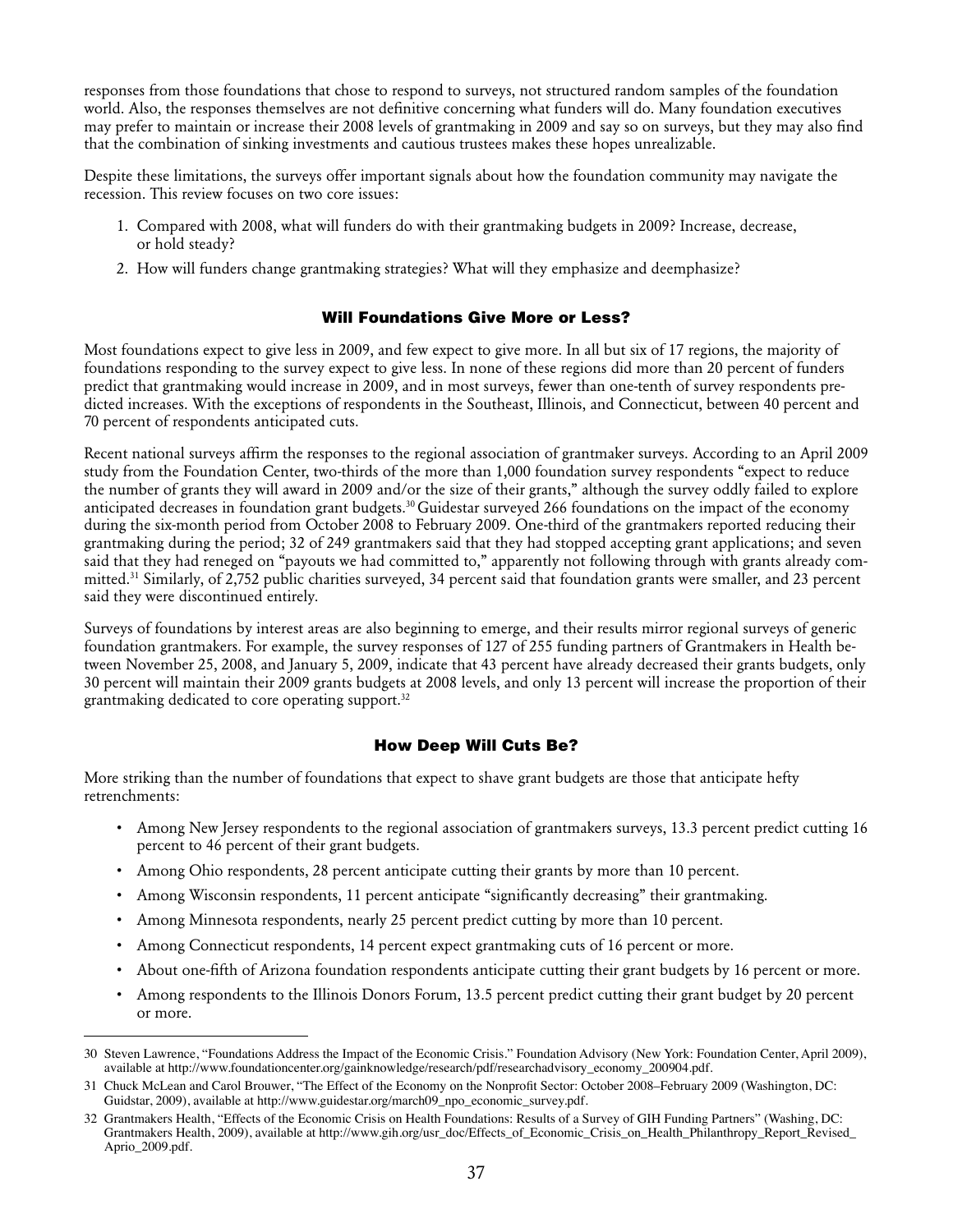- • Among metro-Washington, DC funders, 27 percent anticipate 2009 grantmaking budget reductions of more than 16 percent.
- In South Florida, 29.8 percent estimated cuts of more than 10 percent.
- • Among Indiana respondents, 39 percent estimate cuts of 16 percent or more, with 13 percent cutting their grantmaking by nearly one-half or more.
- • A majority of the Oregon/Southwest Washington grantmakers report moderate cuts (31 percent) or significant cuts (26 percent).
- • As distressing as this picture may be, the whole scene may be worse if the numbers are skewed owing to respondent self-selection.

#### The Effect on Corporate Grantmakers

The effects of the economic downturn on corporate grantmakers are similar, although they must be viewed in the context of the limited reporting on corporate grantmaking. Of the \$15.7 billion in corporate giving in 2007, as reported in Giving USA 2008, the bulk is not from corporate foundations. Only \$4.4 billion flowed through corporate foundations, (that is, the portion that must be disclosed and reported on IRS Forms 990). The remainder came from the corporations' marketing or CEOs' offices and was exempt from disclosure.

A small number of corporations account for the majority of corporate philanthropy. For example, the Conference Board's survey of corporations and corporate foundations counted \$11 billion in philanthropic contributions made by its 197 respondents, roughly 70 percent of all corporate philanthropy in 2007.33 The latest survey of corporations conducted by the Committee Encouraging Corporate Philanthropy examined 155 companies that accounted for \$11.6 billion in charitable contributions in 2007.34

The Conference Board's 2009 Corporate Philanthropy Agenda survey (conducted from January through mid-February) paints a stark picture of the future:

- • Among the 158 respondents, 45 percent have already cut their 2009 giving budgets, and 16 percent are contemplating doing so.
- • 35 percent say they will make fewer grants, and 22 percent are considering doing the same.

Perhaps more than traditional private and family foundations, corporate foundations are considering shifting, or reducing, the topical areas they might address with their grantmaking. Among the respondents, 24 percent are reexamining their focus areas, and another 29 percent are considering that action. In contrast to defining their focus areas, six percent say that they have already eliminated focus areas, and 11 percent are contemplating the same.

The area of the biggest cutback in corporate philanthropy is event sponsorship, as reported by 55 percent of the Conference Board respondents. Perhaps related, the focus area most in line for cuts, according to 41 percent of respondents, is culture and the arts. Other studies, such as LBG Research Institute's survey of corporate giving plans for 2009, confirm the Conference Board findings. LBG reports nearly one-half of its corporate survey respondents indicate they will cut back on their arts and culture grantmaking.35

Among Conference Board survey respondents, the area of the largest predicted growth in 2009 is the noncash expenditure of volunteerism, reported by 45 percent of the respondents. The focus area most frequently identified to grow is "environment/sustainability/climate change" (28 percent), probably for many respondents an area of corporate vulnerability warranting a corporate philanthropic response.<sup>36</sup>

Although much of corporate charitable giving, for example from the pharmaceutical companies, is in-kind or products, and not cash, many corporate grantmakers, particularly banks, have been providing general operating support. For some corporate grantmakers, again the banks and the government-sponsored enterprises (GSEs) above all, their cutbacks will hit the nonprofit housing and community development field on the front lines of fighting the foreclosures, housing abandonments, and homelessness, all of which were the first wave of impacts from this economic downturn.

<sup>33</sup> Conference Board, "Corporate Contributions Holding Steady." Press release. (New York: Conference Board, December 17, 2008), available at www.conference-board.org/utilities/pressDetail.cfm?press\_ID=3542.

<sup>34</sup> Committee Encouraging Corporate Philanthropy, "Giving in Numbers," 2008 edition (New York: CECP, 2008), available at www.corporatephilanthropy.org/pdfs/giving\_in\_numbers/GivinginNumbers2008.pdf.

<sup>35</sup> LBG Research Institute, *Doing More With Less: How the Economic Downturn Will Impact Corporate Giving in 2009* (Stamford, CT: December 2008) 36 Conference Board, "Corporate Contributions Holding Steady."